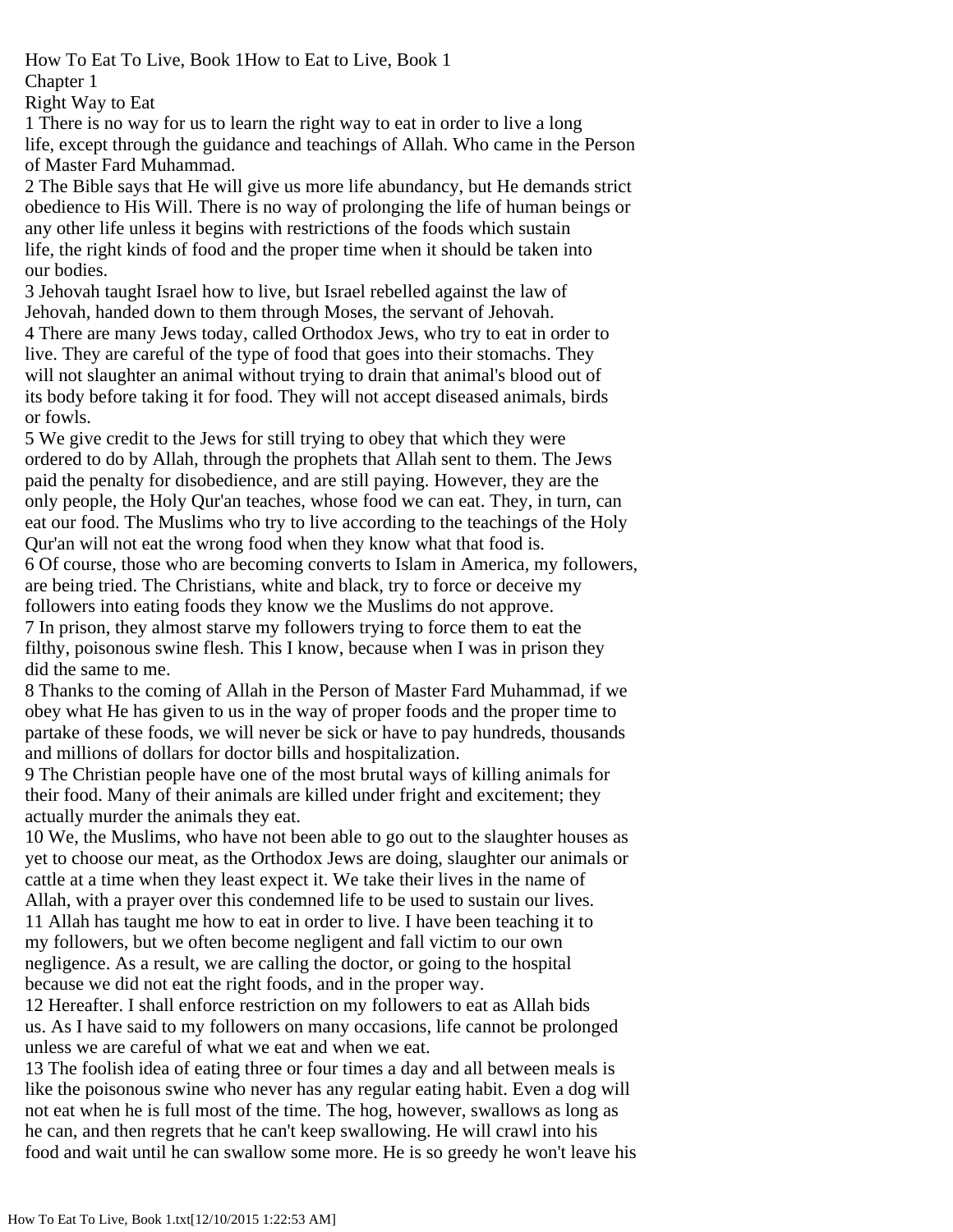food.

How to Eat to Live, Book 1 Chapter 2 Vegetables --------------------------------------------------------------------------------

1 Virtually all vegetables are good to eat except collard greens and turnip salad. The roots of turnips do very well, but not the salad. Cabbages are good, especially the white head, but not the green leaves. Cauliflower is a really fine vegetable, but take away the green leaves. There are a lot of other good vegetables that have been grafted from original vegetables, though some of the grafted vegetables are not good to eat. Do not eat the vegetable called kale. 2 Eat some spinach, but do not become an habitual spinach eater. Eat rutabaga, a little every now and then. You may eat as much garlic and onion as you like, but no sweet potatoes and no white potatoes. Sweet potatoes were never good for any human to eat. They are good for hogs, but not for you. White (Irish) potatoes are a food for people who live in frigid zones, a staple food for such as Europe, Northern America and Canada; but potatoes and rice are too starchy for you and me. They laden us with too much starch and fat, which are friends to diabetes. Sweet potatoes are full of gas, do not eat them. There are many more vegetables you will find edible or forbidden to eat in this book. If you like, write me for information on other vegetables not mentioned here. PEAS

3 Allah forbids us to eat peas. He considers most peas fit for cattle and herds of animals, but not for the delicate stomachs of human beings. No black-eyed peas. field peas, speckled peas, red peas or brown peas. Do not eat the split peas you find in the store.

4 Peas, collard greens, turnip greens, sweet potatoes and white potatoes are very cheaply raised foods. The Southern slave masters used them to feed the slaves, and still advise the consumption of them. Most white people of the middle and upper class do not eat this lot of cheap food, which is unfit for human consumption.

## BEANS (DRY)

5 No beans did He advise, except the small navy, the small size and not the larger size, the little brown pink ones, and the white ones. This bean He valued to be very high in protein, fats and starches, and it is a safe food for prolonging life. As you will find, most of the Muslims like their bean soup. These beans are dry beans. He said that He could take one of our babies and start him off eating the dry small navy bean soup, and make that child live 240 years. He described no other bean. This dry bean, or pulse, is of ancient origin. It was this bean, according to certain historians, that Daniel preferred for himself and his followers in the prison of Nebuchadnezzar. Do not add rice and meats to these beans. because they contain proteins, fats and starches. FRUITS

6 Virtually all fruits are good. We eat apples, oranges. bananas, pears, peaches, tangerines, mangos, plums, grapes (do not eat processed dried grapes, eat natural sun dried grapes), pomegranates. lemons and grapefruit. BREAD

7 Eat whole wheat, but not the whole grain, it is too much for the digestive system. Eat wheat, never white flour, which has been robbed of all its natural vitamins and proteins sold separately as cereals. You know, as well as I that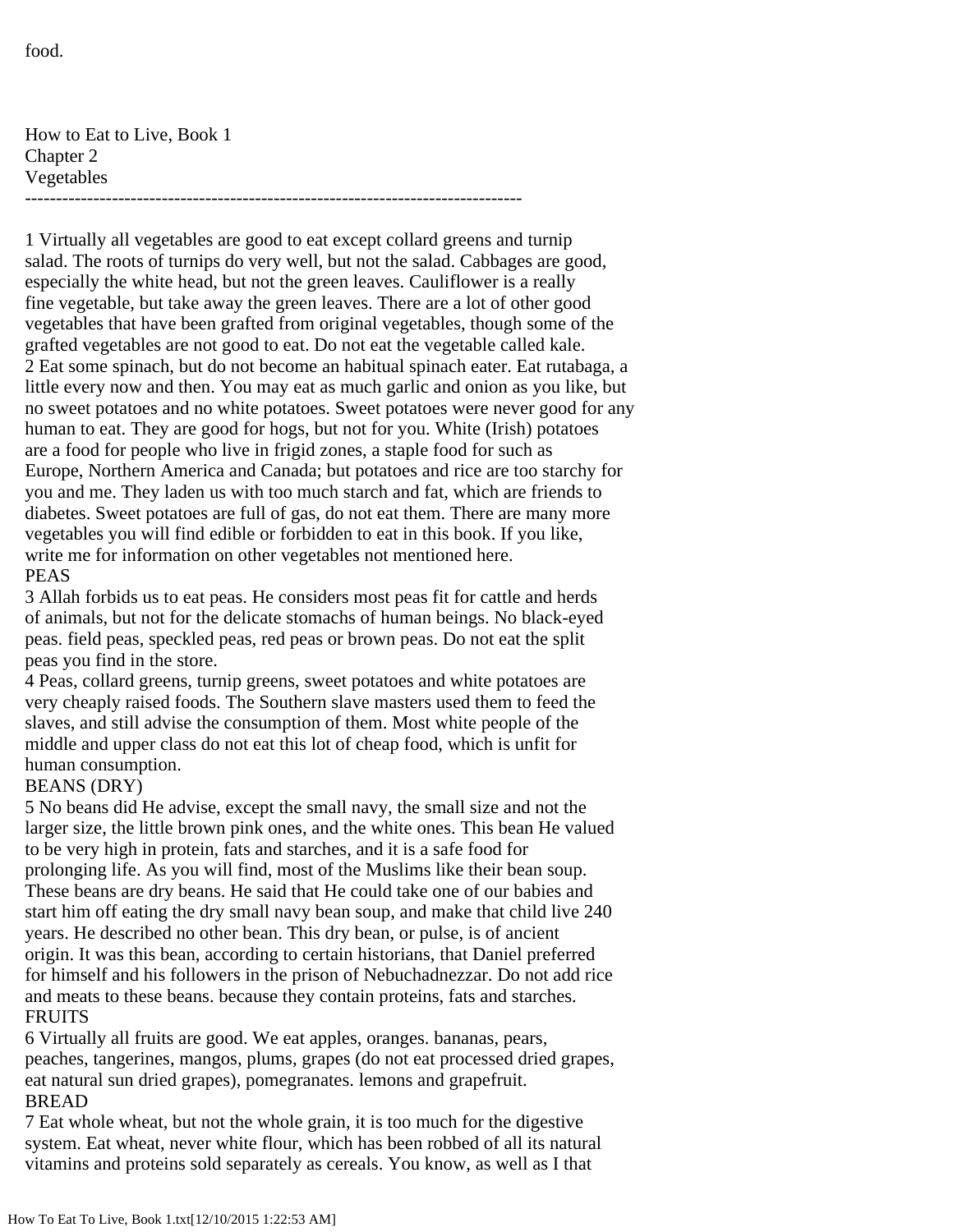the white race is a commercializing people and they do not worry about the lives they jeopardize so long as the dollar is safe. You might find yourself eating death, if you follow them.

8 He flatly forbids us to eat corn bread. The white race, and some African people used to live off corn bread because it is cheaply made. It is not good for human consumption because of its potency which only animals stomachs are able to digest. Positively do not eat corn bread. If you must, or are forced to eat it, he said to cook it two or three times, put it up, sour it with a good yeast, dice onions into it, and let it ferment like wheat bread. After this, cook it two or three times.

9 Never eat fresh, hot corn muffins. or hot cakes and syrup. When you eat half cooked bread it shortens your life, as all bread will rise again in our stomachs buckling our stomach and intestinal walls. The more it is cooked, the less this will happen.

10 Rye bread if it is cooked enough is fine to eat. It is not good for office people, they are not active enough to digest such a bread. It is good for a working man doing manual labor. Office workers should not even eat baked beans, nor beans with rice and meat in them because their jobs do not permit them enough activity to digest such heavy foods.

Prepare Your Own Food

11 Take time and prepare your own foods. Do not kill yourselves by running to the store buying processed foods to eat, and never buy those ready made biscuits.

12 We plan to install health food departments in our bakeries, grocery store, and restaurant soon. Watch for them.

13 Do not eat the highly rich soy bean, which is a new flour on the market. These beans are for cattle not human beings. The oil from soy beans is not good for our stomachs. Soy bean flour is being mixed with wheat flour by the flour mills. In fact, the Christians are experimenting with all foods. They do not care what they eat as long as it does not kill them instantly. Beware!

14 For good health, we should raise and prepare our own food. As I said in this book, the white race is a commercializing race by nature. It is the almighty dollar they are after, not long life.

15 Remember. cook your bread thoroughly. Make thin rolls, so that you can cook them well done. The rolls should be sliced, and those slices of bread should be toasted through and through before they are eaten. There is no such thing as being too stale. Actually, stale bread is better on your digestive system. Positively eat no nuts.

16 The eating regulations in this book are a "must" with my followers. Begin at once, eat only one meal a day regardless of the work you are doing. Do not put lard in your bread. Use vegetable oil, corn oil, pure butter, olive oil or whatever good vegetable oil you choose. Keep any hog or swine out of your foods. Do not eat fried or hard baked foods, if you can avoid them. When it comes to meats, no fried chicken or steaks, nothing fried. Fried foods are hard on your digestive system and will cut short your life.

How to Eat to Live, Book 1 Chapter 3 Food God Suggests

--------------------------------------------------------------------------------

1 What food does Allah (God) suggest? He suggests the food that is good for us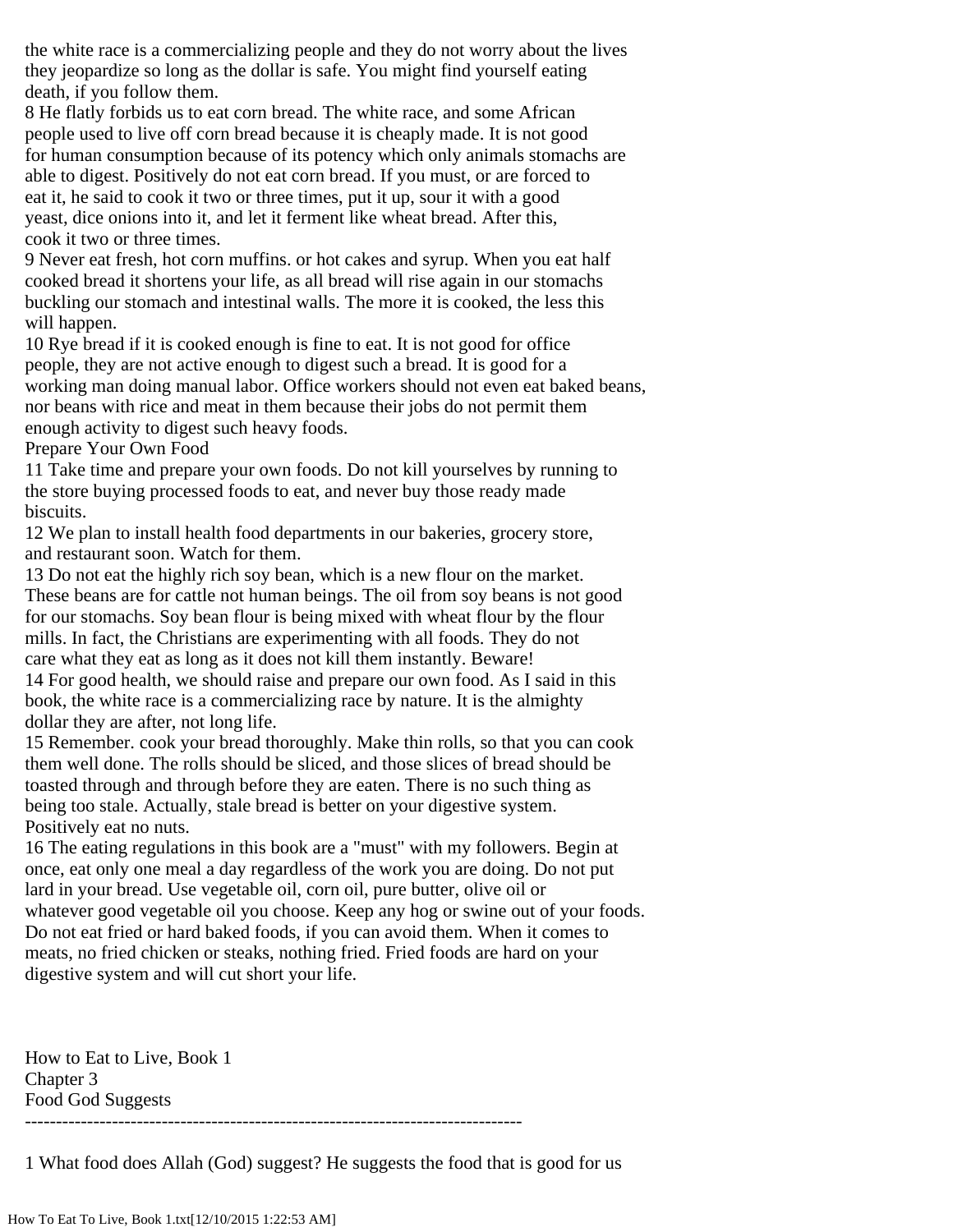and does not make us ill. Food that is for human consumption and not for animals.

2 Never before have we gone so far astray. The European white race, blessed with the privilege of eating the best food the earth provides, has taught us to eat the worst (divinely prohibited) food. We eat all the time, three and four times a day. This is enough to wear out the intestines of a brass monkey.

3 Eat a single meal a day, no matter what anyone says. If your doctor says that you should eat more than one meal a day, ignore him with a smile, and eat only once a day. If he tells you he eats three meals a day, tell him that his length of life is about the same as his patients. Then, tell the doctor to try eating one meal a day.

4 The more idle our stomachs are, the longer they will last. The more we tax our stomach, the sooner it wears out. We all try to live as long as we can because nature never teaches us that we should not try to live. We do not have a nature that teaches us to die, or teaches of life somewhere else.

5 No matter how staunch a believer the Christian may be in a life after the grave, if he gets sick, he sends for the doctor. He prays to stay on here and not to go to the unknown.

6 To live a long time, Allah, in the Person of Master Fard Muhammad, has taught me life must begin with the type of food that will prolong life. We have been talking about bread. There are people so poor they have no choice, and there are some so rich who still have no choice.

7 Whole wheat bread, cooked thoroughly, is the best bread. It should be ground very fine. It can be ground almost as fine as its white kernel. Never eat corn bread. As I said, rye bread is all right for the hardworking man. Even at that, it should be cooked twice.

8 The Christian civilization has taught the so-called Negro slave to eat freshly baked bread, white biscuits or white rolls, just out of the oven, and it scorns old bread, which is better for the stomach than freshly baked bread or cakes. 9 There are many foods we would like to teach you not to eat, but at present so many of you cannot avoid eating them.

10 We must prepare and grow our own food, because this is a highly commercialized world. They graft a lot of food, and some of this food is not good for our stomachs.

11 Soy bean flour is very rich, and not good for our stomachs. Our stomachs are too delicate for soy bean flour, therefore, leave those beans alone. The animals, especially cattle and hogs, love them. Grind them up and they will eat them. They are very high in protein. The lima bean is another large bean advertised by the devil for you to eat. which will almost burst the lining of the stomach and intestines of a Texas bull. They said "that one is good for the nigger." Do not eat the smaller ones, either, the ones they call "baby lima beans" (baby belly busters).

12 Pastries and cakes -- the kind made with crusts of white flour and sweetened with white sugar, so sweet you can still taste them the next day, are not good for our stomachs. All this hastens you to the graveyard sooner than you would like to go. We should eat fruit and fruit pies. I love that little black blueberry pie; huckleberry, as we call it in the South. But do not make it with white sugar or crusts of white flour. Use brown sugar and whole wheat flour for your pie and cobbler crusts.

13 Apples are better when eaten raw than when made into pies. This goes for pears, peaches and bananas. All fruit is better for you raw than cooked. When fruit is raw, we get the benefit of its natural vitamins. If possible, never eat cooked fruit.

14 If you must eat meat, always eat the cleanest, such as healthy and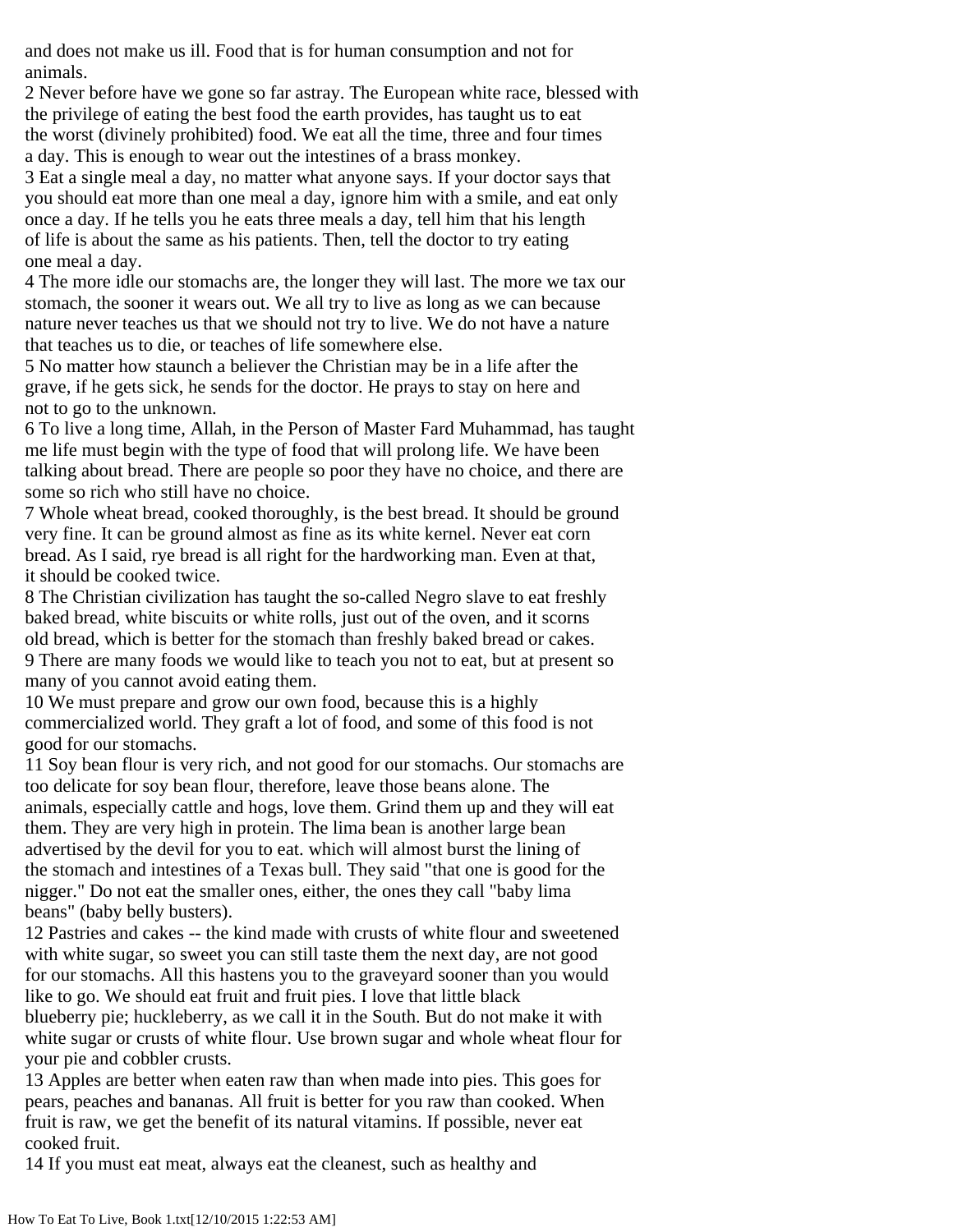tuberculosis free beef. The lamb is the best. Most beef is too coarse for our stomachs. The lamb is a much finer grained meat.

15 Eat small young pigeons (squabs) which have never flown from their nests. Do not eat any bird that has been free to fly around and look for its own food. This is the teaching of Allah to me. Chickens are not fit to eat. You have to nurse them so carefully to keep them away from filth.

16 If you would like to find good food, such as lamb, beef or even chicken, if you are a Muslim, buy it from the strictly Orthodox Jew. Be certain it is an Orthodox kosher market, because some Jews eat the pig. Orthodox Jews are excellent in protecting their health, even spiritually trying to do and eat like their prophet Mossa (Moses) taught them through the Divine teachings of Allah. If you respect yourselves as Muslims, the spiritual Orthodox Jew will respect you. Of course, no one will respect you unless you respect yourself. 17 Do not buy the Christians' ready prepared ground meats, or any ready ground meat. Buy the quality meats that you like, and have them ground by the kosher butchers, through their meat grinders, because they do not have the pig near their shops. They are like us, they hate the divinely Prohibited flesh. If you must eat rice please brown it thoroughly in your oven or on top of your stove with a little butter or Oil to keep it from Sticking. Keep stirring it vigorously. Remember, eat only one meal, once every 24 hours.

How to Eat to Live, Book 1 Chapter 4 Why They Urge You to Eat the Swine --------------------------------------------------------------------------------

1 The taking of the prohibited flesh of the swine as a food is beyond righteous imagination. It is difficult to understand why Christians eat such divinely prohibited flesh, while having a Bible and the law given to Moses against the swine flesh. Other prophets, down to Muhammad, preached against the eating of the swine.

2 Christians are among the largest consumers of pork in America, and they deliver this rat throughout the world to other people. They are so fond of swine flesh that they sacrifice it in the church, and then ask divine blessing upon it. They barbecue and cook it, and hold a feast in their places of worship and eat this slow death poisonous animal which God has forbidden as though they had an option with God.

3 No wonder Isaiah says that they stand behind one tree in the garden, eating swine flesh, the abomination, the mouse and the broth of the swine in their vessels. And yet, they will tell all the Muslims and Orthodox Jews that they are holier than we who don't dare even to touch the swine's carcass.

4 Preachers and priests are working along with the enemy, or adversary of God, teaching the people that it is all right to eat swine, their bellies stretched with the hog in them and saturated with the whiskey and wine. This is the type of religion under which you have been brought, Christianity and its preachers and priests. None of them have tried to prevent you from breaking this divine law by teaching you the consequences of such an act.

5 Allah taught me that this grafted animal was made for medical purposes, not for a food for the people. That this animal destroys the beautiful appearance of its eaters. It takes away the shyness of those who eat this brazen flesh. Nature did not give the hog anything like shyness.

6 Take a look at their immoral dress and actions; their worship of filthy songs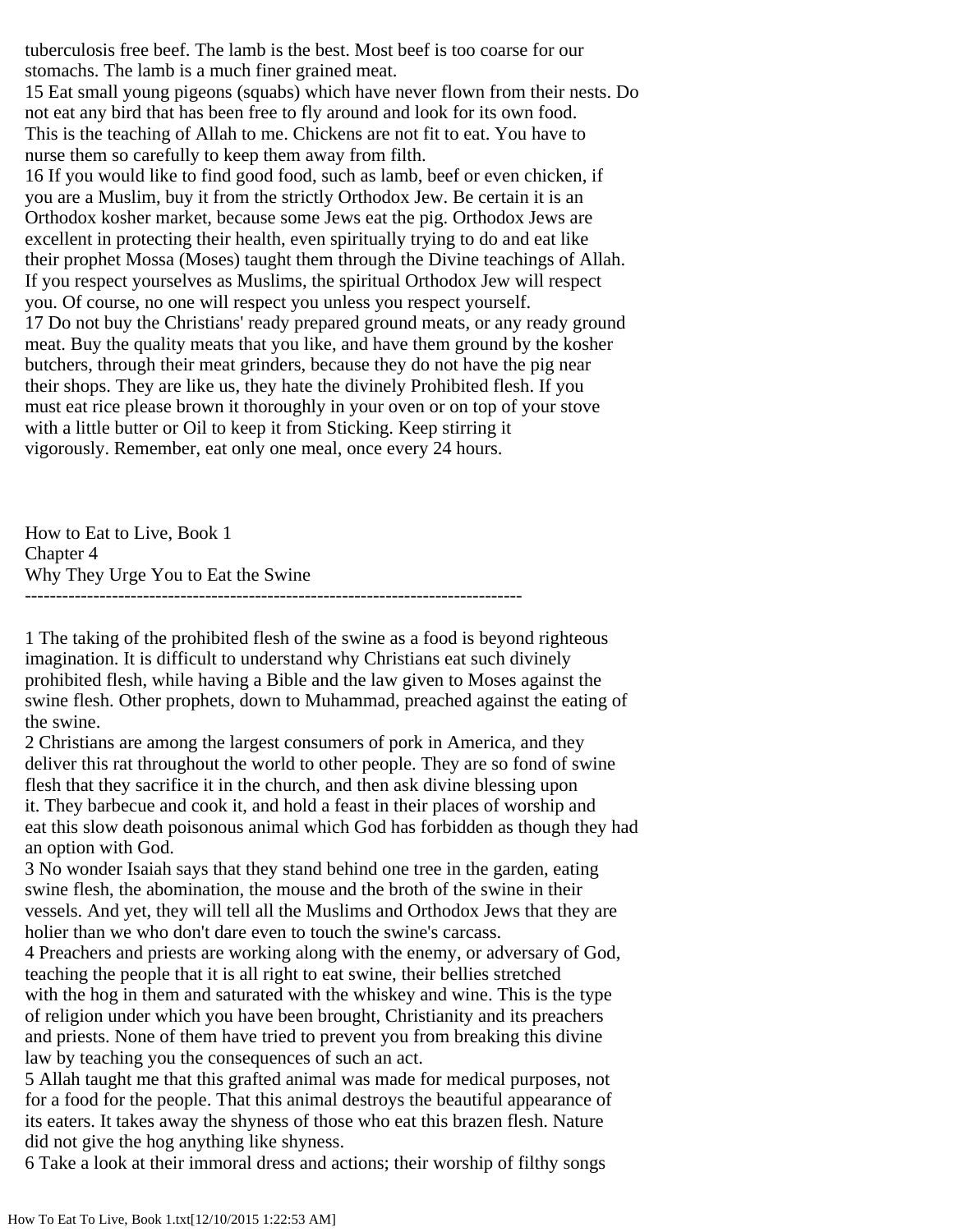and dances that an uncivilized animal or savage human being of the jungle cannot even imitate. Yet, average black people who want to be loved by their enemies, regardless of what God thinks of them, have gone to the extreme in trying to imitate the children of their slave masters in all of their wickedness, filthiness and evil.

7 The Arabic meaning of hog, or swine, according to one Arab Muslim, is Khanzier. Khan, he says, means "I see." Zier means "foul." This is the meaning of the English word swine. Khanzier, or "I see the animal foul". And very foul is the best explanation that I have heard to cover the very nature and characteristics of this animal.

8 He is the foulest animal. He lives off nothing but filth. The only way you can get him to live and eat better food is to keep him from getting to filth. He is so poisonous (99.9 per cent) that you can hardly poison him with other poison. You can even give him lye. Something you'd think would cut up the intestines when eaten.

9 Snakes can't poison hogs, they eat them and fatten. The bite of snakes doesn't harm them, because they eat the biter. He is so poisonous and filthy, that nature had to prepare him a sewer line and you may find the opening on his forelegs. It is a little hole out of which oozes pus. This is the filth of his body that cannot be passed fast enough.

10 His poison is that of a live nature, in the form of a parasitic worm that is called trichina (commonly known as pork worm), which is found in the stomach and intestinal walls -- until it finally breeds and works itself into the muscles of the body of the eater. From there, the trichinae work themselves into the spinal cord and travel the spinal cord toward the brain, at which time there is no possible cure.

11 They then cause the victim to suffer with rheumatism, backaches, stomach aches, headaches, fever -- and even change the color of the eyes of some eaters to a dull brown or dull red. They fill the eater with a drowsiness, laziness, slow thinking, slow moving and the tendency to be easily irritated. The swine eaters are always ready to rise up for a dispute and fight other people and among themselves.

12 He is the greediest animal. He never knows or cares to stop eating, as long as he sees something to eat. He is the dumbest animal. He keeps his nose smelling and eyes looking for something in the earth. You could feed him all day long, and he will never look up to see his feeder.

13 In the case of bad weather arising, he is never intelligent enough to go in before it actually starts raining or hailing on his back. He takes no warning. He will keep his head in the earth, rooting until the storm is lashing his back with rain and the lightning is blinding his eyes.

14 You eat this animal from his snout to his tail, and all of the poisonous wormy intestines. Yet you say you are holier than any religious people.

15 Please learn to eat one meal a day and let it be without swine flesh. And many of the ailments that you are now suffering and getting medicine from the doctor for will disappear.

16 To you diabetics... Eat one meal a day and lay off that starch and sugar. They are only making you sick. Write and let me know that you have tried eating once a day, shunning sugar and starches, and before a week's time, your urine will be negative of sugar and acid negative.

17 It is ignorant for you to suffer with this disease, when it can easily be cured. Just stop eating that which is causing your trouble. Eat one meal a day. You will not starve and die.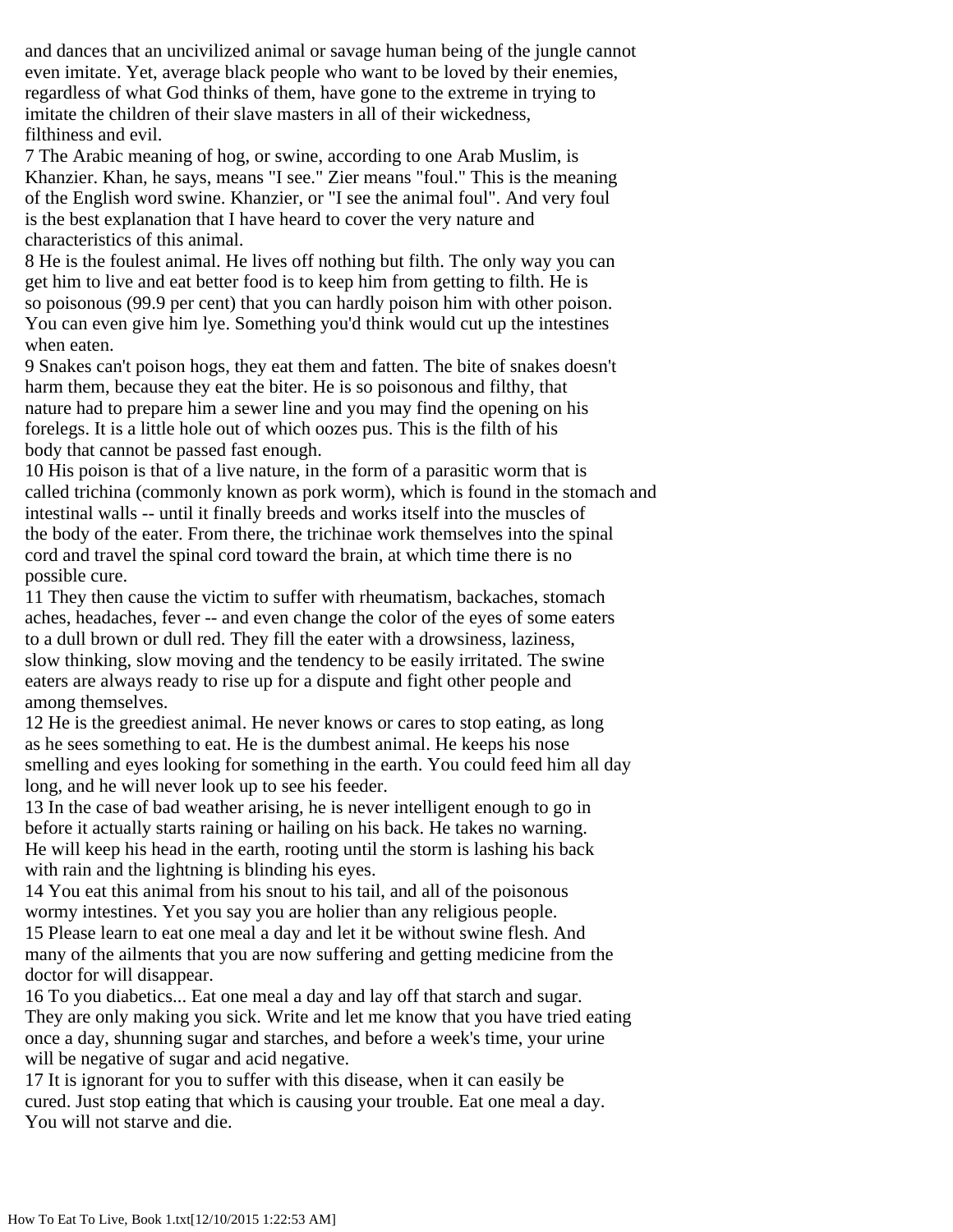--------------------------------------------------------------------------------

1 I think we have said enough about the poisonous animal called, in Arabic, Khanzier. Beyond a shadow of a doubt the swine is the filthiest and foulest animal human beings could have resorted to for food. The flesh of the swine, while cooking, has a very different smell from that of other animal's flesh while cooking. And even when it is not being cooked, it has a bad smell. 2 Worms and insects take to its flesh while in the farmer's curing stage faster than to any other animal's flesh. And in a few days, it is full of worms. 3 In many cases, the eater of the flesh becomes nauseated when the flesh is being cooked in the early morning. It is a divinely prohibited flesh, and God (Allah) has prohibited you and me, my brothers and sisters of the Black Nation, from eating it or even touching its dead carcass.

4 Please, for our health's sake, stop eating it, for our beauty's sake, stop eating it; for our obedience to God and His laws against this flesh, stop eating it; for a longer life, stop eating it and for the sake of modesty, stop eating it.

5 Do you know that if we, the 22 million lost-found members of our nation here in America, would stop eating this pig (his poison swine flesh), it would mean a great economic saving to us? And I do not think the government would be so eager to eat it themselves if we would obey this Divine law against this divinely prohibited flesh. There is an old, foolish answer our people have given to such advice. "The white folks eat it, and my grandparents ate it, and they lived to be 75 and 80 years old."

6 If Noah and Methuselah had heard you boasting that your parents lived only 75 or 80 years eating poison, they would have considered your parents as never having grown up to become adults, according to their good way of eating the best food, about twice a week, and living nearly 1,000 of our present calendar years which consists of 365 days.

7 God does not punish us for the crime of disobedience to His laws when we are ignorant of His laws. But after knowledge of His laws, He is justified in punishing us by setting the full penalty according to the disobedience.

8 As I have previously said in this book, most vegetables that are sold on the public market are good to eat with the exception of those Allah prohibits; such as collard greens and the rough turnip salads. You have plenty of other vegetables to eat. And you have good beans other than lima beans, field butter beans (called baby lima beans), and black-eyed peas (field peas we call them.)

How to Eat to Live, Book 1 Chapter 6 FASTING --------------------------------------------------------------------------------

1 Fasting is a greater cure of our ills, both mental and physical, than all of the drugs of the earth combined into one bottle or a billion bottles. Allah (God), in the Person of Master Fard Muhammad, has taught me that fasting, with the right kind of food, is the cure for our ills. He has said to me that there is no cure in drugs and medicine. And this the world is now learning. We can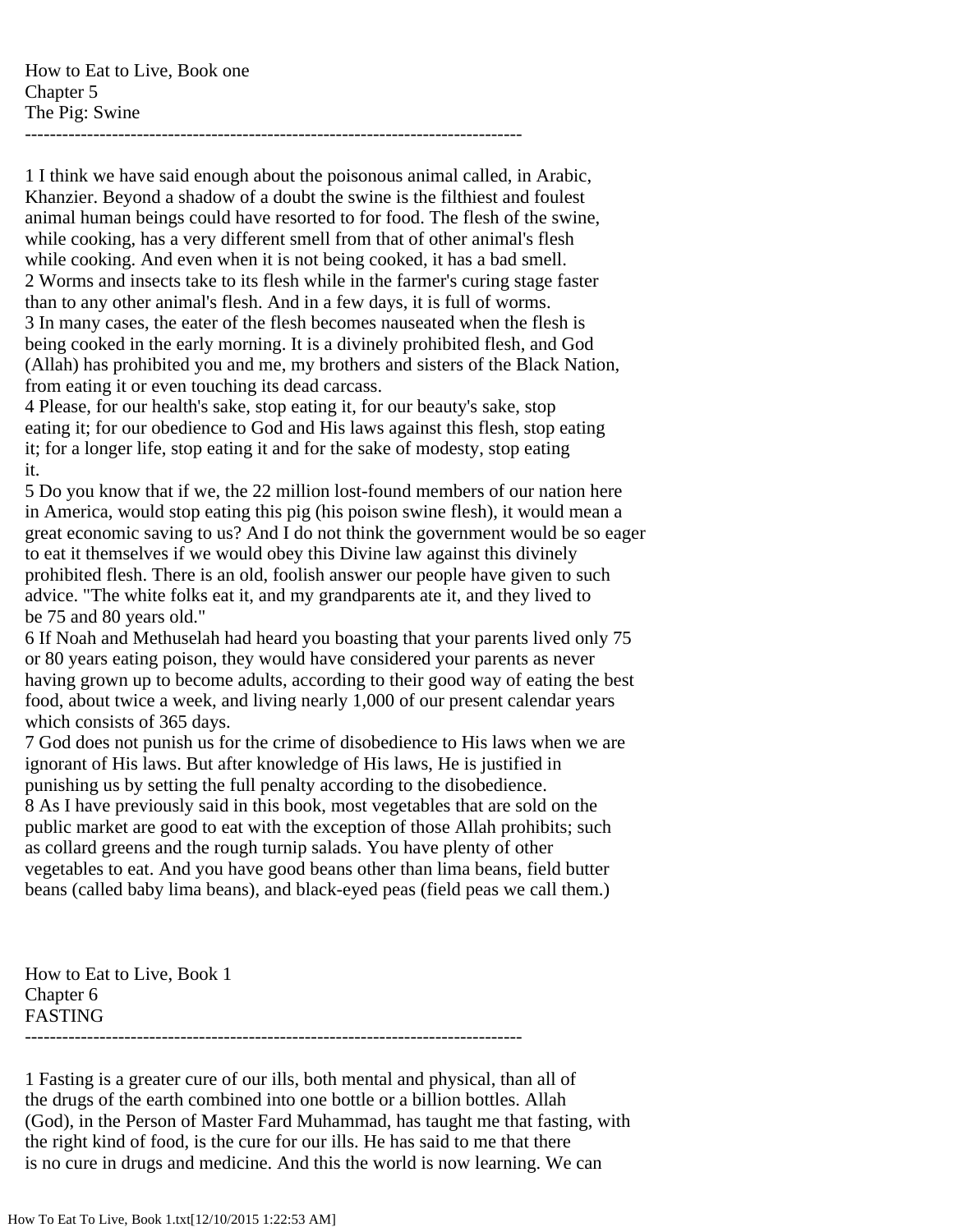take medicine all of our lives until it kills us (yet, we are still ailing with the same old diseases).

2 The bad foods and drinks that we are putting into our bodies keep us a victim to illness. There are very few nice doctors who like to tell you that drugs are not good for you, because they paid for their learning and want to keep practicing. But "How to Eat to Live" is what we want to know and have wanted to know all of our lives.

3 All men and women want to know how they can prolong their lives. Nature teaches us to stay here in this life as long as we can.

4 Nature has never taught anyone that he should leave this life and find another one somewhere else, because we only have one life. And, if this life is destroyed, we would have a hard time trying to get more life, it is impossible. So try to keep this life that you have as long as possible. Go when you cannot stay here any longer.

5 Allah taught me that one meal a day would keep us here for a long time; we would live over 100 years. Eating one meal every two days would lengthen our lives just that much longer. He said to me that you would never be sick, eating one meal every three days.

6 The fact that fasting is the cure for 90 percent of our ills is known by the medical scientists. But, they do not teach you that. They know that tobacco, hard whiskey and alcohol are not good for you and will shorten your life and kill you.

7 But, most of them are too weak themselves to stop drinking, smoking or chewing tobacco. So they do not teach you that tobacco and alcoholic drinks made into what is known as whiskey, beer and wine are not good for you, although they know it to be true. They will say, "Yes, it is good for you if you are temperate." But they know that once you get started on that stuff it is such an enemy that it just takes you into its power and it is almost like trying to break an iron chain to get away from the habit. So, do not use tobacco in any form and you will live a few years longer.

8 Fast once a month for three days, four days, or for whatever length of time you are able to go without food without harming yourself, and you will feel good. Did you know that if you would stop eating pig and the food that you should not eat, stop eating three and four times a day and stop drinking whiskey, beer, and wine, you would save much in the way of money? 9 In prolonging your life by abstaining from the pig, alcoholic drinks and tobacco, you will also be adding money to your savings by hundreds and thousands of dollars. You will be depriving those pig raisers, tobacco growers and alcoholic distillers of millions of dollars of which they rob you as they hasten you to your grave.

10 You could stop the tobacco growers from growing that stinking weed by turning away from the use of it. And you could stop the pig raising by not eating the stinking hog. These things are death to your children in their early ages. They even affect the reproductive organs of people in the early ages, as well as affect the heart, lungs and your sharpness in thinking. And, after all of this, you die a victim of poison and commercialization. LEARN TO EAT TO LIVE.

How to Eat to Live, Book 1 Chapter 7 One Meal A Day

--------------------------------------------------------------------------------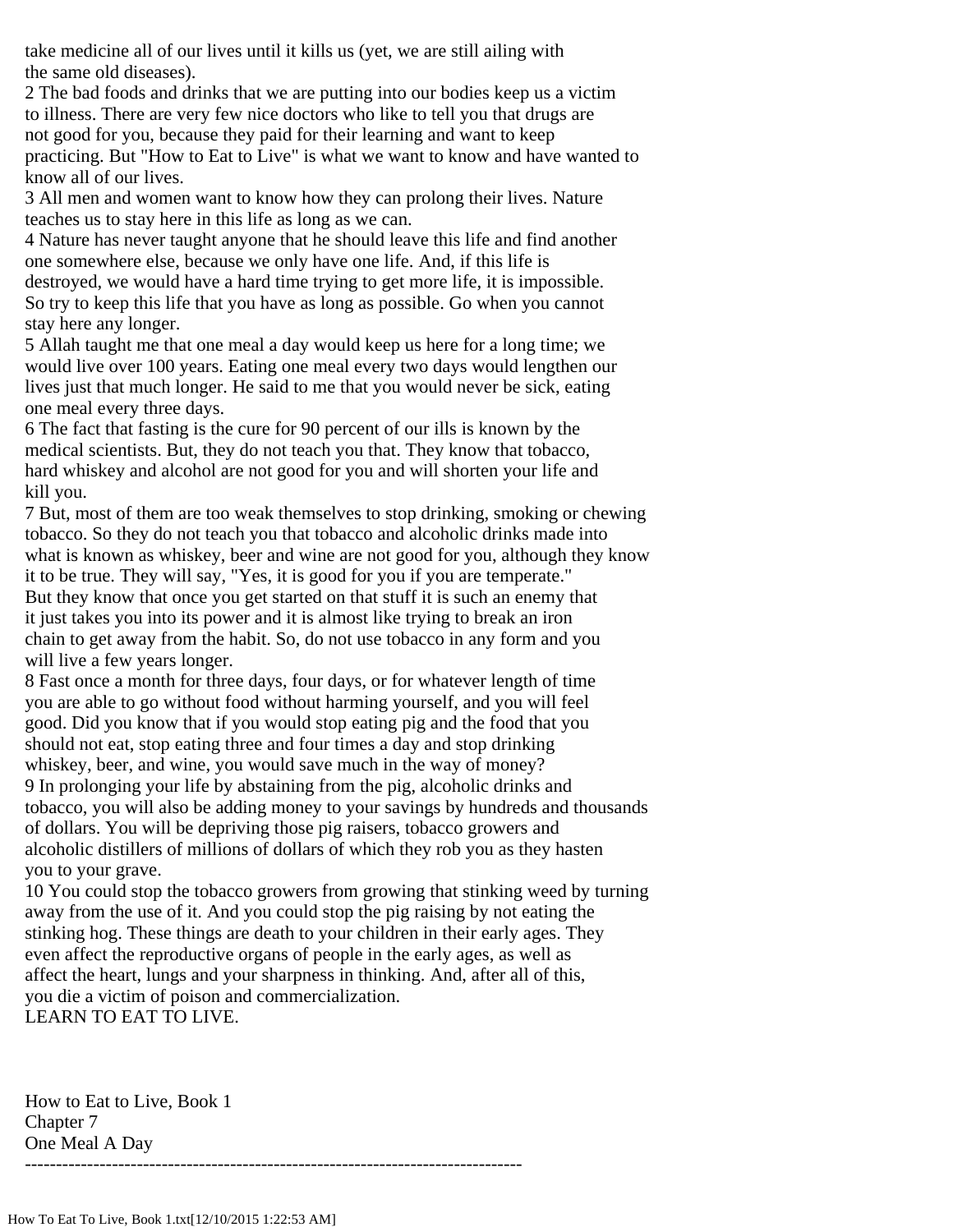1 Eat one meal a day or one meal every other day, and it will prolong your life. Do not think that you will starve. On the contrary. you will be treating yourself to life, and a life filled with sickless days. You can hardly get sick eating this way. I know because I have this experience. If you eat the proper food -- which I have given to you from Allah (in the Person of Master Fard Muhammad to Whom be praise forever) in this book-- you will hardly ever have a headache.

2 In eating once a day or once every other day, you must not eat between meals. And, you should try to eat at the same hour tomorrow as you eat today. Do not change your meal hours if you can help it. That causes your stomach to react to various hours of the day for a meal, and will set up gas on the stomach. Do not even drink juices, milk, or soft drinks between meals.

3 And, do not eat candies or fruits between meals. You are welcome to drink water, but I know you will not want too much water between meals since your stomach will not call for it. You may drink coffee between meals, but do not fill your cup with half sugar and half cream and pour coffee on top of that. (smile) This (that I am trying to teach you) is the way that He (Almighty Allah) has taught me for you. I have given to you in this book the type of food that you should eat as Allah has given it to me.

4 Again I say, many vegetables are good to eat; also many fruits. But the vegetables you have been warned against eating such as collard greens, turnip salads, black -eyed peas, field peas, lima beans, butter beans and soy beans - Should not be eaten. Be sure that you do not eat the large size navy bean, eat the small size navy bean.

5 Surely Sugar diabetes can be controlled and driven out with your abstinence from eating sugar and Starchy foods. And, with your corrected way of eating once a day or once every other day (if started in time), you will become negative of Sugar in your blood. If you are a victim of sugar diabetes, you should not eat white or sweet potatoes. And even if you are not a victim of diabetes, you should not eat too much of any starchy food (such as potatoes), and positively no sweet potatoes. You Should be careful of eating this type of food.

How to Eat to Live, Book 1

Chapter 8

Beware of Starchy Foods and Sweets

1 God Almighty has taught me -- and many others that we should never eat more than one meal a day. That will most certainly heal you of many complaints. Since the American citizens eat more meat, sugar and starchy foods than they should, there is almost an epidemic of too much sugar accumulating in out blood. Eating one meal a day, which does not include too much sugar, will keep you healthy, both physically and mentally, if you are a Muslim believer in Allah and the religion of peace (Islam).

2 I warn all you sufferers of diabetes to stop eating starchy foods and sweets until this disease vanishes out of your blood or cannot do you any harm. If you eat once every other day, it is almost a guarantee that you will not be sick. 3 The Orthodox Jews are a people who have lived among us in Asia, and they still try to follow Moses teachings on how to eat to live. The Holy Qur'an teaches us that we can eat their food and they can eat our (the Muslims) food, because the two people (Jew and Muslims) try to eat the right food to live. I have learned, and most likely you have too, that it is only weakness of ours to eat constantly. We are only digging our own graves with our appetites and teeth.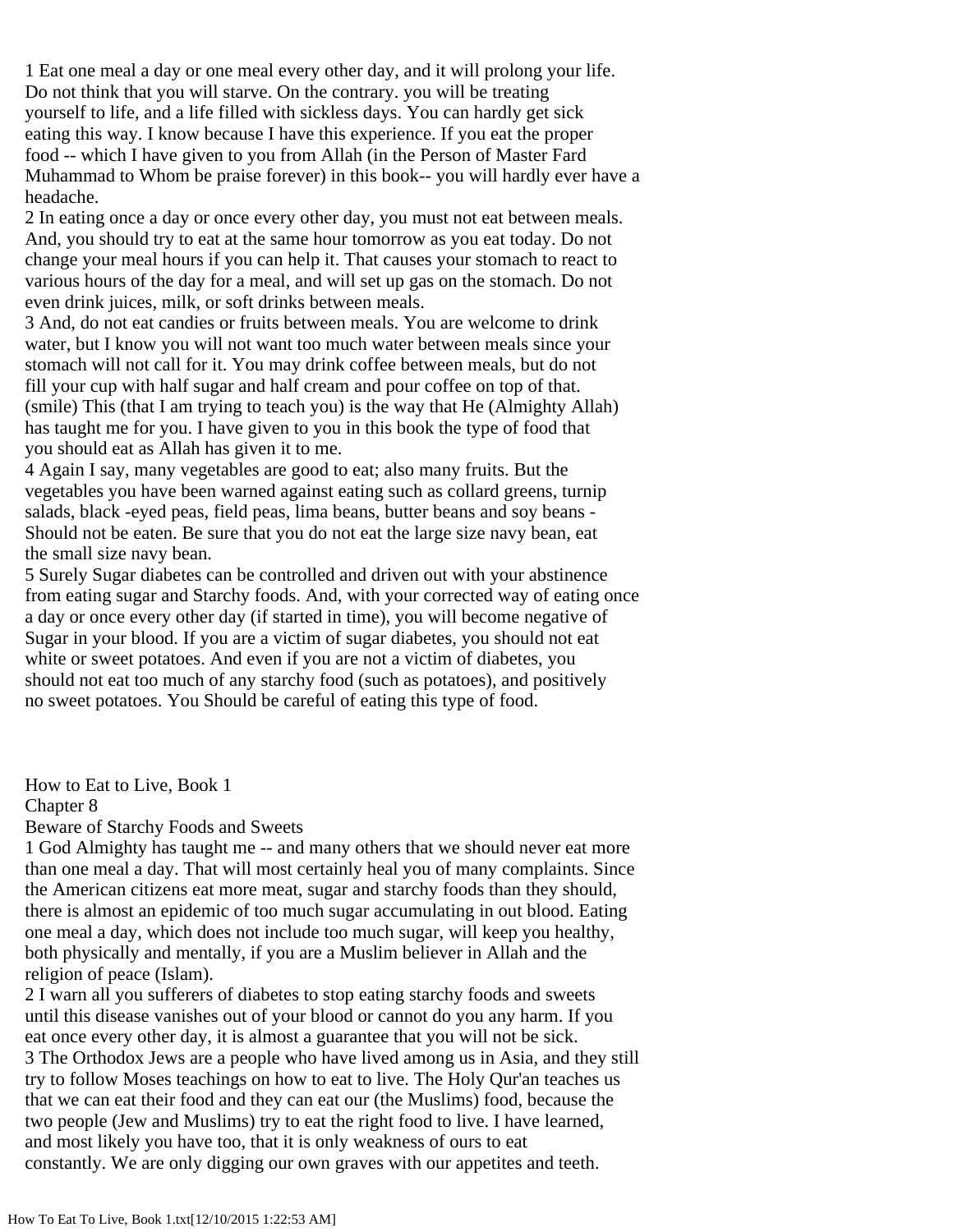There is no teaching from anyone -- God, you, or me, that will help us if we take our appetites for our guides.

4 Within one week you can get used to eating once a day, and within one week you can get used to eating once every other day. Many of the Muslims are eating like this and you can eat this way too. Our stomachs are just the way we train them to be. Get away from those fattening Sweet pies two or three times a day, and do not eat those white potatoes at every meal, they are full of starch. Do not eat fresh bread, and you should never eat white bread because it is the worst bread you can eat and it will shorten your life. In fact you should not eat too much fattening food. You are not going to get weak.

5 Eat plenty or vegetables and fruit. Eat meat? If so, eat clean, fresh meat whether it is beef, lamb or chicken. Do not eat too much of it. Change sometimes, and have fish for your meal. Many of out people like to eat young pigeons (squabs) but usually they are a little too expensive.

6 Do not eat too much of anything - good or bad food - and do not eat but once a day. You will soon tell me how much better you feel. Do not smoke or use tobacco in any form or way and do not eat the pig even if YOU have to starve to death.

How to Eat to Live, Book One Chapter 9

How Allah's Way Prolongs Life

1 Many are advertising what to eat, and what medicines to take to make you eat or stop you from eating. Many books are written and sold on good and bad foods, as well as on reducing the weight and on how to increase the weight, introducing the many chemicals used to bring about the desired result. But Allah, in the Person of Master Fard Muhammad, to Whom praises are due forever, has given us a better and safer way to do these things.

2 His way will prolong our lives and do away with our sicknesses. And, that way is eating one meal a day-or if we are able and do not have too much physical work to do, eating one meal every two days. This alone will prolong your life. 3 You will not be sick often if you eat one meal a day and eat the proper food. The proper food is that food which is not poisonous. The slave masters taught us to eat the rough foods, such as field peas, and today, being accustomed to eating them, we still eat them along with sweet potatoes (which are not good for anyone but hogs) and white potatoes (which, since they are so starchy and fattening, are not good for anyone unless they are in a zone where they cannot secure better food).

4 We cannot live a long time if we laden our bodies with fats to burden our hearts in pumping blood through all this fat. It shortens the time our heart beat, and the fat person is-in many instances more likely to attract sickness and disease.

5 Why are we healthier and our lives prolonged by eating as God has taught as in the Person of Master Fard Muhammad, to Whom praises are due forever? It is because of the one meal a day or fasting. Eating once a day and fasting gives the body time to rest from the previous meal and to absorb it properly and distribute it where the body is calling for it.

6 Some of us eat so often and so much of the time that it actually has a tendency make us small and skinny because we never allow time for the previous meal to digest and distribute the vitamins and proteins into the proper places and throughout our blood stream. Rest, given to the digestive system of our bodies, is the thing that prolongs our lives.

7 In this period of rest (24 hours), poisons that we ate in the previous meal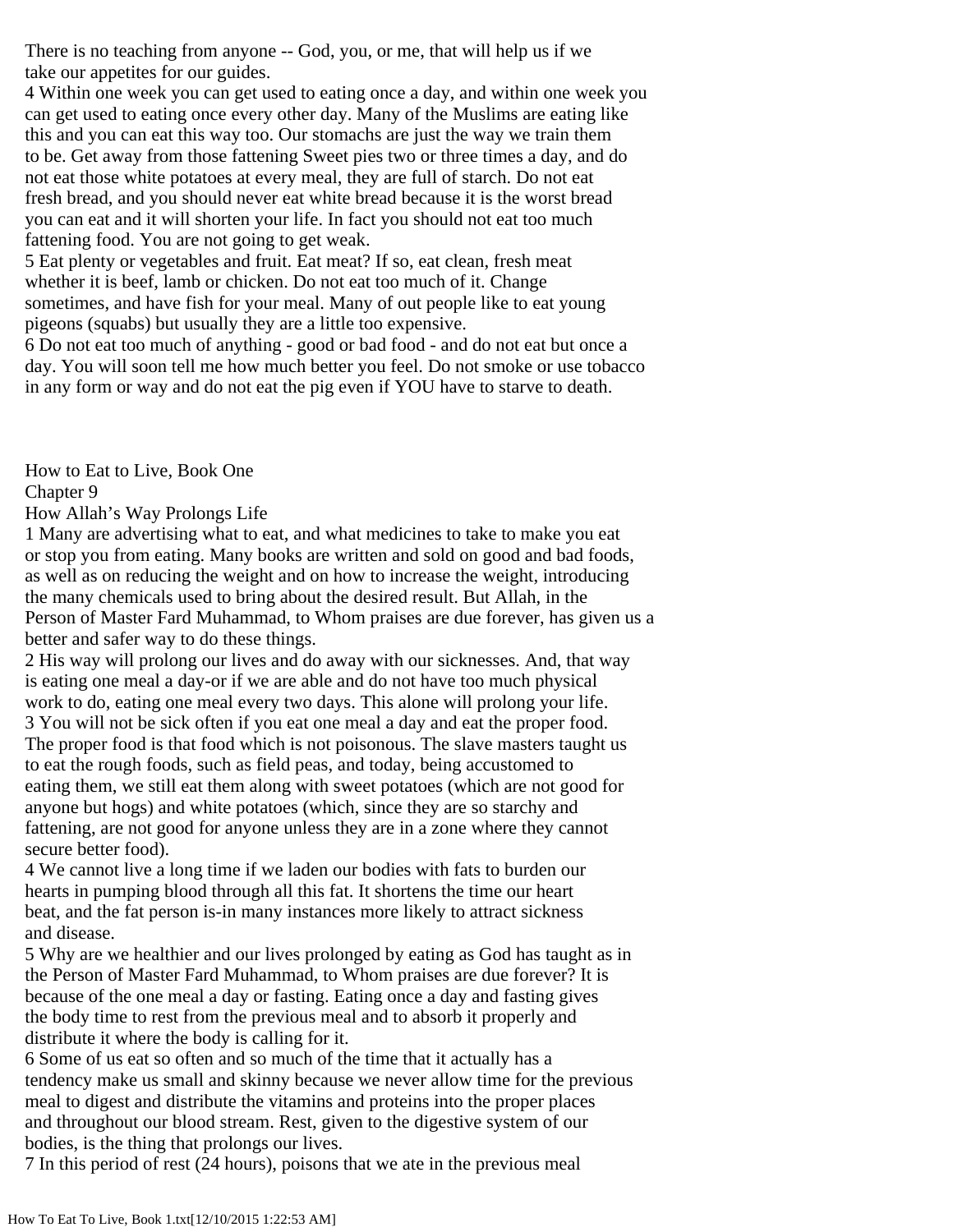are not capable of doing us any harm (when it is minor food poison), for the idleness of the stomach destroys this poison that would upset us or shorten our lives to a great extent. Therefore, we live a longer life if we eat correctly and do not eat three meals a day. Only one meal a day is sufficient for adults no matter what their occupation may be.

8 Milk and bread (wheat bread) alone will keep us alive indefinitely, and it is the best and most easily digested food. We have plenty of supplements for milk and bread, so eat them, but eat them only once a day. This will reduce your doctor bill almost 90 percent, and if you eat once every two days, you will not have any doctor bills. So, do not tell the doctor that I told you this. (smile) 9 As you know, I contracted bronchial-asthma, and I have learned that there are no drugs that the public has access to which actually serve as a cure. But I am doing fine now, and eating once a day and once every other day does not give the mucous time to accumulate and choke the bronchial tubes and tract. 10 All praises are due to Master Fard Muhammad, as it is written of Him in the scriptures, that He comes to prolongs our lives and to do away with sickness and

death. If we live right, He teaches us we will enjoy life for a long, long time.

How to Eat to Live, Book One Chapter 10 How To Keep Food From Hurting Us

1 I thank Allah in the Person of Master Fard Muhammad, to whom praises are due forever, for bringing us life and light so that we may be able to enjoy life, and to enjoy that life longer than we have previously enjoyed it. 2 Many years to be added to our lives if we only knew how to protect our lives

from their enemies. As He (meaning Master Fard Muhammad) said to me, food keeps us here; it is essential that we eat food which gives and maintains life. That same food destroys life. Therefore, to keep this food from destroying our lives, we must protect our lives as well as we possibly can from the destruction of food. If we eat the proper food, and eat at the proper time, the food will keep us living a long, long time.

3 Eating three or four times a day is to your stomach as dripping water is to a stone or iron. The dripping water will eventually wear a stone and iron away. But, just to look at the water, it does not appear powerful enough in its dripping to wear the stone and iron away. It is the same with food; we continuously put it into our stomachs to be digested and eventually it will destroy the stomach. If we let our stomachs rest a while and gain strength, they will last longer in doing a job of digesting food for us .

4 Eat one meal a day and eat the food that will not harm you so quickly. You do not have to obtain a long, detailed knowledge of what foods you have to eat, because the wrong food has already been pointed out to you-foods such as the pig , nuts, white flour, meats (of course, we eat some meats ), the wrong kind of peas, the wrong kinds of breads, too many starchy foods and to many sweets. 5 All of these foods destroy us. Bread should be cooked thoroughly and slowly, and if you have plenty of time, cook the bread two or three times and then eat it. Meat should also be cooked two or three times.

6 Eating great meals of highly seasoned and sugared pastries is definitely not good for us. They most surely take years of our lives away. You may eat some sweets, but do not make an entire meal of sweets or eat them every day. Fruit is good for us; we should eat plenty of fruit.

7 To live a long time, eat once every 24 hours or once every 48 hours, if you're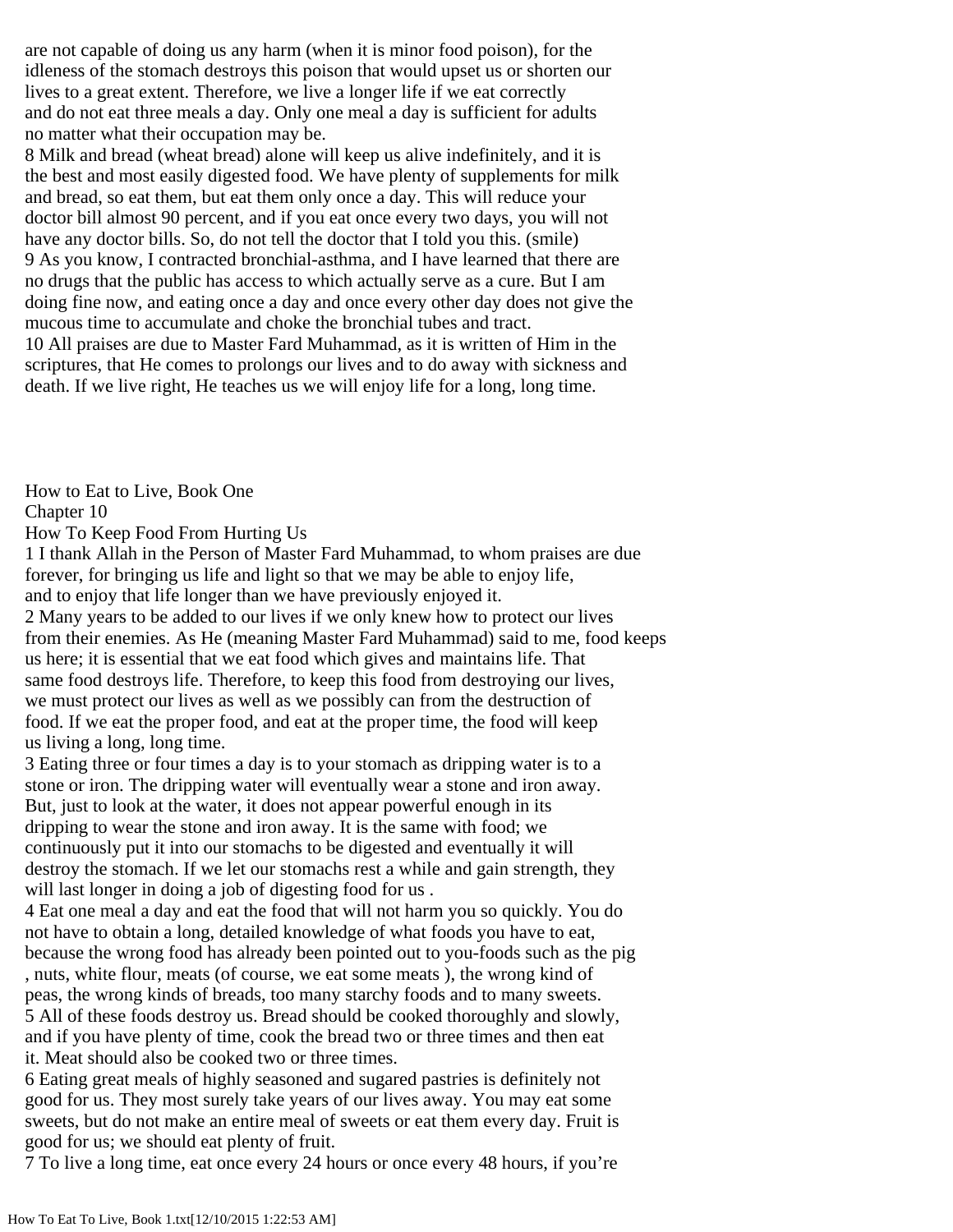able to do so. But, if you have heavy, manual work to do, do not try to eat once every two or three days. And, if you eat once a day, you should fast every month for two or three days. By doing that, there will be no poison left in the body at the end of a year to make you sick even one hour.

8 I would like you, who try to live and eat just as this book teaches you, to please send me a letter telling me of the result that you have gained from eating as I have instructed you in this book. I repeatedly teach that the way Allah, in the Person of Master Fard Muhammad, has taught us to eat will do away with many doctor bills and do away with much maiming of the limbs caused by certain diseases.

9 Sugar diabetes can be controlled and cured if you only eat correctly. Stay off sugar and starchy foods and leave those old, white potatoes alone. Do not eat spaghetti and macaroni at every meal. If you are overweight, do not eat it at any meal, and if you want to live a long time, do not eat it at any meal. Foods such as spaghetti and macaroni are processed, and are hard to digest.

10 There are some people who claim that they do not receive beneficial results as they should. This is due to wrong mental food that they are eating, which has an effect on their digestive system. To get good results from eating the proper foods, we must have good thoughts.

How to Eat to Live, Book One Chapter 11 The Proper Food and The Proper Time to Eat It --------------------------------------------------------------------------------

1 Eating the proper food that has been given to us and taught to us by our Lord and Saviour, Master Fard Muhammad ( to Whom praises are due forever), changes us in many ways. Not only does it give us good health, but it gives us a better way of thinking, as food and our mental power work in the same way. Whatever affects one, affects the other. Eating the proper food also brings about a better surface appearance. Our features are beautified by the health that the body now enjoys from the eating of proper food and also eating at the proper time. 2 Bad food takes away even the beauty appearance of a person.. God taught me that the swine (hog) takes away three one-hundredths per cent of the beauty appearance of a person. This we can easily understand and see after we stop eating it. The medical scientists also will agree with us that the poisonous flesh of the hog will take away three one-hundredths per cent of your beauty appearance.

3 There are some people who have eaten so much of this ugly, poisonous animal-and he is the ugliest and silliest-acting animal you have ever looked upon and been around, as well as the filthiest animal that you have ever dealt with-that they actually look like that animal. It is a divinely- prohibited flesh. It is a sin for you to eat it.

4 The enemy of God (the devil) teaches you to eat it, and he eats it himself to show you how little respect he has for God's divine law against eating this prohibited flesh.

5 He drinks all of the intoxicating drinks, offers them to us, and then preaches the same gospel in the church that "Thou shall not eat the pig. Thou shall not drink intoxicating liquor. Thou shall not rob, steal, murder, commit adultery, gamble, hate, and lie to one another". Yet, he is doing that hourly. Everything that God says "Thou shall not do" in the Ten Commandments given to Moses, they say thou shall do.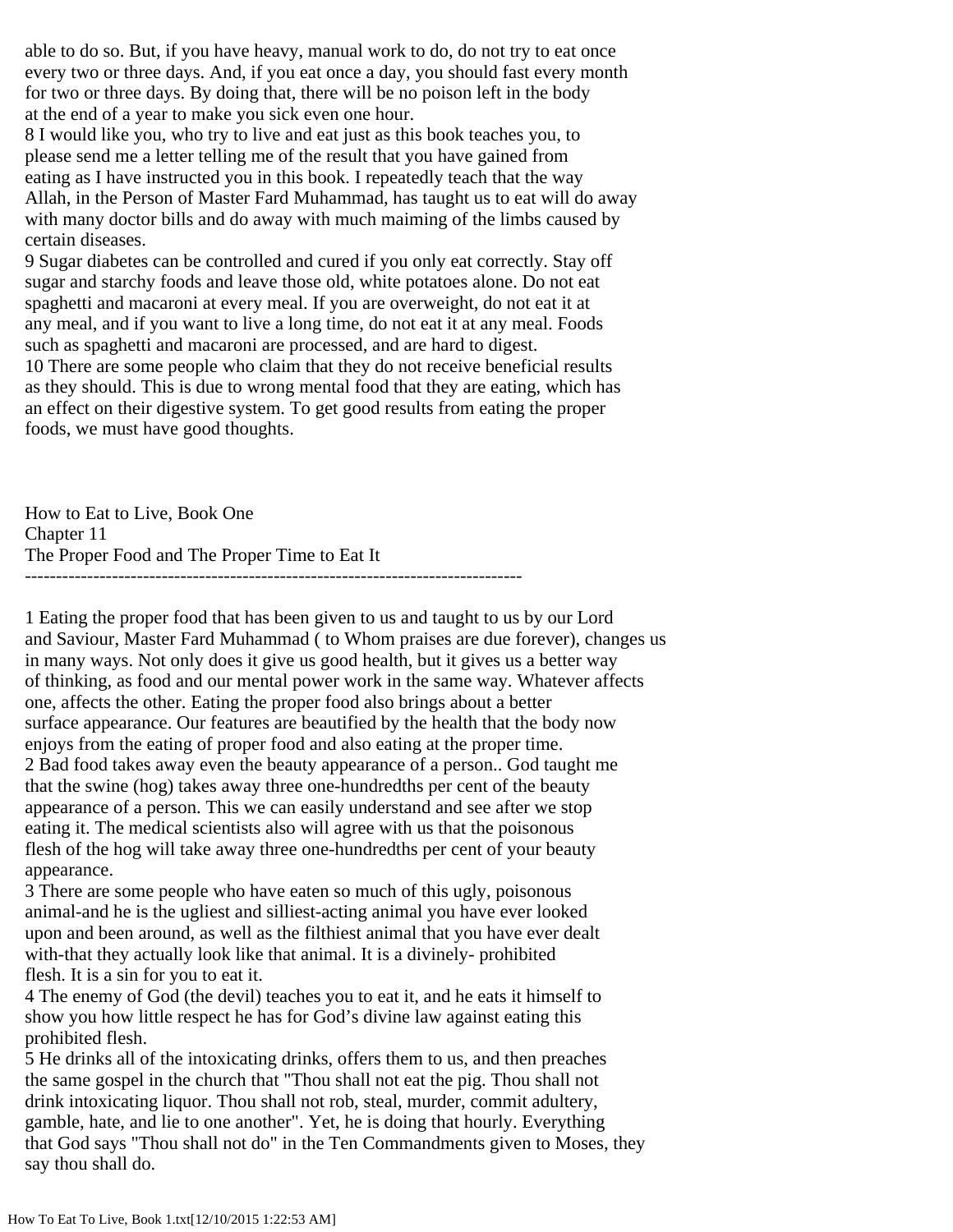6 It was only a waste of God's time to have given this race of evil people good guidance, because it is just as Jesus said in a parable, "The wicked husband who was given overlord of the earth and its people, never did offer the true owner any of the heir (a convert of righteousness)."

7 We have nothing to fear or worry about in the way of right guidance today, because we have God Himself in Person with us to lead and guide us in the way of truth and righteousness.

8 There is a lot of difference in the beauty of true Muslims and that of Christians. I do not mean to say that there are no beautiful Christians or Black people who eat the hog. But, there is a difference in their appearance of beauty that can easily be discovered by one who obeys this divinely-prohibited law against eating swine flesh. The poisonous hog flesh makes the color many people's eyes muddy and reddish in appearance and makes the people who eat it brazen, careless, easy to anger, fight, and oppose each other.

9 Eat the proper food as given in this book and eat at the proper time; one meal a day from 4 to 6 p.m.

How To Eat to Live, Book One Chapter 12 The Right Food and The Proper Time To Eat It Is Becoming a "Must" --------------------------------------------------------------------------------

1 To live without sickness and without fear of a short span of life is now a must for the people who expect to see the Hereafter. The way that God, in the Person of Master Fard Muhammad (to Whom praises are due forever), is teaching us (the lost-found members of the aboriginal nation) is the best way; regardless of what it is. Whether it concerns food, mental stability, or what have you, He teaches us in the best way.

2 I offer you His teachings, and it is up to you to accept or reject them. But, I repeat, His is the best way as He says in His Holy Qur-an, "I Allah am the Best Knower" (Chapter 2, Verse 1). Since He represents Himself as the Best Knower, then it is nothing but intelligence on our part to follow and obey that Best Knower Who gives the best advice and Whose guidance is best for our future regardless of what we desire. He is the best Knower of what guidance we should have.

3 There are many disbelievers, infidels, and atheists today as the Bible teaches; the fool has said in his heart that there is no God. These ignorant sayings and attacks made against truth go for nothing today but condemnation with truth. (We do not have the type of God that they were taught of: some spook God and man. But, there are supreme men among man and this Supreme One is referred to as God, having infinite wisdom and knowledge over all things.) 4 There will be no sickness or disease among us when we learn and obey the law of nature. The law of nature is the divine law the Creator set for us in the beginning of the creation of the universe. This race (white) of people has ignored and disobeyed this law and has met with disaster. They seek, and have tried throughout their civilization, to change the very natural religion of the black man.

5 But, time has proved that the white man was a failure and now has met his unnatural and false teachings and practices with truth and reality of the law of nature and it's workings among the created creatures of God. This law is now to defend us against the false guidance and rebelling of this race (white).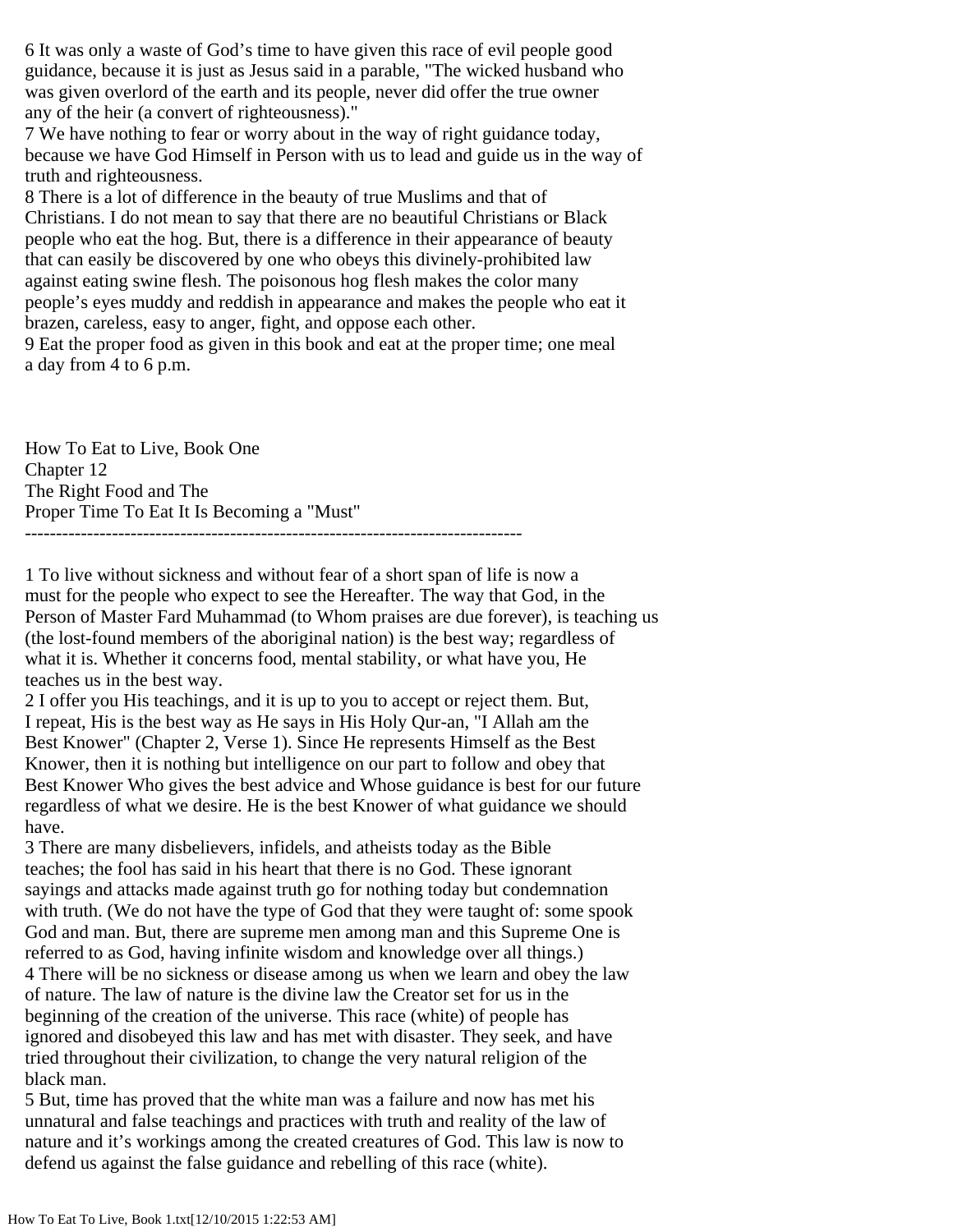6 Let the white man eat all the hog he wants. It was made for him, not for us. It was made for a cure for many of their diseases and is used for salves. 7 If you want to enjoy good health, eat only once a day and nothing between meals if you are not sick. There is an allowance made for the sick ones who, sometimes, are not able to eat enough at one meal to take them over to the next meal, or whose bodies are weak and must be built up for the one meal a day. In this case, they sometimes eat two meals a day, but never three. 8 If you can eat one meal every other day, you will enjoy both health and a longer life. Even the men and women who do strenuous mental work can go along with one meal a day if they eat the proper food and never want more than that.

How To Eat to Live, Book One Chapter 13 Fruit Is Digested Better When Eaten Raw --------------------------------------------------------------------------------

1 Since being given knowledge by the All-Wise One in the Person of Master Fard Muhammad on "How To Eat To Live," we should not confuse ourselves by studying the advice of all the people, doctors, and quacks of the world on what kind of medicine, vegetables, meats, herbs, and fruits we should eat. If we keep getting advice on the above after getting the correct advice, we will never enjoy good health. All will be confusion.

2 As I mentioned earlier, nearly all vegetables are good to eat that have been classified by the scientists who have studied the poisons that the vegetables contain as well as the non-poisons they contain. We do not need to eat everything just because the Bible (in Genesis) said that Adam (who represents the white race) could eat nearly all of the herbs of the earth (that are not poisonous). Our scientists teach us of that which is poisonous and of that which is not poisonous.

3 If we are travelers and are stranded, we eat whatever we can find edible, to non-poisonous roots and the bark off trees. But this is not good for us if we wish to live a long time because our stomachs are not made to digest the bark off trees and roots of trees or blades of grass and leaves.

4 Our stomachs were not made to live off raw foods, except certain raw foods such as fruits, which- beyond a shadow of a doubt-should be eaten raw and never cooked. When we cook fruit, it takes away the vital property that is necessary for our good health. An apple (or peaches or berries) is better eaten raw than cooked, unless our health and body are weak and unable to digest the raw apple. 5 There is a great need for knowledge on what to cook as well as how to cook it. We can live a long, great and healthy life by just drinking good, wholesome milk and eating good whole wheat bread if the bread is cooked correctly.

6 Some people will eat whole wheat kernel. But, this is not good to do because it is the hull of the seed and our stomachs are not made to digest the raw wheat seeds, regardless of the great property of vitamins in them.

7 The whole wheat kernel should be milled and ground very fine. When you are ready to make bread, add water and yeast to it and set it aside to sour. This will put it in a better digestive state to be cooked properly for your stomach to digest.

8 Cook it slowly after it has risen a couple of times in the mold; this must be done thoroughly so that all of the risen cake or loaf is thoroughly cooked through and through under the heat of the oven. After it is cooked, do not eat it until it has set a day or two; even three days is not too long to wait for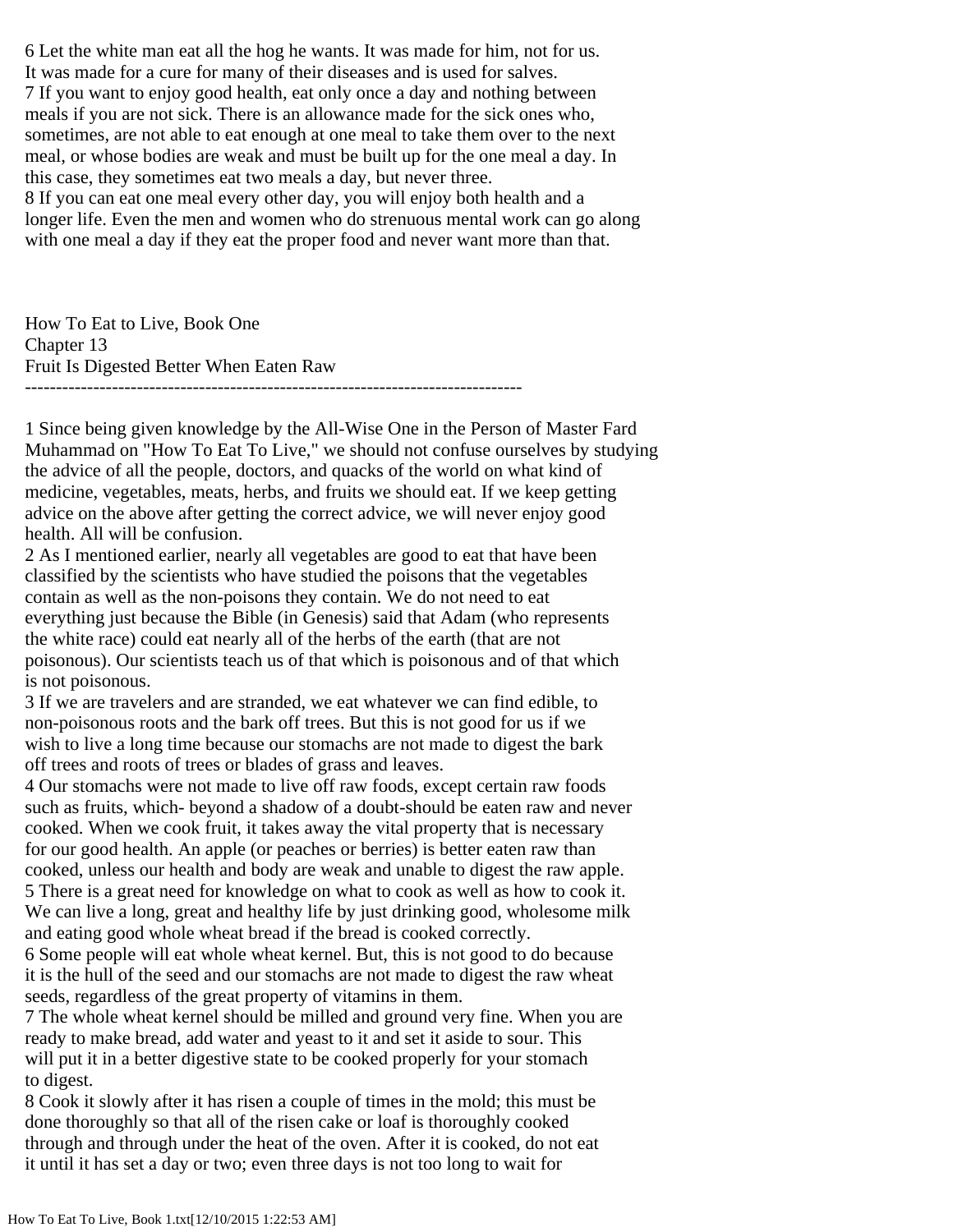it. It is never stale because of age if kept in the right place.

9 Never eat freshly cooked bread of any kind, as it is difficult for the stomach to digest. The same applies to beans and whatever you eat; cook them thoroughly. But, do not cook them in such a way as to destroy the vitamins or proteins that are in them to strengthen and build your bodies and the tissues of your bodies. 10 Some people pull the brown crust off the bread to eat the unbrowned core. But by doing this you are throwing away the most digestible part of the bread and accepting that part which is hard to digest.

11 Toast that is browned through and through is much easier on the stomach than the slice of bread that is not toasted. We can live longer by eating several varieties of foods.

12 Never think that you are a great, healthy person just because you eat a lot of meat, white bread, corn bread, sweet pastry, or a lot of peas and beans. You are only taking a quick trip to the cemetery.

How to Eat to Live, Book One Chapter 14 Overindulgence, The Enemy --------------------------------------------------------------------------------

1 Yes, a quick trip to the cemetery if we indulge in too much of anything. It becomes an enemy to us. Remember at all times when you are eating that you are to live and not to die. As I said previously in this book, white bread and corn bread are not good for our stomachs to digest. Regardless of how many hundreds and thousands of people eat this before you three times a day, it is still not the food for you and me to eat if we wish to live a long and healthy life. 2 America's people consume more sweets than any other people on earth. They love their sweet, fat pies, cookies and cakes at every meal. America has more bitter trouble with her health. Eating too many sweets piles up sugar in the blood and it becomes the enemy of our lives. Our blood is our life.

3 Just think of the way we destroy our lives by eating too many sweets or too much meat; or eating white bread and corn bread. Ask yourself that question. 4 America is a great candy seller. She reaps a harvest of wealth on just selling sweet candies and nuts. They fill the candy full of nuts, as well as their cakes, cookies, and other pastries. The only thing with stomach enough to digest nuts is an animal. Birds love nuts and they have what it takes to digest them. Nature made them that way.

5 Just as horses can digest corn and anything else in their line of foods, birds, squirrels, hogs, coons, rabbits, and worms can digest nuts. They can eat nuts and digest them and they will not wear out their stomachs like yours will wear out trying to digest them.

6 A dog's stomach and his digestive juices are like any carnivorous eating animal's. He can digest a rare steak. In fact, he can digest it as soon as he kills the animal. You do not have to cook their food. They do not like it cooked; they like their meat raw. That is the way nature made them-to take it raw.

7 People (like the white people) who love dogs and other animals, change their way of eating so that it is against the very nature in which they were created to eat. You cannot make him a member of your family by seating him at the table, to eat good, cooked food. He will live off it, but it is not the way nature made him to eat.

8 Try offering him some raw meat and cooked meat. He will eat the raw meat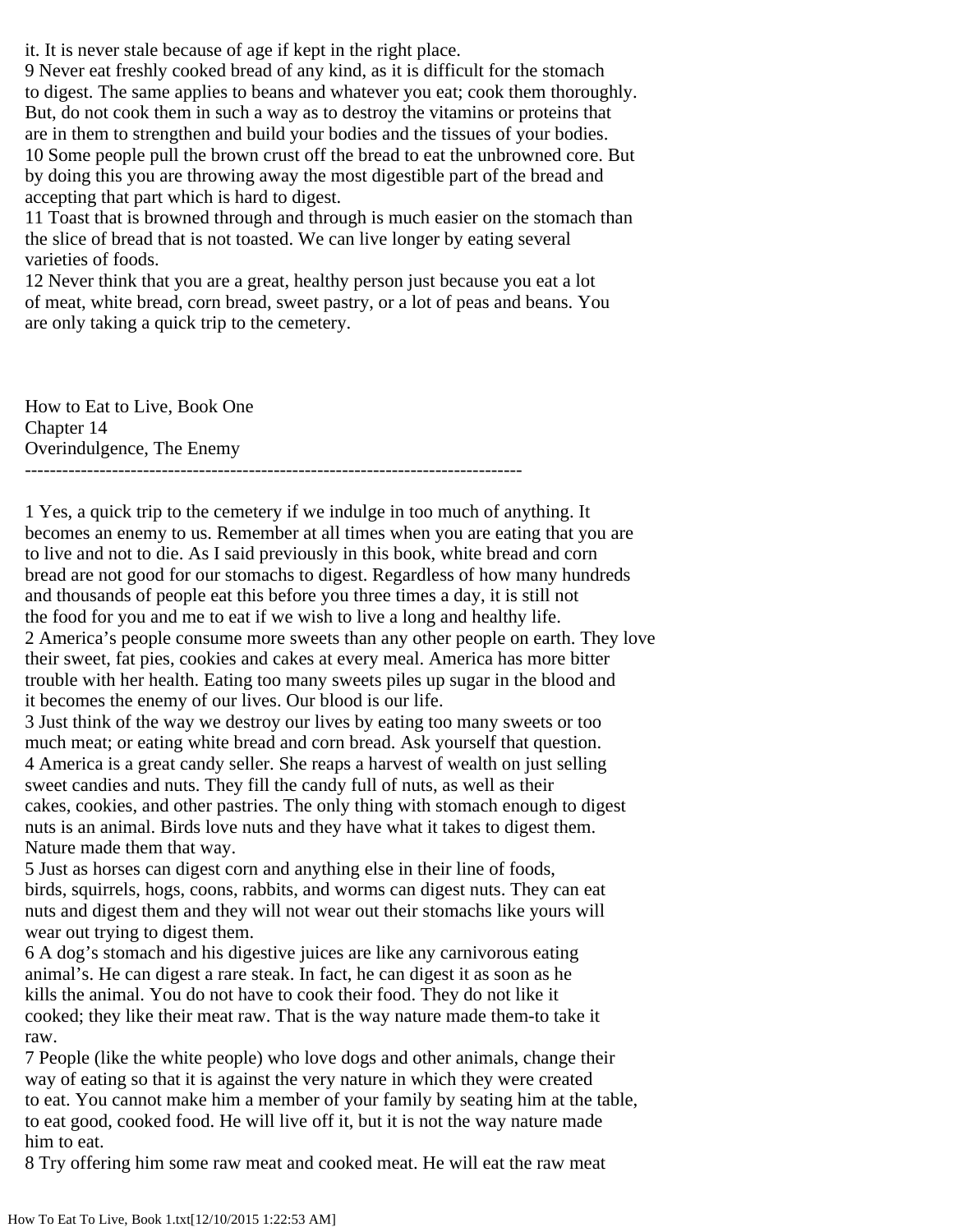before he will eat the cooked meat. Offer a cat a piece of raw fish and a piece of cooked fish and see which she will eat first. Raw foods appeal to their appetites as cooked foods appeals to ours, but we can eat both. 9 It is very dangerous for you (whose civilization is not limited, but is limited if you follow the limited ones) to follow a civilization made by nature for a short time in their ways. This is what we have been doing, and this is what we must stop doing if we expect to survive.

10 There are hundreds of drug stores throughout the country into which we should not go for anything except first-aid if we hurt ourselves down the street or road somewhere; not for something to stop aches and pains in our stomachs caused by eating the wrong food. We should not call the doctor for such foolish and ignorant mistakes as eating the wrong food and eating it too often. We should be ashamed to call the doctor for these errors.

11 Eating the wrong food and eating it too often starts trouble in the physical body everywhere-from the sole of your feet to the crown of your head. As I said, you do not have to eat everything that people say is good to eat. It is a fool who does that. You do not need everything that is good to eat to live a happy life. Take some of the things that are good to eat. Of course, you should have a balanced diet. I certainly agree with you there.

12 There are several ways you can prepare your meat and bread that will give you a sharp appetite at every meal if you prepare it differently. Bread can be cooked two or three times and also meat. It is best for our stomachs and our longevity.

13 They both should be cooked twice before eating. Of course, they will not look as fancy as when they are freshly cooked, because the more you cook them, the more the surface beauty fades away. But the more permanent your life will be and that good old stomach will last a long, long time if you allow it to rest after a hearty meal, no matter how good the meal was or how easily digested. 14 Give your stomach from 24 to 36 hours to rest to digest its food. And, if you can take 48 hours or 72 hours, that is fine. But first try 24 hours and then 48 hours next. Do not try to start with 48 and 72 hours.

15 Get used to eating one meal a day, then when your appetite is not strong for the next meal, by eating once every 24 hours, start eating every 48 hours. Never start 72 hours regularly until you are able to do so.

16 Some of us have started eating every 48 to 72 hours and have to change back to one meal a day. This is not good to do. Fast 72 hours every now and then while you are eating once every day, (if you want to), once a month or once every two or three months.

17 Never eat more than one meal a day unless you are sick and unable to eat the proper food due to the weakness of the body to carry you over 24 hours.

How To Eat to Live, Book One Chapter 15 Our Big Problem Is Eating Too Much And Too Often --------------------------------------------------------------------------------

1 I repeat, the main thing in "How To Eat To Live" is to eat only once a day or once every other day. This will take care of everything. You cannot go all over the earth trying to eat everything that people say is good to eat. But give what you do eat time to get out of the way for the next meal and the effect that it probably will cause. Brothers and sisters, let your stomachs rest. Stop trying to eat three meals a day and all in between. That is enough to kill chickens and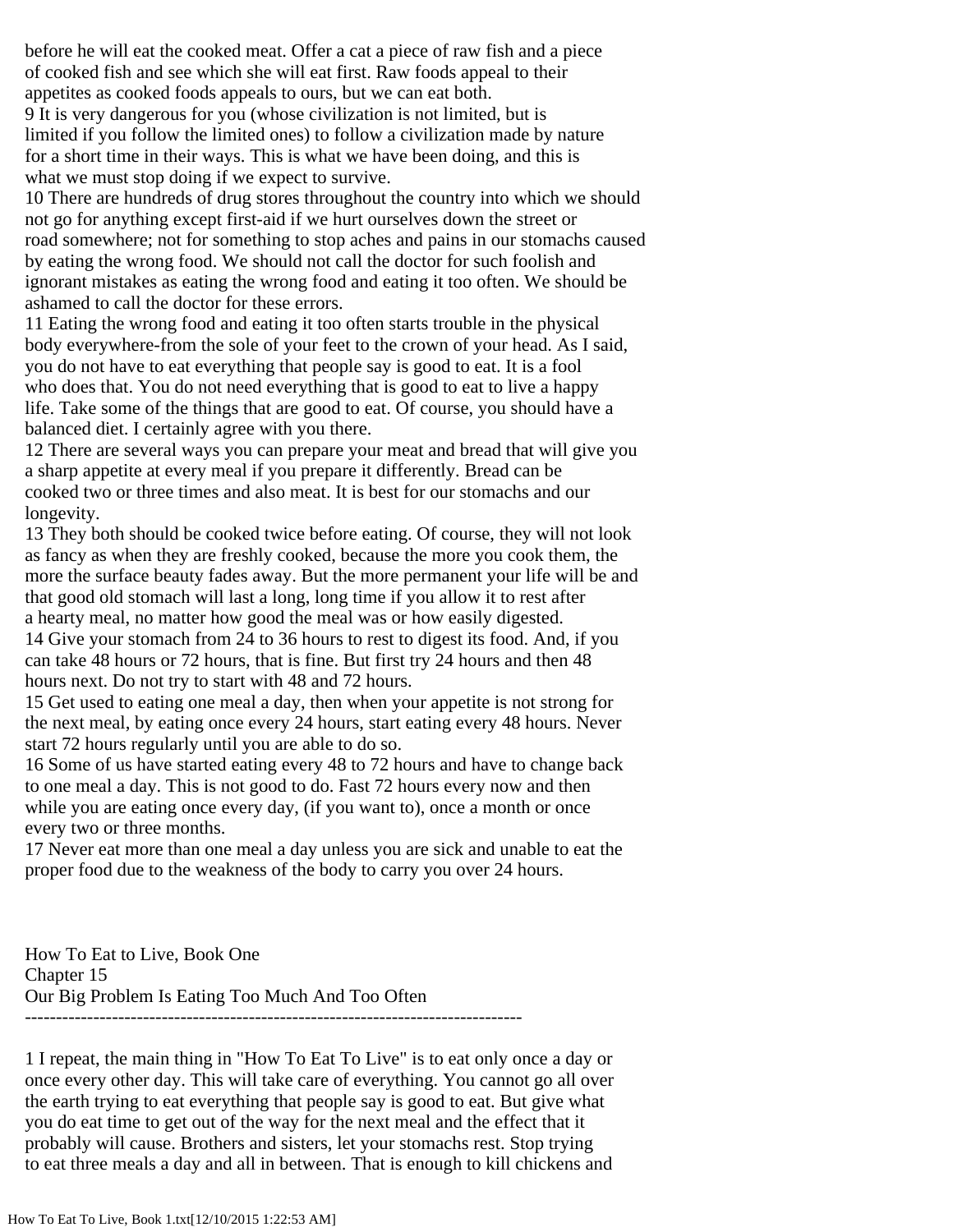hogs.

2 Anyone who eats all the time has a very short life. Our greatest trouble, when it comes to sickness, is due to staying at the table, eating too much and too often. You have no regularity about your eating at all.

3 "Eat any time," they will tell you. One of the gravest wrongs you could do is to eat when you do not want to. They say behind that, "Eat before you get hungry," which is one of the silliest things of all.

4 If your stomachs are not asking you for food, please, brothers and sisters, do not put any in. The stomach will let you know. Wait until you are really hungry. Do not act like a pig and want food everytime you see it.

5 Nature did not make the hog and bird with any regularity in eating. Although hogs stop eating when they get enough, the foolish pig will never stop eating until he is sick and all but ready to drop dead. The horse will stop eating and the house cat will stop eating when it has enough, but people will not. It is just as the old saying goes, "We dig our own graves with our teeth."

6 We drive many impurities out of our bloodstream if we do not fill our stomachs with food two or three times a day. Some Christians never fast until their doctor tells them to do so. They know nothing about stopping their eating for even one day, let alone over three or four days.

7 The majority of them are afraid to miss even a single meal. They think they will be sick from missing a meal. This is very ignorant. A dog will stop eating if he gets sick, but not some people. The doctors have to force them to stop eating so their medicines can give good results.

8 Your main trouble is eating too often and eating the wrong kinds of food. Time and again I have warned you against eating that rotten, stinking pig with millions of worms in his flesh. He is the ugliest and most stinking animal. Even his house and everything about him stinks. If you cook him, he stinks. With his ugly, muddy, reddish eyes, his ugly mouth, and his ugly ears, he is just ugly. He is the silliest and most brazen animal.

9 The devil certainly did a 100 per cent job in turning the people against everything that God said "Thou Shall Not Do." He has made the words say in works "I shall do." Allah said that these ugly animals (the pig) take away your beauty appearance.

10 Live right, think right, eat right, and do right. You will not have to die to go to heaven to be like angels; you will be like them while you live.

How to Eat to Live, Book One CHAPTER SIXTEEN Why and How We Fast in December

--------------------------------------------------------------------------------

1 I have chosen (for quite a few years) the month of December for my followers to fast as in the month of Ramadan. It serves as a sign that we (the Lost and Found Nation) are the end of all signs pertaining to the pilgrimage and fasting in the month of Ramadan.

2 We fast the 12th month of the Christian year to relieve ourselves of having once worshipped that month as the month in which Jesus was born. It is now known and agreed upon by the scholars and scientists of religion that nothing of the kind took place 2,000 years ago. Jesus was born, not in the month of December , but rather -- as God has revealed it and according to the season that history claims existed in that time -- the first or second week in September.

3 The Christians have made holidays which are used mostly for commercialization.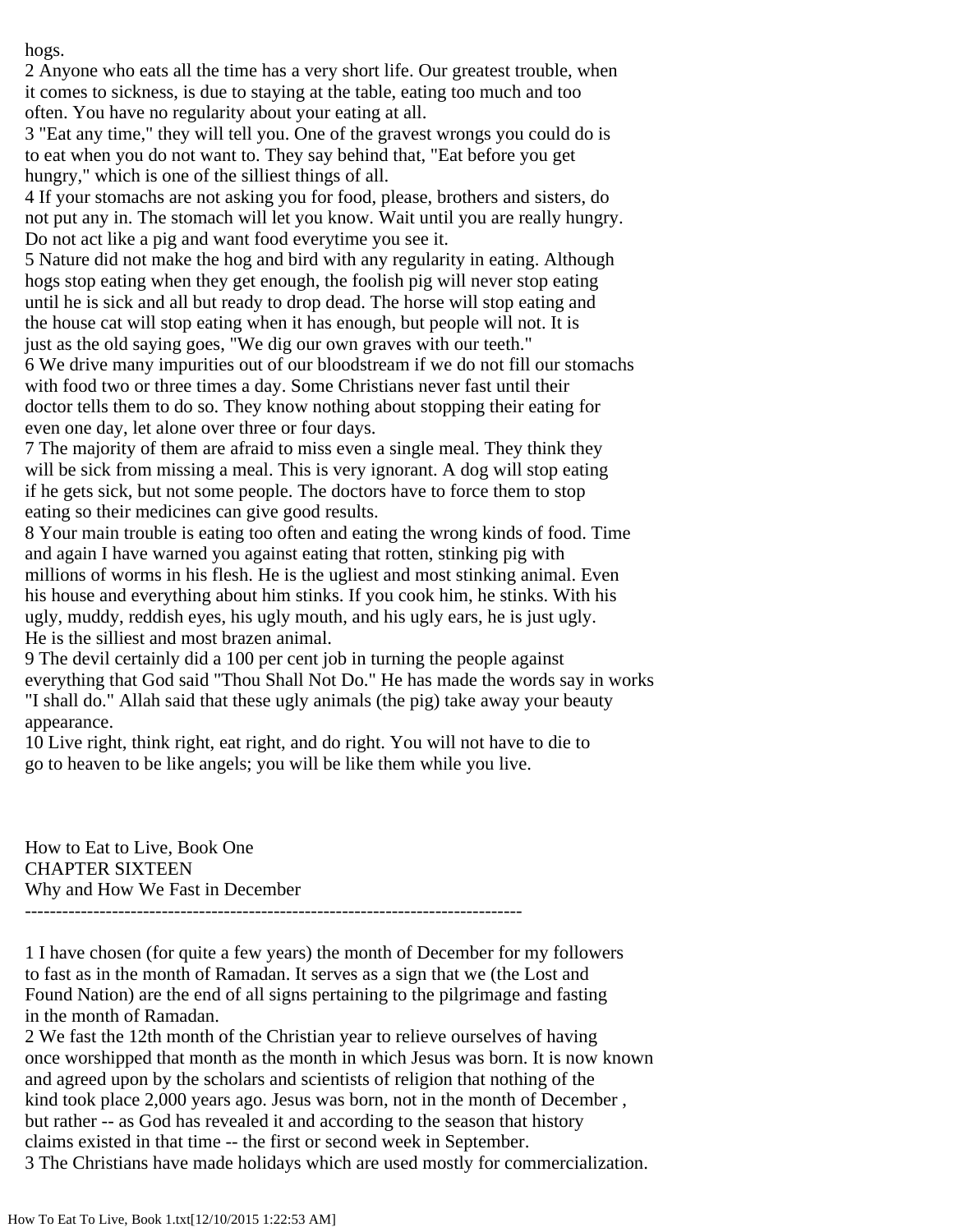They buy wine, whiskey and beer and fatten up pigs and hogs for the kill and roast this divinely-prohibited flesh to celebrate what the Christians call the birthday of the Son of Mary. Jesus condemned such things as drunkenness and the eating of swine flesh.

4 Nimrod was an enemy of God and one who came in the last 300 years of the 2,000 years of Moses. He led the white man against the laws of Moses and worship Allah. He (Nimrod) wanted them to worship idols and that which was other than God (as they did in ancient Rome).

5 Let us, my followers, remember the right way. Waste not your earnings in such ways as worshipping and feasting as the Christians do. They only say and do not. They have taken for themselves the profit of God and the place of God. 6 In this month of fasting we shall keep our minds and hearts clean, and we shall not indulge in the eating of meats (land meats). You may eat fish and such fat products which come from land animals such as butter and cheese.

7 In this month, we should keep our minds on Allah, Who came in the Person of Master Fard Muhammad: my God and your God and my Saviour and Deliverer and your Saviour and Deliverer to Whom be praises forever for giving us life after our mental death for the past 400 years.

8 During this month, eat before day and after the sun goes down (if you wish) but not during the daylight hours. This also goes for drinking; drink whatever you are going to drink either before dawn or after dark. The eating before dawn is for those of us who love to eat breakfast in the mornings. But if you eat one meal a day, you may eat that meal either before dawn or after dark. It is better for your health, however, to eat one meal after dark.

9 Keep up prayer, and let us all be grateful to Allah for His coming in the Person of Master Fard Muhammad throughout the month of December and every month. And during this month, let there be no quarreling or disputing in our homes or abroad.

How to Eat to Live, Book One CHAPTER 17 The Food and Its Eater

--------------------------------------------------------------------------------

1 Neither I nor you can thank Almighty God Allah, in the Person of Master Fard Muhammad, enough for going after the very mainspring of life; that which everyone loves to keep as long as he possibly can. Even animals, beasts, insects, fowls of the air, and fish of the sea want to keep their lives. And I do not care how good a Christian you are, or how much you would love to see Jesus, or how much you would like to go to Heaven to see Jesus and to sit down beside him, as the Christians teach you will do (smile), you never make any preparations to hurry to go out of this life to find another life. 2 The very law of nature teaches us to hold on to this life and not let it go if we can help it. We only know of this life and not any other life. You strong Christians and lovers of life beyond the grave -- and life somewhere in the skies that you imagine -- never prove to anyone that you would like to leave this life for that life by killing yourself or telling the doctor not to come to administer medicine or any aid that he can give you when death is approaching. 3 Whenever death approaches, you want it to go back and let you stay. In view of that, the best thing to do is to try to preserve and keep this life that we have and know as long as we can and go when we cannot stay here. 4 The only way that we can have life, keep life and prolong life, is by what we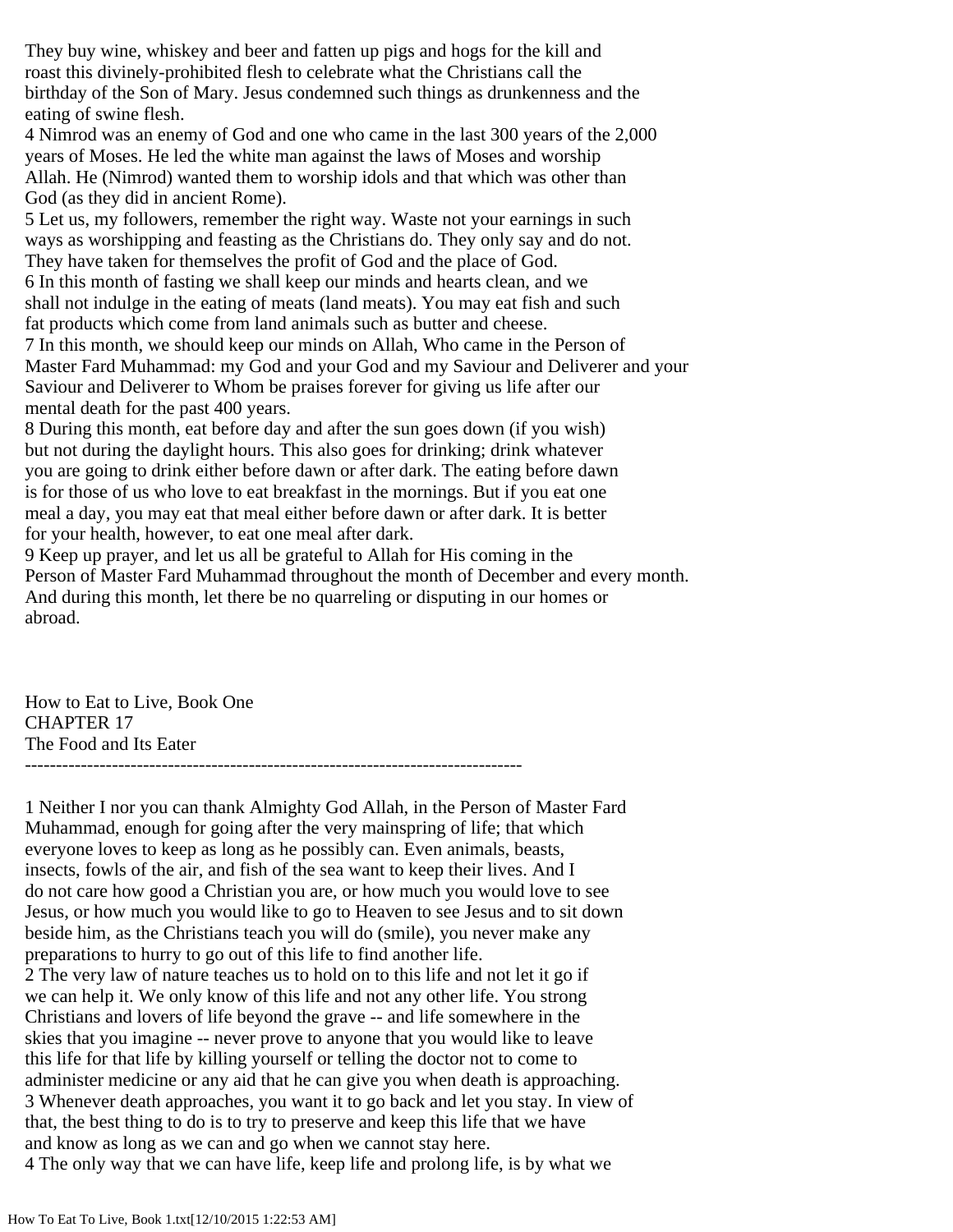eat and how often we eat it. This is the way of life. The Bible teaches us that God will prolong the lives of the righteous. But, there is no God Who can prolong our lives without checking on what we eat and how often we eat it. 5 We must not be confused, I repeat, with the various advice offered to us from the modern-day food and medical scientists. If you take their advice and try to eat all of the different kinds of food, cooked in their many different ways, at all different times of the day, and their many different suggestions on how much you should eat, you will most certainly die. Brother and sisters, I repeat: it will most certainly kill you -- with the exception of the Orthodox Jews' food, which is good.

6 According to the history of the white man by Almighty God Allah, in the Person of Master Fard Muhammad, to Whom praises are due forever for His life-giving words, teachings and guidance of us, the Lost and Found members of the aboriginal black nation, the white man began eating meat. They had no stoves and cooking utensils as they had today, when they were driven into the confines of the hills and cavesides of Europe. They ate animal food, beast food and with all of its modern, scientific knowledge of how to grow food and receive the best food the earth produces, are still great flesh eaters.

7 They have taught the world of man to eat as they eat. Their medical scientists have learned that meat hastens and destroys the life of man. But, they practice eating the very worst meat (the poisonous and filthy swine, wild birds, wild fowl of any kind, and even reptiles) and teach man to eat it. To follow them in everything they eat and drink means that you are absolutely inviting death. Even to seafood, they drag out in their nets the very scavengers of the water and advise you to eat it because they eat it.

8 We must remember that this race is conscious that they are not to live on this earth for very long. Therefore, eating poisonous food and drink and eating three and four times a day, will take you along with them very fast. This is the secret knowledge of the death that they caused us to suffer through foods. 9 The poor, blind, deaf and dumb Lost and Found so-called Negro will eat and drink anything he sees his white master eat and drink. But, I want you to stop doing this ignorant thing and eat the right food that you will find in this book. And, eat only once a day. I do not care what kind of work you are doing, eat only one good meal a day.

10 If you work is light office work or light housework, you could eat once every other day if you wanted to without any hindrance. Once you get used to it, your stomach will only ask for a meal at the time that you have trained it to eat. 11 In regard to you who suffer from sugar diabetes, fasting and staying away from sugar and starchy foods if far better than having your limbs cut off your body because of your foolish carelessness in eating sweets and starchy foods all times of the day. Cut out that sugar; do not use any at all. Use honey, but not the whole bottle full at one time. If you have too much sugar in your blood, be careful not to eat any sugar of any kind until you get it out.

12 Some doctors will tell you that you have low sugar. But just tell them that you will have "high life" in you. Do not eat any potatoes, beans and bread. Eat vegetables. You may eat chicken if it is raised away from filth.

13 There are poultry raisers who raise chickens in clean places and give them good food such as corn, oats and other little grains that are not harmful to the chicken or to us. They also give them bread and milk. You do not have to fear eating chickens like these. But, if you can do without eating any kind of flesh, that is fine.

14 Whole milk that is clear of TB germs if best for us to drink. But, if we cannot get whole milk, we can drink the milk that the dairies have but we should boil it at a certain temperature in order to kill that probable germ.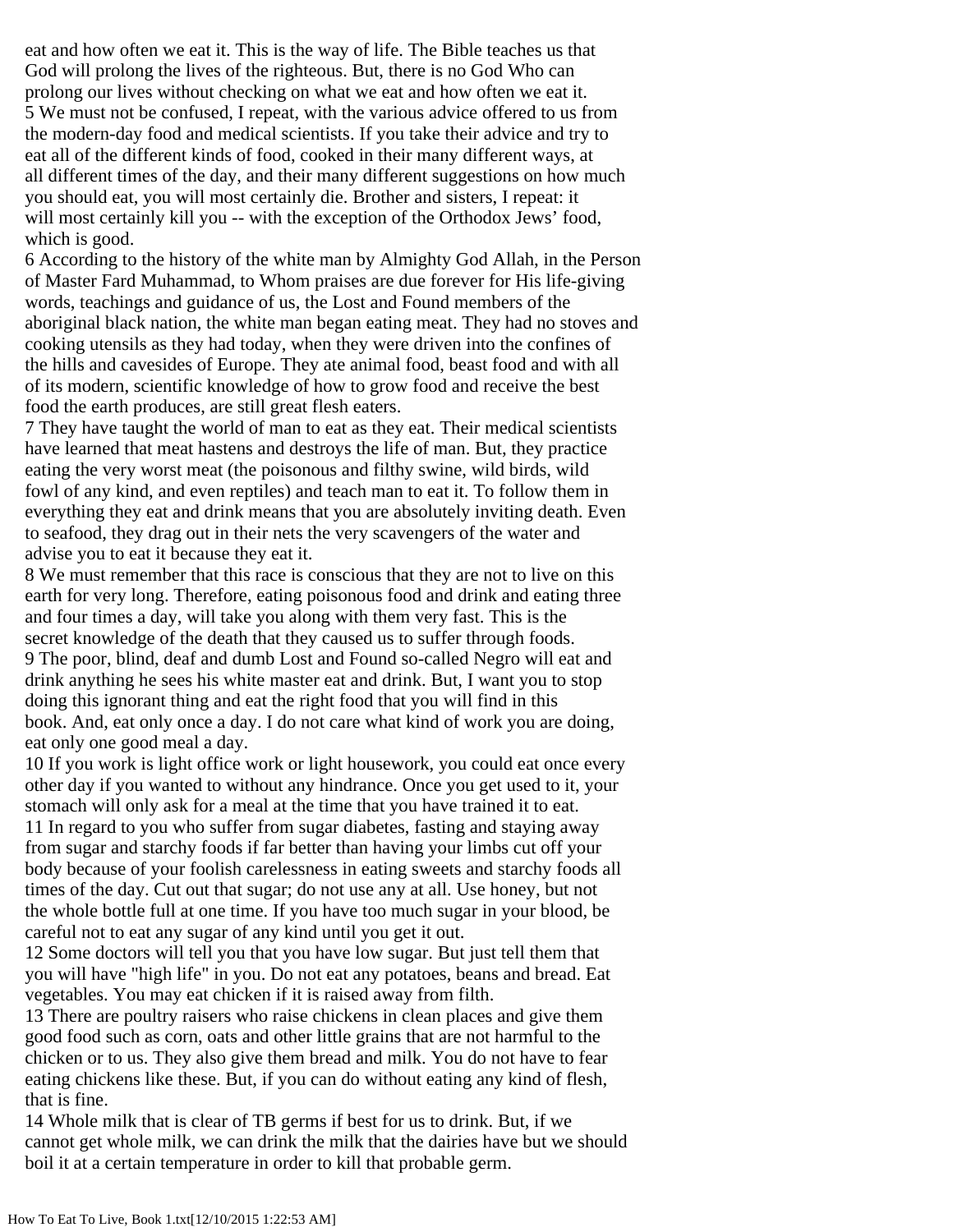15 Drink plenty of milk and eat butter instead of so much of this artificial butter made of vegetable fat, and you will have better health.

How to Eat to Live, Book One CHAPTER 18 Food Can Be Life or Death --------------------------------------------------------------------------------

1 We can shorten and destroy our lives by the way we prepare and cook the food we eat. Allah, in the Person of Master Fard Muhammad, to whom praises are due forever, taught me that all of our food (not including fruits) should be cooked, and cooked until thoroughly done. And it should be seasoned with salt, where necessary.

2 The food we eat should not be poisonous food, such as the flesh of swine and of wild animals, birds and beasts. We should not eat fish that weighs more than 50 pounds. Water scavengers in form of the fish family, and other water animals of that kind.

3 As we know, there is much animal life taken as food from water today that we should not eat. The believers of Islam should be aware and not eat such foods. 4 In cooking your food, be sure that you cook it thoroughly, but not to the point where it loses its taste. Safeguard your delicate stomach that has to digest all that you eat by not over-burdening it with trying to digest half-cooked food or raw food and the acid gases from such foods. This is what hastens the doctor to your bedside -- and after that, the undertaker, and after that, the grave digger.

5 Remember, we kill ourselves by what we eat and how we eat it. Just as food is our source of life, it is also our source of death, as God has taught me. Food keeps us here and it takes us away. For long life, take long intervals between your meals, and do not eat over one meal a day.

How to Eat to Live, Book One CHAPTER 19 How to Live More Than 100 Years

1 Allah (God) has taught me, in the Person of Master Fard Muhammad, how to eat to live, so that I also may teach you. He desires to extend our lives from a short span, averaging 62 years, to a span of one thousand (1,000) years -- or for as long as we desire to live. He said there is no set time for us to die. We kill ourselves daily by means of what we think, what we eat and what we drink. 2 Think about it, and you will agree that we kill ourselves. As I said in an earlier chapter "How to Eat To Live," there is no way of prolonging life except by being careful: watching and examining what we put into our bodies to sustain life, and the regularity of our eating and drinking habits. We have been taught what to eat and what to drink by a people (the white race) who has never obeyed the law or religion of Allah (God).

3 These rules Allah (God) gave Moses' people in the Ten Commandments for their good -- clear as a mirror: law and guidance, which they should not forget. However, they kept none of this. Everything that Allah said "Thou shalt not do" they have ignored and said "Thou Shalt Do." Therefore, the Christian race is no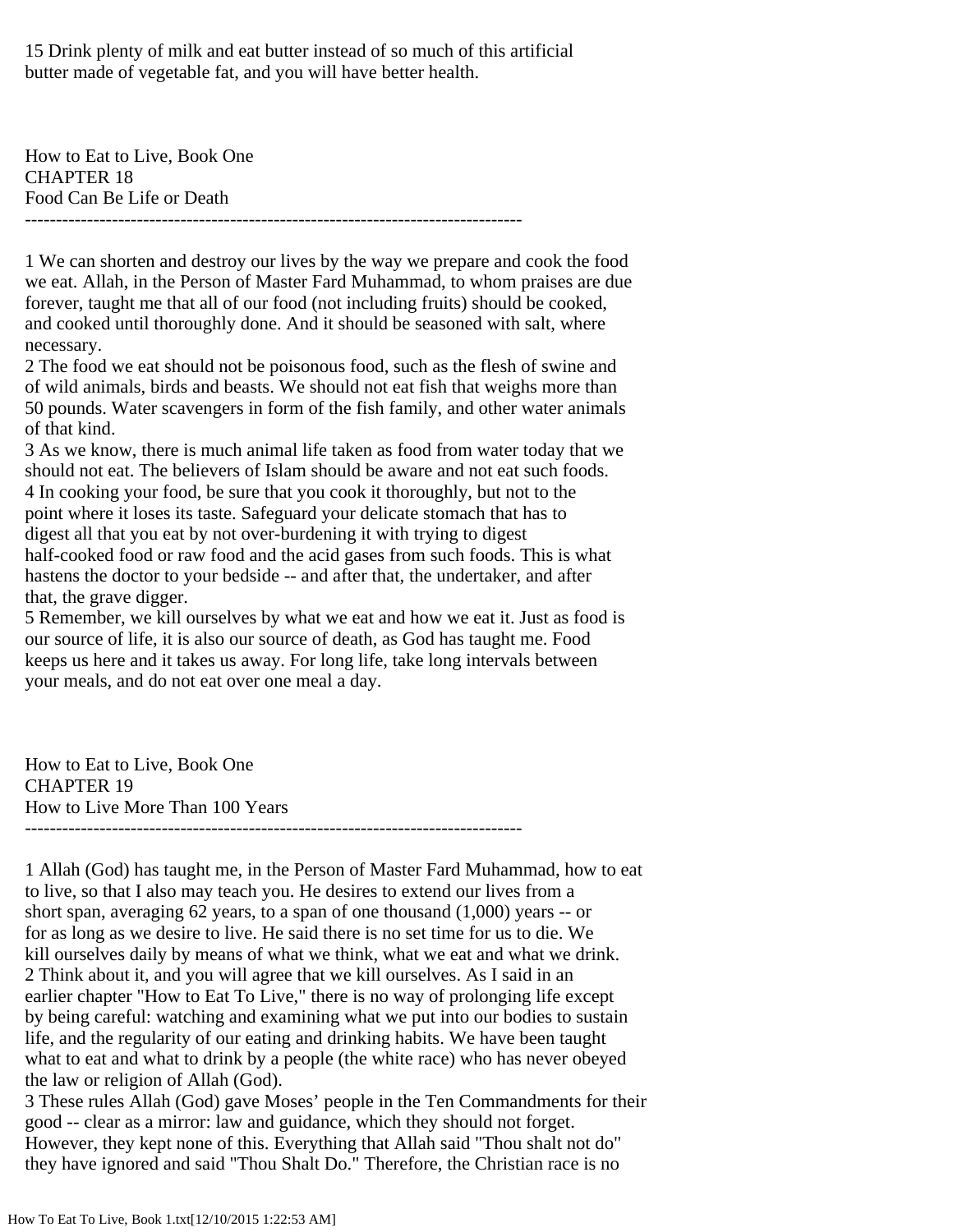example or guide for one who seeks to obey the law of Allah (God) for God now threatens to remove them from the planet earth. If they would stop deceiving the people, making them believe they are what they are not, and trying the change the natural religion of Allah (God) into the unnatural, which is false, their doom probably could be delayed.

4 There is a sect among them whose members call themselves Orthodox Jews (a few who still try to follow the Ten Commandments given to them through Moses). These are wiser, more skillful, than the Christians.

5 How to Eat to Live? Allah (God) said to me, in the Person of Master Fard Muhammad (to Whom praise is due forever) that we who believe in Him as our God and Saviour should eat but one meal a day (once every 24 hours). Eat nothing between meals, not even candy, fruit, or anything which would start the stomach, digestive processes. In this way, our eating of the proper foods and drinks - at the proper time -- would extend our life to 140 years. This would protect us from sickness.

6 He said if we would start our infants eating one meal a day, as soon as they are able to partake of solid foods, it would enable them to live to an age of 240 years.

7 I then asked Him, "How about eating once every 48 hours?" He said to me, "You would be ill only one day out of four or five years."

8 I asked Him what was the cure for that one day of illness? He said "Fast three days and you will be all right." I asked Him, "What about eating one meal every three days?" He said "You will never be sick if you eat once every 72 hours." This is about two meals every six days, which would extend our lives to a span of 1,000 years -- for there is no poison from the previous meal three days ago which has enough power to do you any harm. The fast destroys the accumulation of food poison.

9 The body is made up of water, chemicals, stone, metals, vegetation and air. All that is in the earth is, in some form, in our bodies, and you have no birth record of the earth. Although there is a record, you probably do not have it. It is a very old earth. It is not -- as you have been made to believe -- only 6,000 years old. It is more than six trillion years old, and it will be here for a long, long time yet.

10 What comes out of it, such as life, cannot live as long as the earth itself. But it can be made to live a very long time if carefully nursed, according to its nature, as you see and scientists teach you the long life of the California Redwood tree (sequoia sempervirens). There is mentioned in the Bible of Allah (God) a saying that His people's life will be as the tree. There is an oak in Arabia -- under which they claim Abraham met God -- that is still alive today. Allah (God) never intended that righteous lives should be cut short of 100 years on this earth.

11 I have experience in living and eating according to the way He taught me a while and I found it one of the happiest and most peaceful ways of which I ever dreamed. I began with eating one meal a day and forced my family to do the same for several years, until I was picked up and sent to prison for teaching Islam in 1942. Of course, the government said they sent me up for failing to register. That really was not the reason, for I did not come under the draft law at that time. Some of my followers, 60-65 years old, were sent to prison at the same time. Persons of such an age were not desired by the War Department. 12 While in prison, the Christians made it hard for us to live as we had been. They deliberately put swine, or the essence of the swine, in everything and the assistant warden made mock of it when I told him my followers lived on nothing but bread to avoid swine. He said that even the bread had swine in it. We used to make a meal of dry, baked white potatoes. We had it hard -- and all my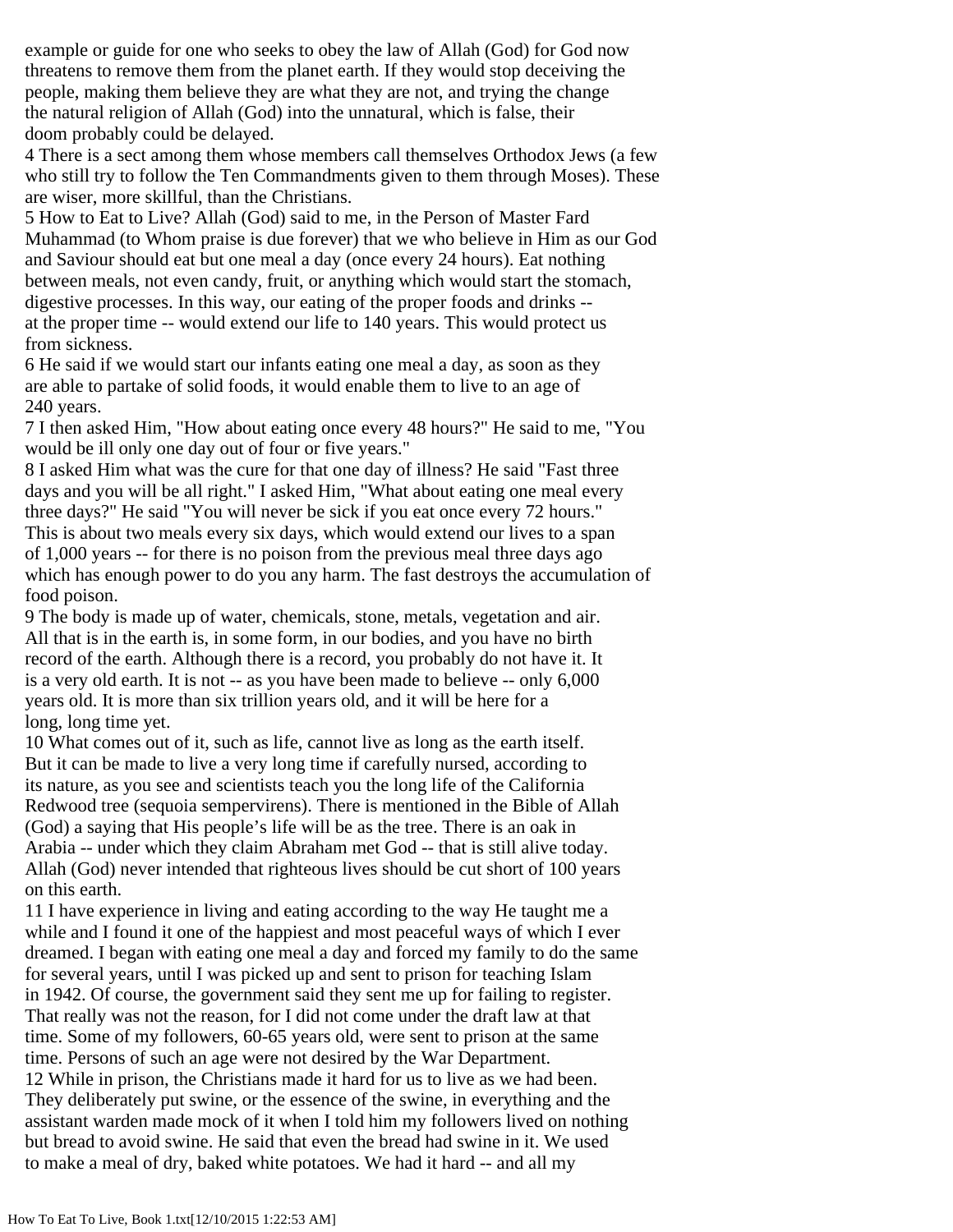followers now in prison still have it hard. All those converted to Islam in prison at present suffer in order to avoid eating the divinely-prohibited flesh of the swine. And all that God said "Thou Shalt Not do," they said "Thou Shalt Do." You who read this book know the Christians are the great false teachers of God, who care nothing for Allah's (God's) law.

13 Since returning from prison, it has been hard for me to adjust my eating habits. For many days in prison, we had to eat two or three times a day in order to make up for one meal a day through trying to avoid eating the divinely-prohibited flesh of the swine. This caused me and the others illness after we had cleansed our stomachs of bad food and had begun to eat at the proper time.

14 When we were eating the right food in the right way, we had no doctor bills and no medical bills. There were no medicines to be found in our medicine cabinets. However, as soon as we changed and began to eat between meals (24 hours), we began to call on the doctor and his drugs -- and it brought about one complaint after another. I would never have suffered today from bronchial asthma if I had not disobeyed the law of the right foods to eat. Now I am on the way back to try and adjust my life according to the way Allah (God) taught me. 15 I experienced eating once a day for several years and I experienced eating once every two days for a long time. Then I experienced eating one meal every three days (twice a week). I never had any symptoms of disease or sickness when I was eating once every 48 hours and once every three days. With this method, you feel as though you never were sick in all your life -- even if you are a 100 years old.

16 Nothing shortens our lives but our foolish selves.

How to Eat to Live, Book One CHAPTER 20 Proper Food for Body and Mind Equals Good Health --------------------------------------------------------------------------------

1 On the coming of God, according to the Bible and Holy Qur-an, He began to create a people that must and will enjoy a long life and good health. They will not suffer sickness or grief and sorrow. They will live lives of complete happiness.

2 The earth is full of food; but good health cannot enter our bodies until we have the proper food in the body and the proper food for thought. If we do not have the proper food for our way of thinking, we still cannot enjoy peace, good health, joy and gladness of heart.

3 We can eat the best food, we can take fasts for nine days or for 20 or 30 days if we want to; and we will still suffer if we do not feed the brain with the right food. These two bodies -- the brain and digestive tract -- have much in common with one another. Whatever hurts one hurts the other. We must treat both well.

4 The Bible teaches you that God gave the dead more life. He comes to give you more life and an abundance of life. How can He do that for us unless we help ourselves to the assistance He is helping us seek? We must help ourselves in this way to prolong our lives.

5 Obey and do all that Allah bids us. Think the way he thinks; the thoughts of good. Seek to be like Him, both physically and mentally. As the Holy Qur-an teaches us, when we have submitted ourselves entirely to the will of God, He then guides us into His path, His way of life. And then we come to enjoy the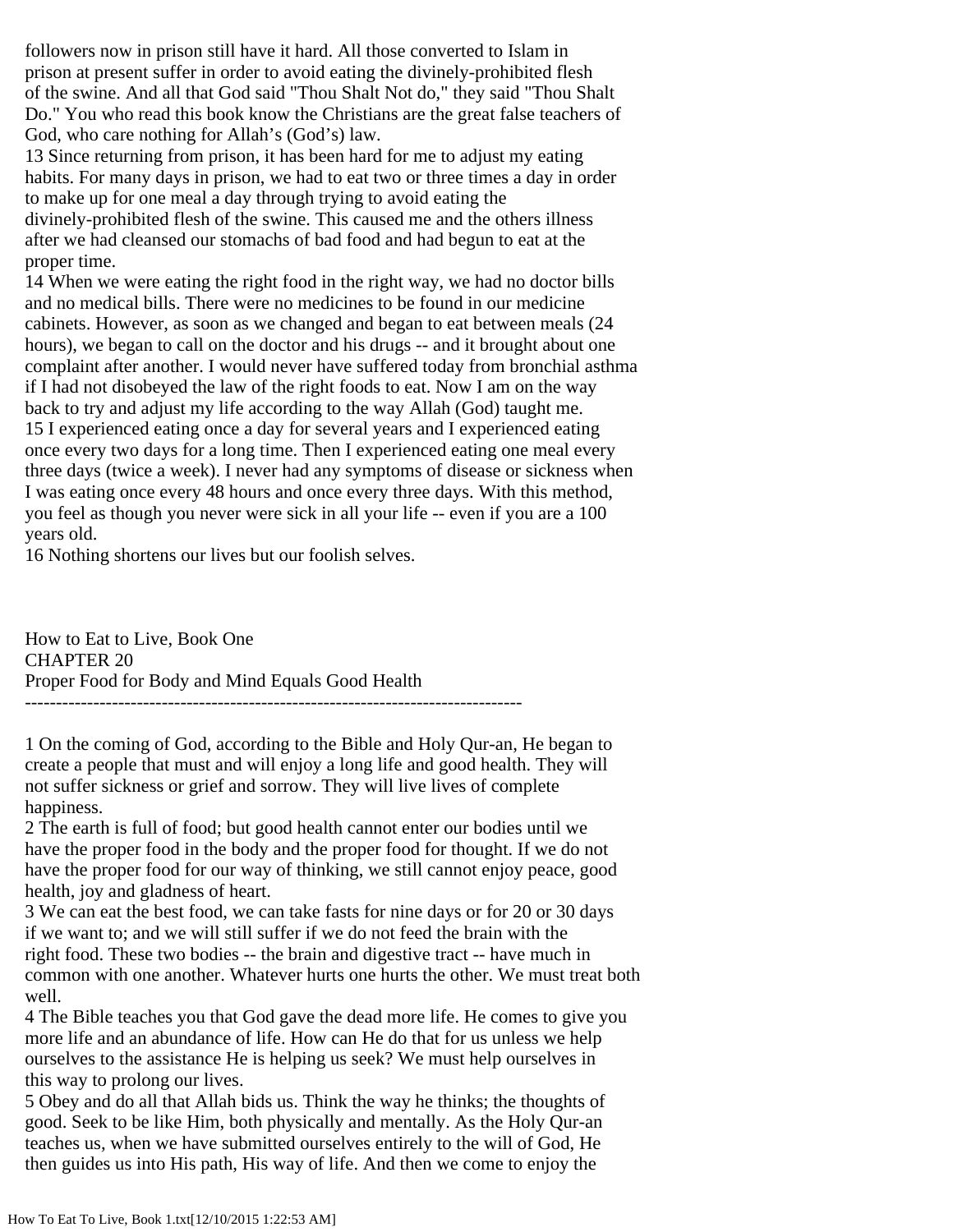paradise of life in these words of the Holy Qur-an:

"O soul that is at rest, Enter into My gardens, Into My paradise among Servants well pleased And well pleasing."

6 This is what man has sought: the heaven within and the heaven without. If heaven does not begin within, we will never enjoy it on the outside. We do not go to a certain place for heaven. Nearly all of my followers and I are already in heaven (a peace of mind and contentment for the necessities of life, such as food, clothing, shelter, and without the enemy of fear and grief). And, with the protection of Almighty God, Allah, what more do we want?

7 If we went into another place, we still would not enjoy it more. Oh, certainly, we would be happy to live in a place where there was nothing but people like ourselves, thinking as we think and trying to obey the law of God. 8 But still, within ourselves, we are happy because this evil world does not attract us anymore. We do not desire this kind of life that the wicked live. Our thoughts or minds feast upon the spirit of goodness. Therefore, the spirit of evil cannot find a place among us to dwell.

9 Remember, life is what we make of it. Stay away from hog (the swine), the stinking tobacco weed, the hot fiery alcohol, wine, beer, drugs, foolishness, ignorance, madness, drunkenness, gambling, murdering, robbery, deceitfulness, lying, mockery and seeking to take advantage of your brother and your sister, and believe in the presence of God in the Person of Master Fard Muhammad, to Whom praises are due forever.

How to Eat to Live, Book One CHAPTER 21 The Benefits of Eating Once a Day --------------------------------------------------------------------------------

1 As many people are writing to me for personal answers as to what we should and should not eat, I think it would lessen my work and be wise if you kept this book where you may refer to it when needed.

2 Many of my followers write and tell me of the results they are receiving from eating one meal a day or one meal every other day. This will produce good results and lengthen our lives. But children should not be forced to fast or to eat once a day or once every other day.

3 Children and babies should eat at least twice a day. If you are now eating three meals a day and you would like to eat one meal every other day, you should not -- all of a sudden -- change from three meals a day, every day, to one meal every other day.

4 First drop to two meals a day, then one meal a day, and then one meal every other day. It is better to do it this way so that you will not make yourself sick. And if you eat every other day, do not begin your meal with heavy food. 5 I receive many questions in regard to meat, fish, and poultry. The main thing Allah, as well as the Holy Qur-an, reminds us of is that when it comes to meat and fish, Allah forbids us to eat the flesh of swine or of fish weighing 50 pounds or more.

6 Although some people will not eat fish at all, there are many fish that we can eat; some weighing as little as a pound or a pound and a half.

7 When eating fish, we should confine our fish-eating to those fish weighing between one and ten pounds. As I said previously do not eat the scavengers of the sea such as oysters, crabs, clams, snails, shrimp, eels, or catfish.

8 The catfish is a very filthy fish. He loves filth and is the pig of the water.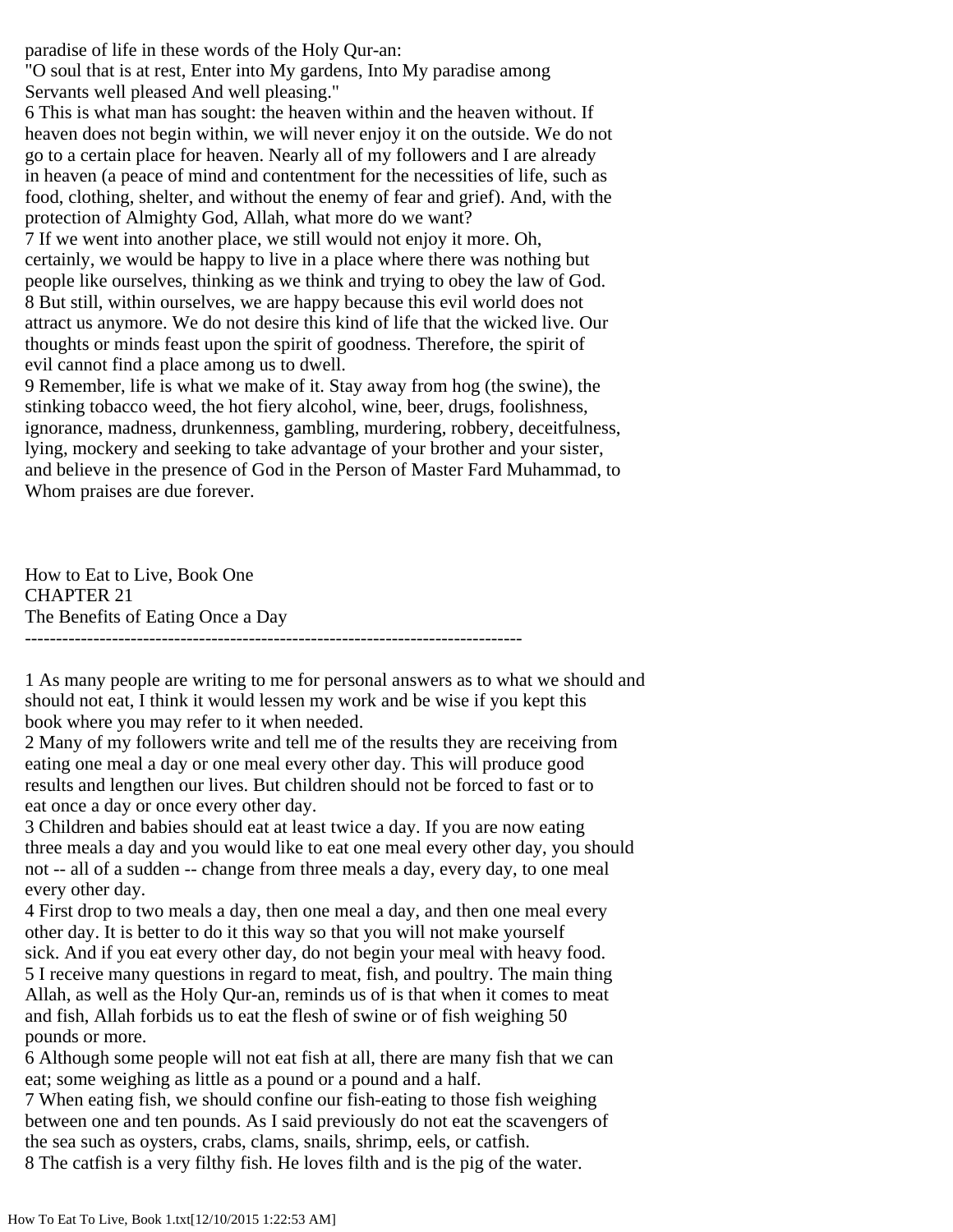Some people write in, complaining about the fish that swim on their sides, but these fish can be eaten.

9 Allah has taught me that chickens are not good for us to eat. They are quite filthy (inasmuch as they do not eat the cleanest of food), but we eat them. 10 We eat beef and lamb; but Allah also said that they are not very good for us. It is not a sin for us to eat them. It is not a sin for us to eat camels. But if we can find better food, we should not eat the above mentioned food. Many write and ask if they should eat meat at all. It is not a sin for you to eat meat, but it is a sin for you to eat the meat of the hog.

11 If we want to prolong our lives, it is best that we do not eat meat or do not eat it so often. Beef is very coarse and many of our people do not eat it because of that. Horsemeat can also be eaten. It is cleaner than the average meat. But we should not eat it unless we are extremely

hungry and have nothing else to eat because it is a domestic animal and is gentle and close to the home.

12 It is not even a sin to eat rabbit. But since Allah said that the rabbit is so closely related to the house cat, we do not eat it. The rabbit, however, is cleaner than the house cat because he eats vegetables, roots and herbs and he does not eat insects or other animals.

13 Allah has said that no wild game should be eaten at all. Regardless of how you love deer meat, the deer is not good to eat. No game that run wild in the woods or birds that fly, with the exception of baby pigeons, called squabs, they have never flown away from the nest where they were born, should be eaten. Please do not eat coons, possums, turtles, turtle eggs, or frog legs. None of these are good for us.

How to Eat to Live, Book One CHAPTER 22 A List of Foods We Must Not Eat --------------------------------------------------------------------------------

1 Do not eat the swine flesh. It is forbidden by the divine law of Allah (God). 2 Do not eat field peas, black-eyed peas, speckled peas, red peas or brown peas.

3 Do not eat lima beans, or baby limas. Do not eat any bean but the small navy bean -- the little brown pink ones, and the white ones.

4 Do not eat corn bread because it is very hard on the stomach, and not easily digested. Eat whole wheat bread, but not the whole grain. The whole grain is too hard to digest. Never eat freshly cooked bread. It rises and buckles in the stomach. Eating freshly cooked bread will shorten your life.

5 Do not eat the rich soy bean flour. Neither the flour nor the oil from the soy bean is good for our stomachs.

6 Do not eat the vegetable kale, nor sweet potatoes and white (Irish) potatoes, which are a staple food for people who live in frigid zones, or for people who cannot afford other vegetables.

7 The main thing you must do -- I will repeat -- is eat one meal a day, or once every 24 hours. And never eat -- or even touch -- the swine flesh.

8 When you begin eating once a day, certainly you will begin to lose weight until you are used to eating once a day. Then you will start gaining weight again. But fat is not wanted for health. It is an enemy to health.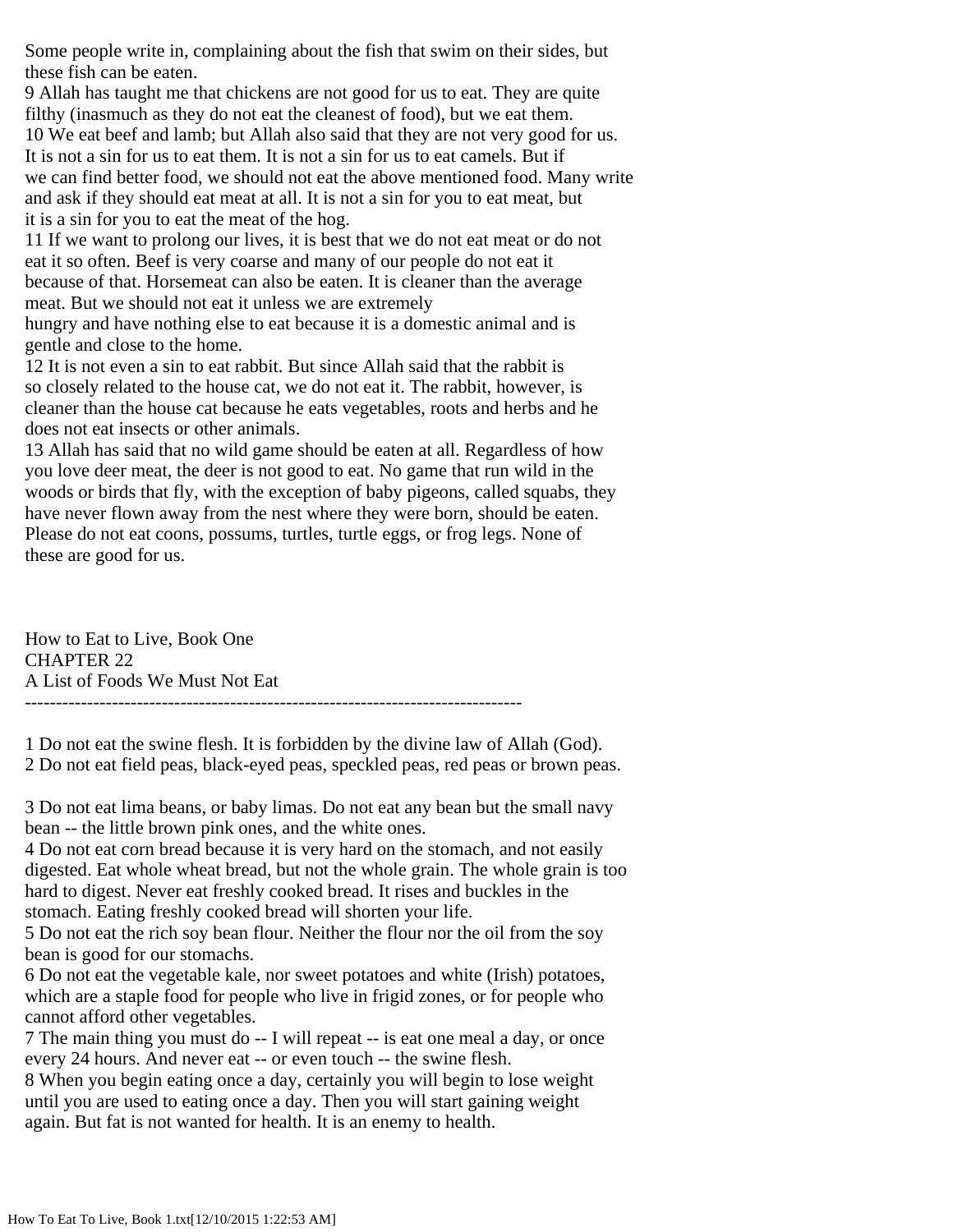1 In the Christian world, you have innumerable food diets and numerous ways to prepare them -- and these numbers are ever increasing.

2 We must remember that the Christian world commercializes on everything -- even on the gospel of Jesus Christ (spiritual food).

3 God is visiting us to teach us -- the Lost and Found members of God's family -- to prolong our lives (give us more life and abundancy of life), as it is written.

4 By no means can we get this life from any other source. We must follow the guidance of Almighty God -- Who appeared in the Person of Master Fard Muhammad, to Whom praise is due forever -- and not the ways of the people whose diets have sent us calling the doctor and being hurried off to the hospital and from the hospital to our graves.

5 The white people called the Christian race, after they were driven out of the Holy Land and roamed the caves and hillsides of Europe, lived there for 2,000 years, eating raw food. They did not know how to cook anything, or the use of fire until Moses taught them.

6 Can we accept them and their way of life instead of Allah's? No, we will take Allah's will and His guidance. It goes something like this: Eat one meal a day. If this does not make you well, eat one meal every other day -- nothing between meals.

7 And eat only the right foods. He said milk, bread and navy beans would lengthen our lives to 140 years. He did not give us a long list of different food diets and foods to confuse us on what to eat.

8 Cook your foods well done -- especially animal meat. Boiling your food until it is well done is better on your digestive system than baking and frying meats. Baking and frying it makes it about as hard on your digestive system as eating it raw. Never try to put a baked crust on any of your food except bread.

9 Drink plenty of wholesome milk. Eat butter, bread and fresh foods. If you eat fowl, lamb, squab and fish, cook it well done. Keep your food under steam - pressure cook it with the lid on.

10 Do not look up a variety of things to eat. Most vegetables are good to eat except those which you have been forbidden to eat, such as collard greens, black-eyed peas, and a lot of green cabbage sprouts.

11 Eat the white part of cabbage and cauliflower. Stay off those peanuts, coconuts, and nuts -- period.

12 The Christian world eats according to taste. It eats -- not for life, but for taste.

13 Cook well done whatever you eat. Cook bread thoroughly. If you have a refrigerator, put your leftover bread in it, or place it where it will keep moist and won't dry out. If that does not taste good, cook it over again. There is no such thing as stale bread. Let no bakery or anyone fool you. It is for your health.

14 If you do not have the knowledge of how to prepare your bread, seek a Muslim who knows how to prepare it. Some Muslim sister will teach you.

15 Give the corn bread back to the horses and the mules -- that is their food. Do not eat grits or coarsely chopped corn. The corn is fit for you only in its milk stage.

16 Eat to live and not to die. Food, God said to me, keeps us here and takes us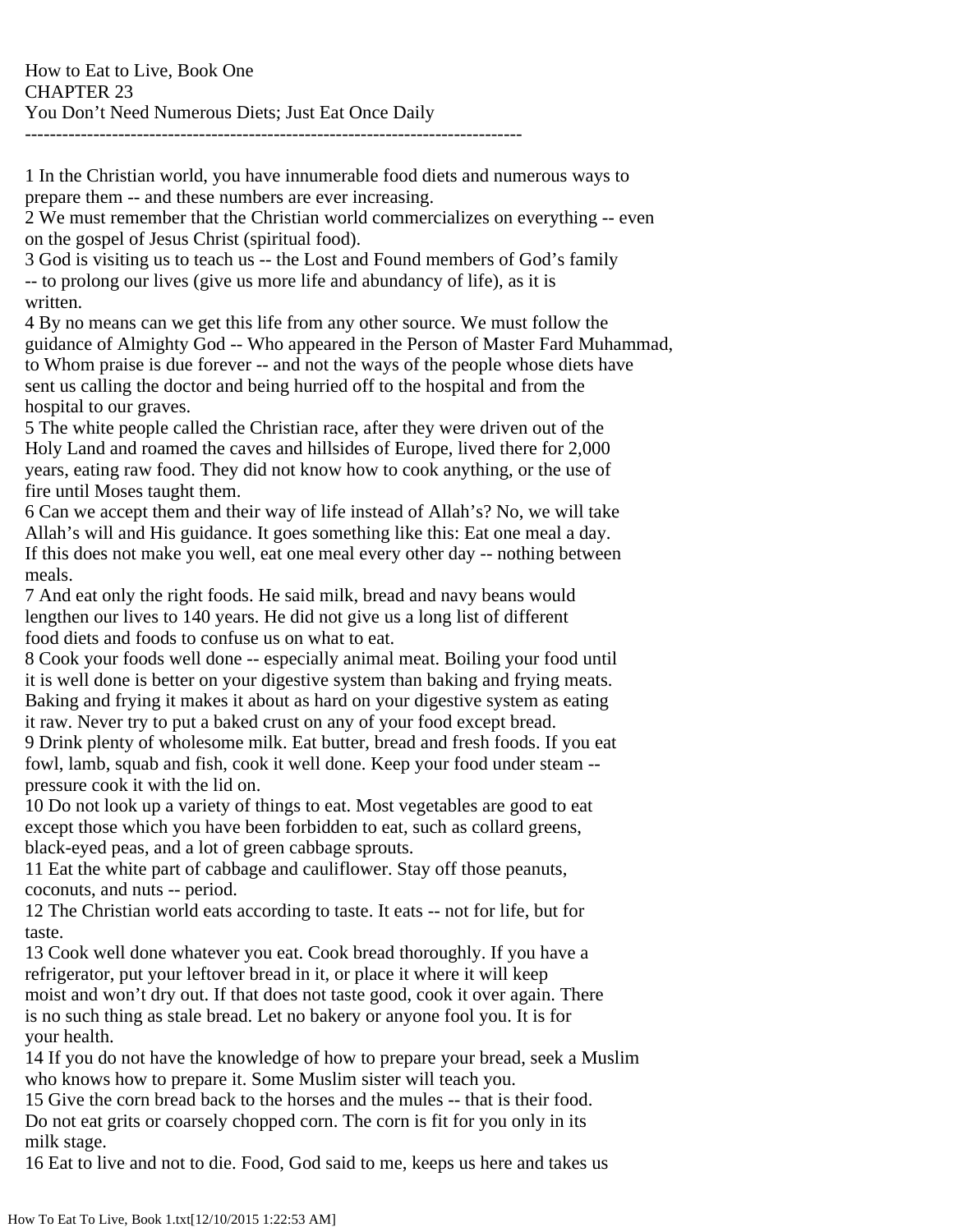away. Three meals a day are needed by a savage beast but not by a human being. No human being should eat more than once a day.

17 Eat when you are hungry, if it is not until six or seven days. Let no one fool you about the above instructions. They will keep the doctor away from your bedroom and will prolong your life.

18 Keep from eating those sweets that are prepared to hurry you off to your grave. And you diabetics, eat only one meal a day. Stay away from that starchy food and sugar if you are a diabetic, and you won't have to get a doctor to pour insulin and other medicine into you to balance your life.

19 All that I have said in this book I have experienced myself.

How to Eat to Live, Book One CHAPTER 24 Feeding Babies

--------------------------------------------------------------------------------

1 Mothers should feed their babies from their breast milk if they possibly can, as this is the best.

2 When you are able to start feeding them on solid food, give them weak bean soup -- not the highly seasoned, strong soup that you eat. You also can start them out with orange juice and mashed apples. This is done whenever you think the baby is able -- after he is about three months old. This depends on the health of the baby and its age.

3 Plenty of good milk and good, thoroughly cooked bread are good for you and the baby.

4 We must not get the idea that we can nurse the baby with everything we eat. This is what will start sickness and disease in the family.

5 Some mothers are very careless. The baby can act as if he wants what mother is eating, and even if it is a beef steak, she will cut him a piece.

6 We create sickness right in our homes, from the cradle to the grave. ORTHODOX JEWISH FOOD

7 A Muslim, according to the Holy Qur-an, should not fear to eat food that the Jews eat. And the Jews do not fear eating a Muslim's food, because they both eat the same type of foods.

8 Orthodox Muslims are very careful of what they eat. The only food we shun that they love are nuts. The Muslims are warned against eating nuts of any kind. And, they are warned against drinking the blood of the animals and fowls, because blood is in the fluid of life. Therefore, no human being should eat or drink the blood of anything. The Jews were warned against this by the teachings of Moses, the Servant of Allah.

How to Eat to Live, Book One CHAPTER 25 Meat, Part 1

--------------------------------------------------------------------------------

1 It is useless to keep repeating to you the same truth day and night, month after month, and year after year when you have it written in your book, the Bible. The main meat that our people like to eat is what they have been taught not to eat -- the cheap and filthily-raised hog.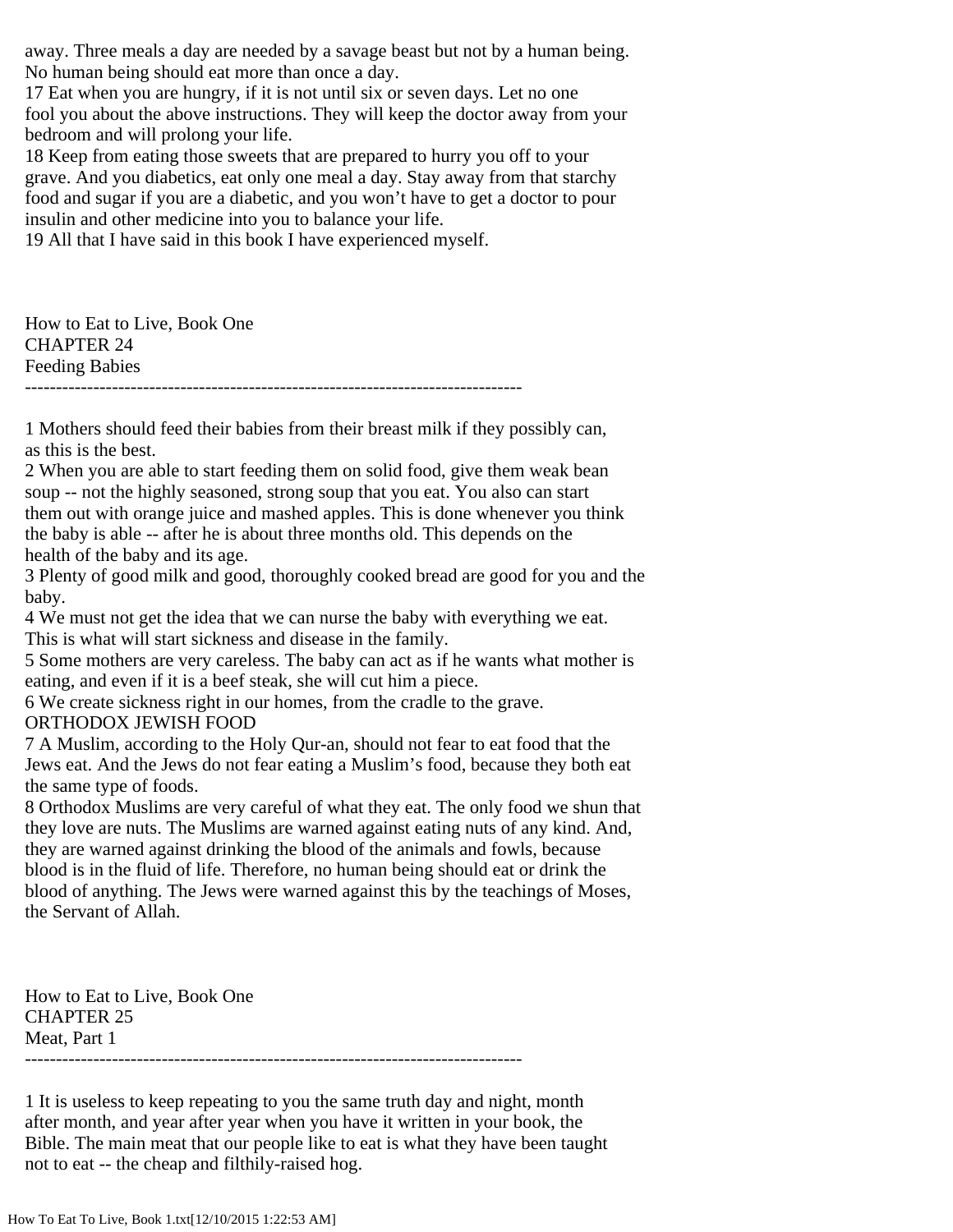2 This is a divinely-prohibited flesh. This truth has been before our eyes ever since we have had permission from the white man to read the Bible. Nothing good is said about it in the Bible in Leviticus. The priests of Israel were warned not only against the eating of this prohibited, poisonous flesh, but that they should not even touch its carcass. But now the Christians, who claim they are better than all the religious people of the earth, not only touch the carcass, but eat the carcass -- and then advise you and others to do the same. 3 Then, they say they are followers of Jesus, the son of God, while he himself was against the eating and touching of this hog.

4 You can read a parable concerning this filthy swine: Jesus found a man possessed of evil spirits, and wanting to relieve the man of such evil spirits, he sent the evil spirits (devils) out of the man into the swine. The preachers (representatives of the son of God) and the priests know this to be true, but they preach that it is all right now to eat swine -- and still say they are the beloved of Jesus. How could they be when they broke the laws of God by eating the swine? Nowhere in the scriptures does it bid us to break the law that God set up for this prohibited flesh.

5 The Christians laugh at my followers and me for not eating this filthy animal, as though they have an option from God and Jesus to eat it. It is the filthiest, ugliest and silliest animal, in whom nature did not put any shyness. Those who love to relish his flesh have very little shyness, as you can see today in the Christian Americans who love to go half nude and say that they are all right with God.

6 They say this with a stomach full of divinely-prohibited flesh, intoxicating drinks and now, on top of that, dope or drugs. Should America boast that she is a people following Christ or Jesus? Americans are making a mockery of God and his prophet Jesus. They hate His law of righteousness, health and decency. 7 The hog is a grafted animal, so says Allah to me -- grafted from rat, cat and dog. Don't question me. This is what Allah has said, believe it, or let it alone.

8 You have witnessed that the rat is involved with the grafting of this hog in Isaiah 66:17. "They that sanctify themselves (self-claiming righteous of the Christians), and purify themselves in the gardens behind one tree in the midst, eating swine's flesh, and the abomination, and the mouse, shall be consumed together, saith the Lord."

9 He will kill them. He doesn't want them willfully and knowingly eating such flesh, which is filled with poison in the shape of worms (trichina or pork worm) which gradually destroy humans as termites destroy timber. This filthy, evil worm can stand a temperature higher than any known flesh worm. He can't be seen with the naked eyes. You have to get he microscope. Put a little piece of his flesh (fat part), or just grease a glass slide of the microscope with his flesh. Take a look, and you will see him crawling around.

10 These worms begin in the stomach, weaving themselves to breed their families in the walls of the stomach; from there into the walls of the intestines; from there into our muscles, and from there into the spine and brains where no medicine can reach them and the victim dies with the disease that they produce with their presence.

11 White Christians represent pork as being good for you to eat. This is enough to each you that they never wanted to obey the divine law, nor do they want black people to do so. It is one of the most commercialized meats in America, and wherever they can sell it.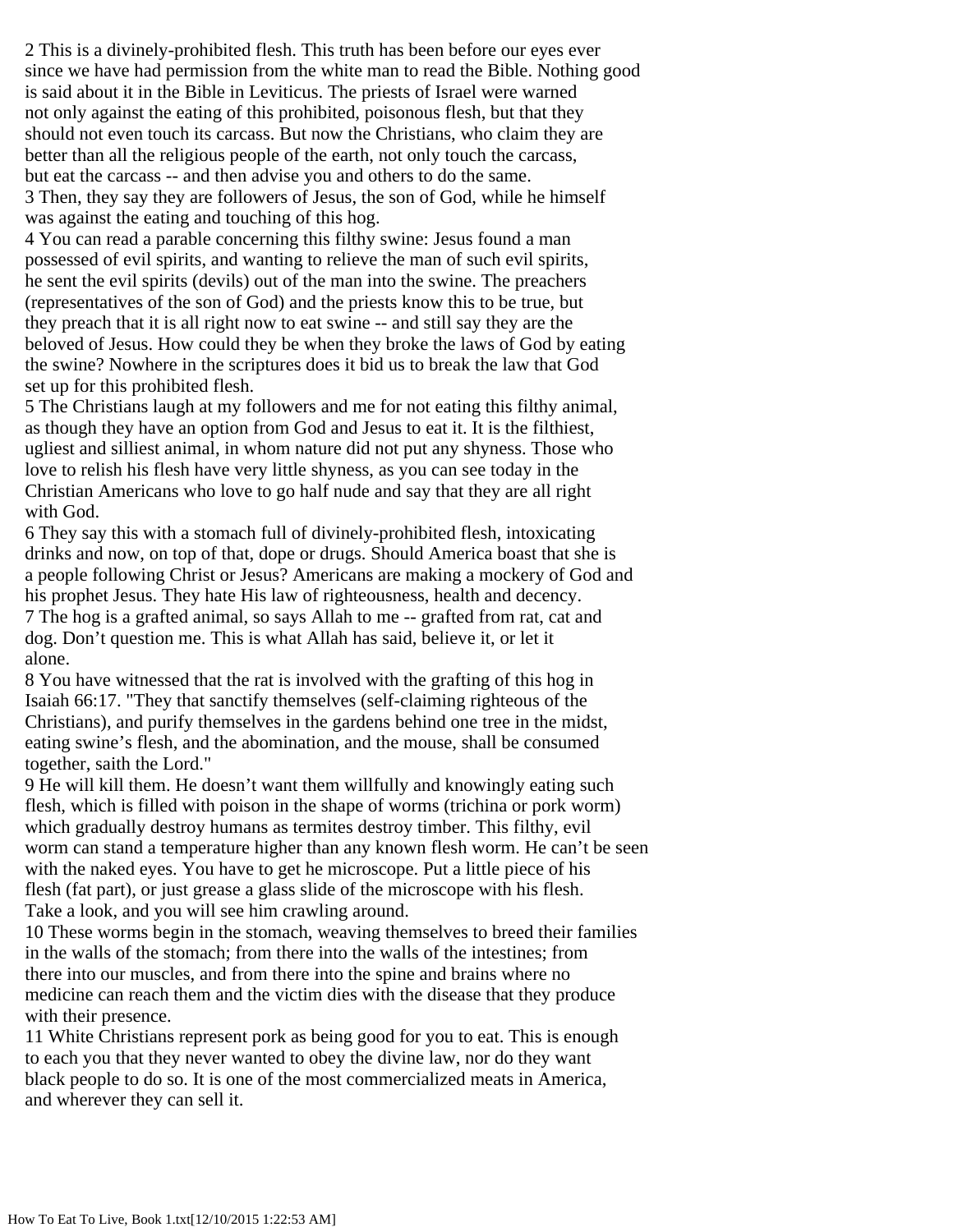1 In an earlier chapter of this book, I told you how Allah taught me about the birth of the swine, and that this animal was made only for the whites. Because theirs is a grafted race, they were made weaker physically through the man from whom they came (the black man). Since the body of the grafted is weaker than the original body, it would be easier for them to attract germs than the original man. You should not argue with me about this because all of the diseases that trouble us today -- from social diseases to cancer -- came from the white race, one way or the other.

2 Do not tell me about four or five hundred years or one thousand years; I am referring to this people's entire historical scope. They have had 6,000 years to mix with and poison our people. Some of you are foolish enough to accept all the blame. But God clears you of it. This refers to those who love the devils so much that they would like to dispute God about them. I am only teaching you the truth -- take it or leave it.

3 They are too wise to dispute the truth. Read the story in the Bible in which Jesus met a man who was possessed of evil spirits. When the evil spirits recognized Jesus to be from God -- knowing they would have no chance to contend with him over their presence in the man where they did not belong -- they pleaded with Jesus to let them go into the swine, and Jesus agreed. The man who was possessed of evil spirits was none other than the American so-called Negro. The evil spirits in him are from the white race, who made him eat the divinely-prohibited flesh of the swine. The devils were allowed to go into the swine. They ran down a steep place into a lake or sea and perished. 4 Here the picture changes; the meaning changes a bit. The hog was made for the white race for medical purposes -- not even for them to eat -- but they could eat it if they wanted to, since they were created to be destroyed. They use this hog in much of their medical preparation, even in the German 606 (606 poisonous germs).

5 Allah taught me that one of these germs came from the swine. However, the white man will advise you to eat it. He would have you think the swine is cleaner now than he was in Jesus' time, but wouldn't God know -- 4,000 years from Moses -- if this swine would be clear of poison? You admit God is a Foreknower.

6 The whole story was twisted around. They want you to think God did not know about this process of the devils leaving the man and entering the swine until after it happened. Actually, God knew it was going to happen before it took place. Using deceit, they have succeeded in getting you to eat the swine as food, though it was made to produce a poisonous germ for medical purposes in curing the diseases of the white race.

7 This is how he makes you break all of the commandments of God. Because he is God's enemy and yours and mine, he has you break the divine law. We did this because we saw him doing it and at that time had no teacher of our own. These are the tricks of your hidden enemies and their own concocted religion called Christianity, which is deceiving and leading you to your doom with them. 8 I am your brother, and Allah has revealed to me the truth for your salvation. Jesus also prophesied that the truth would free you -- that is, if you accept the truth. The thing you must understand in this parable of Jesus is that, actually, the visible swine could not have gone crazy and choked in the sea or lake, because the spirit of the devil was sent in them. The true meaning that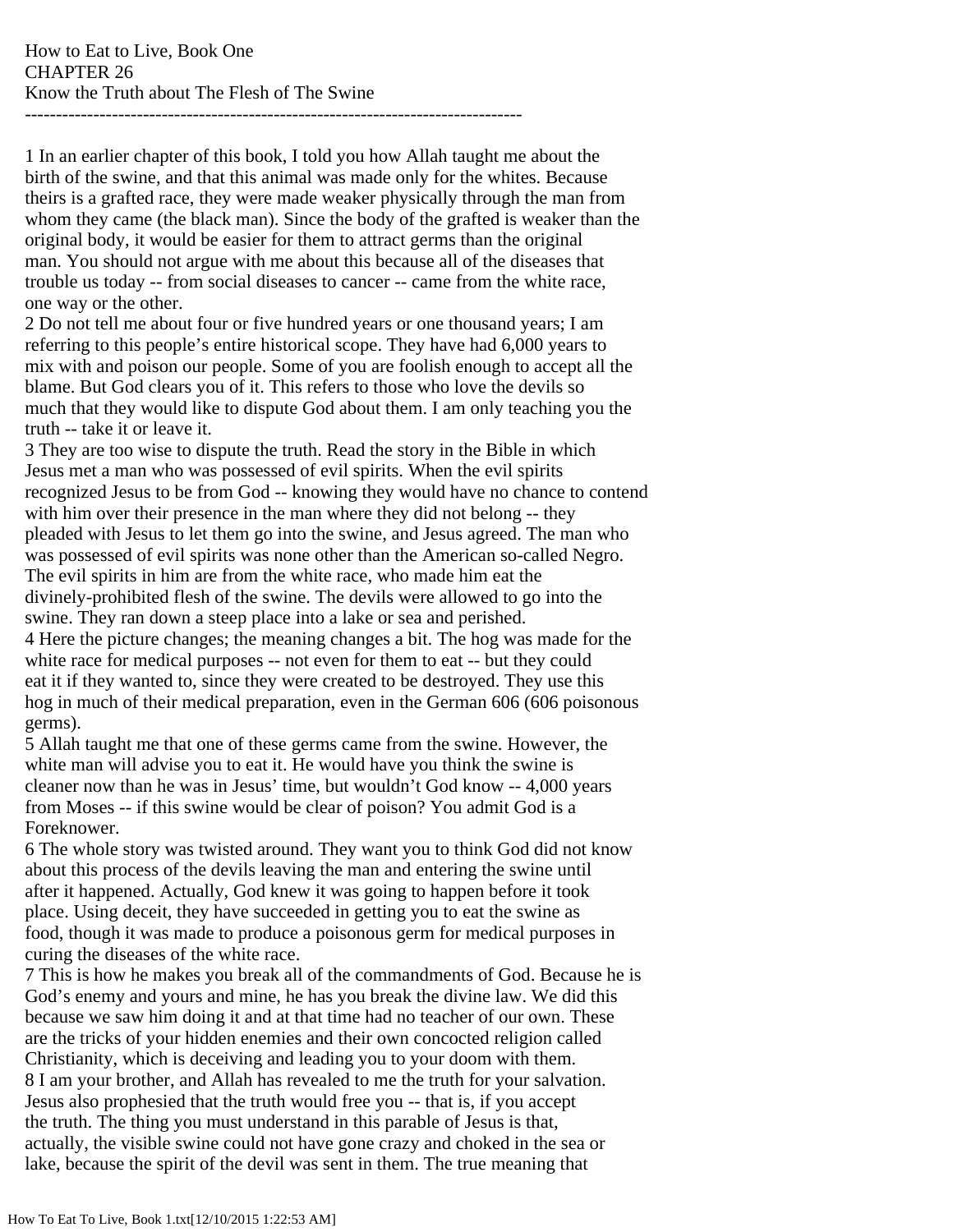you should understand is the swine that was choked to death in the sea after the spirit of the devil was taken out of the man represents the believers among the so-called American Negroes, and the swine that ran into the lake and perished represents the disbelievers among the so-called

American Negroes who refuse to accept the truth. They are so obsessed with the evil doings of the devils they will not accept their own salvation and will be choked into hell-fire with the devils.

9 As you have in the Bible, Lucifer's (Yakub) fall also represents the fall of his race. The lake or sea in which they choked and perished in the same lake mentioned in the Revelations of John -- that all that had the mark of the beast, the representatives of the beast and the false prophets (priests and preachers of Christianity) referred to as being cast alive in a lake of fire.

10 I hope you understand. What I am trying to get over is that you who reject Allah and his true religion -- entire submission to His will as the Arabs call it, Islam -- will perish in the lake of fire with this race of adversaries of Allah and His true religion, to which they refuse to submit. They now are trying to woo you into sharing hell-fire with them, though they know that you have a chance to go to heaven while they do not.

11 I cannot force you to halt your downhill plunge with them into the lake of fire. I have been missioned only to warn you in the simplest language. I cannot force you to go to hell or heaven.

12 Your sweethearting and wanting to marry them is like a frog trying to court a rattlesnake. The rattlesnake gives the frog freedom to do so because he intends to swallow the frog. Taking the death-dealing pill and the knife to destroy your future generations are examples. Socializing with them is no sign of justice, but a sign that they have deceived you into going to hell with them. Take it or leave it.

How to Eat to Live, Book One CHAPTER 27 Live A Thousand Years

--------------------------------------------------------------------------------

1 In the past, our appetite was our God. We ate as many times a day as we could find an appetite to. We worshipped our appetite as though it was our God. This shortens our lives.

2 Some of us have never gone a day without eating, unless we were sick and the doctor stopped us until his drugs could aid in killing the germ that eating thee or four meals a day had caused.

3 We think we cannot miss a meal, unless we are unable to buy the next meal. So we wear out our stomachs that could possibly live a thousand years, if cared for and protected from the enemies that will shorten and destroy our lives.

4 We can soon get accustomed to eating once a day and nothing between meals. After getting used to eating once a day, we can get used to eating once every two days. Our stomachs will not ask us for food -- except at the time that we make a habit of putting food in them.

5 Surely one meal a day and eating the right kind of food at that meal will do away with much sickness and add many years to our lives. Try it for yourself. 6 Do not eat everything you see the Christians eat. That is why they have so many hospitals and must produce so many doctors every year.

7 Eat to live, and not to die, because how you eat does both -- it keeps you here, and it takes you away. Do not fill up your stomach with sweets. Keep away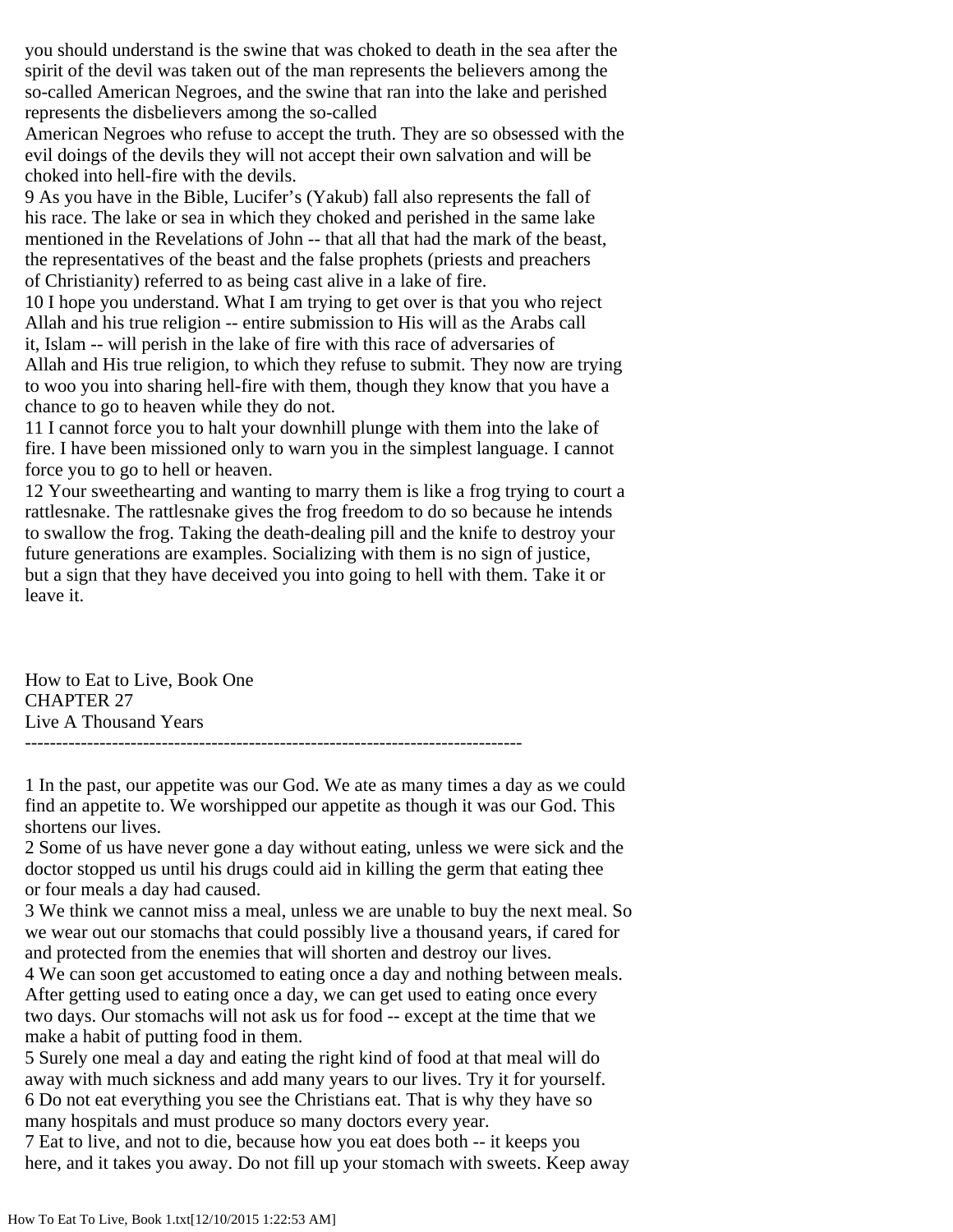from greasy foods. 8 Allah (God) has brought us this knowledge, in the Person of Master Fard Muhammad. Believe in Him, obey and follow His teachings, and you will always be happy.

How to Eat to Live, Book One CHAPTER 28 Train Yourself to Eat As Allah Has Advised

1 To keep healthy and strong, and live a long time on this old earth. Allah said to me, in the Person of Master Fard Muhammad, eat one meal every two or three days. Do not be frightened, brothers and sisters, that with your meal hours being lengthened you may die or become too hungry.

2 You will live and you will not be hungry, after you have gotten your stomach used to the long intervals between meals. Your stomach will take food only when you give it food. And, it won't ask you for any food until that certain hour to which you have accustomed it to being fed.

3 I used to think like you, before the coming of our God and Saviour, in the person of Master Fard Muhammad, To Whom Praise is due forever. I began practicing eating one meal every day -- with no food in between. I got used to that within a couple of weeks. And, after a certain length of time, I tried eating once every two days, with nothing between but coffee.

4 I did not try to pour all of the cream and sugar out of the cream and sugar bowls into the coffee. I sweetened and creamed it as I had done when I was eating three meals a day, because we can live on cream sugar for a long time. But it is not good that we do this through our coffee, for our health's sake. I felt better eating one meal every two days, or 48 hours, with nothing between. 5 I also tried eating one meal every 72 hours, as He had told me that if I ate one meal every three days I would never be sick, and I thought I would try it, before teaching it. So I did for a few months and I felt better than I felt when I was eating one meal every 48 hours. And, I can bear witness that I did not have the symptoms of illness at any time. My whole body felt light and my head was clear. I could almost hear insects crawling. (smile)

6 It is not so much what you eat when you begin eating one meal every day, or every two or three days, it is just that you do not eat foods that are against your health. I have described in this book, time and again, that which he pointed out to me. But most poor people like us eat the inexpensive food, because we do not have the money to buy expensive foods that rich millionaires eat. So, He prescribed for us dry navy beans and bread and milk.

7 There are some people asking about eating sardines. They are for us to eat only if we are traveling and cannot get others foods. But, please do not buy them, unless they are fresh when you can clean them, and not those that are packed already. There are some packed that are clean, but they are a little expensive. They are called Portuguese sardines.

8 There are other herbs that we can eat that are not mentioned here in this book. But please, whenever you decide on eating something that is not mentioned in this book, write me, because there are some on the market that are not good for you and me.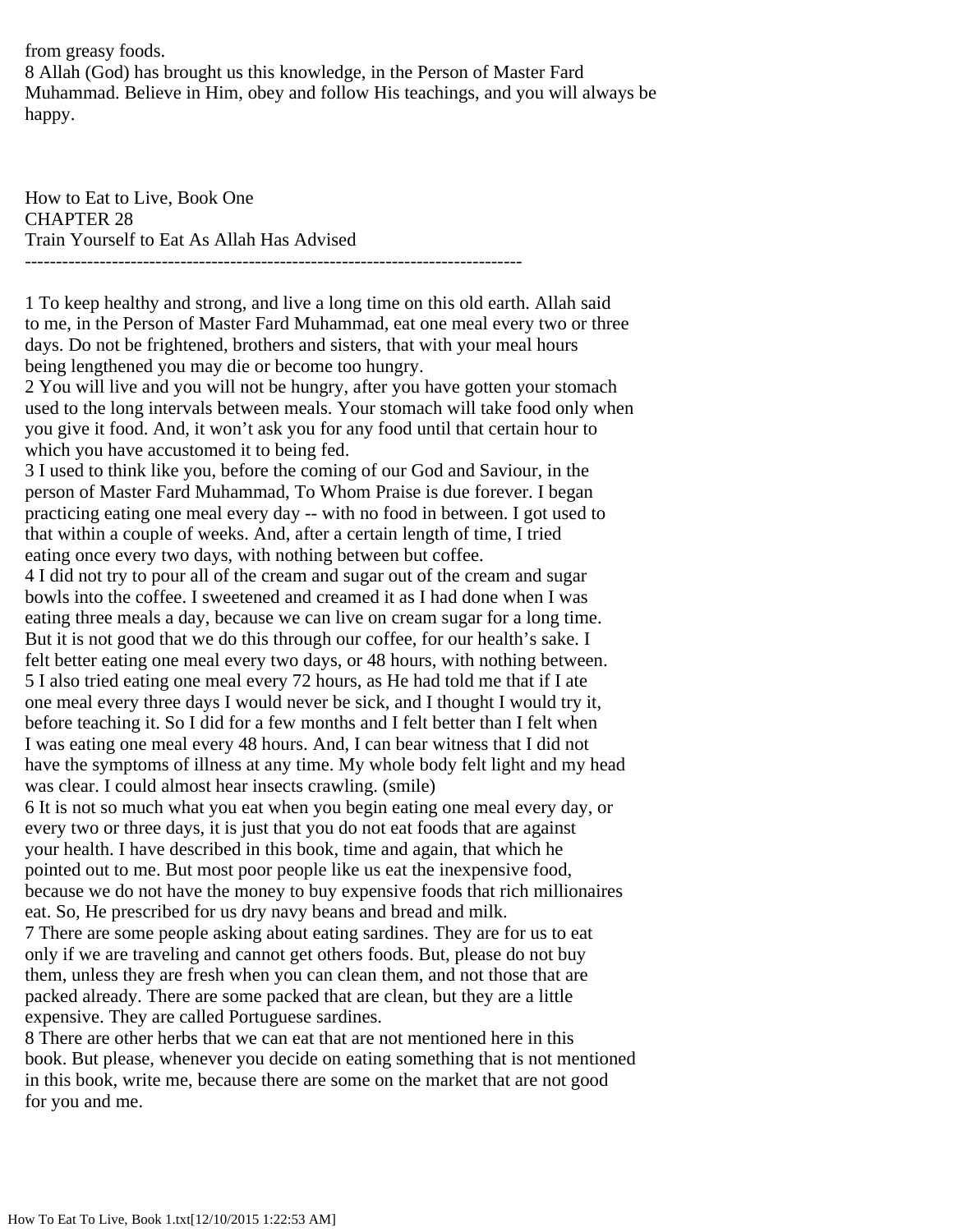1 Under the system of this world, the baby is born wrestling with life and death, and death wins this struggle and throws the majority of us into our eternal graves before we reach the age of 50, and the remainder before we reach the short age of 100 years -- when we should live 500 to 1,000 years. And the weakest one should live at least 100 years.

--------------------------------------------------------------------------------

2 Why is our span of life so short? Because we try to follow and practice the way of the wicked, whose span of life was limited in the beginning of their time of 6,000 years. And, due to their lack of the essence of righteousness, and of eternal life, they care not for a long span of life.

3 They desire to shorten the span of life for the aboriginal people, who have no beginning or ending -- and have done just that -- because we have not lived the way of their life.

4 What we were and what we are given to eat and drink has shortened our life. The way we live -- that short term of life from 12 to 30 years -- is but a fleeting moment of the time we should live. The earth is an old, old earth, and the life that is in it is our life also. It produces us and it takes us back, as dead material to fertilize the life germ that is yet to be made into man.

5 We should live far longer than we have -- as long as we see where we came from, and that the material that made up our bodies is still alive. But, what has happened to us? We were fed with death at the very beginning -- the wrong food and drink, given to us when we were babies by our wicked enemies, until today, we think that it is a mistake to contemplate living 100 or more years; not to think of 1,000 years. We think that is impossible.

6 But it is no more impossible for us today to live 800 or 900 years, than it was for Methuselah, who lived 969 years (each year carrying 12 months like the ones we have today).

7 The Holy Qur-an teaches us that a year with Allah has always been 12 months. And the civilizations of earth must count their years according to the time it takes the earth to rotate around the sun, and get itself into position. That, the astronomers teach us, will give us a more correct way of counting the time. 8 We and our sons and daughters are fed on poisonous foods, milk and water, from the start of life. This way of eating like the beasts soon robs us of life, and we go away within a few years.

9 The baby eats poisonous animals, fowls and vegetables and drinks milk that is not his milk -- it belongs to the cow's baby, goat's baby and horse's baby. Here the child is reared on animals' and cattle's food.

10 This is why we have such a great percentage of delinquency among minors. The child is not fed from his mother's breast -- she is too proud of her form.

Therefore, she lets the cow and other animals nurse her new-born baby. And, the baby cannot have too much love for its mother. It loves the bottle that its food is in -- food that his mother robbed from the cow's baby to feed her own baby. 11 When the baby reaches the age of 10, and if it is a male, most of them begin to indulge in drinking alcoholic beverages and using tobacco in one form or another.

12 Alcohol and tobacco, with their poisonous effect upon the male, cut his life down, as far as his reproductive organs are concerned. He is unable to produce his own kind. And, nowadays, with dope added to all of the above-mentioned poisonous food and drinks, we can easily say with truth, that the people are committing suicide.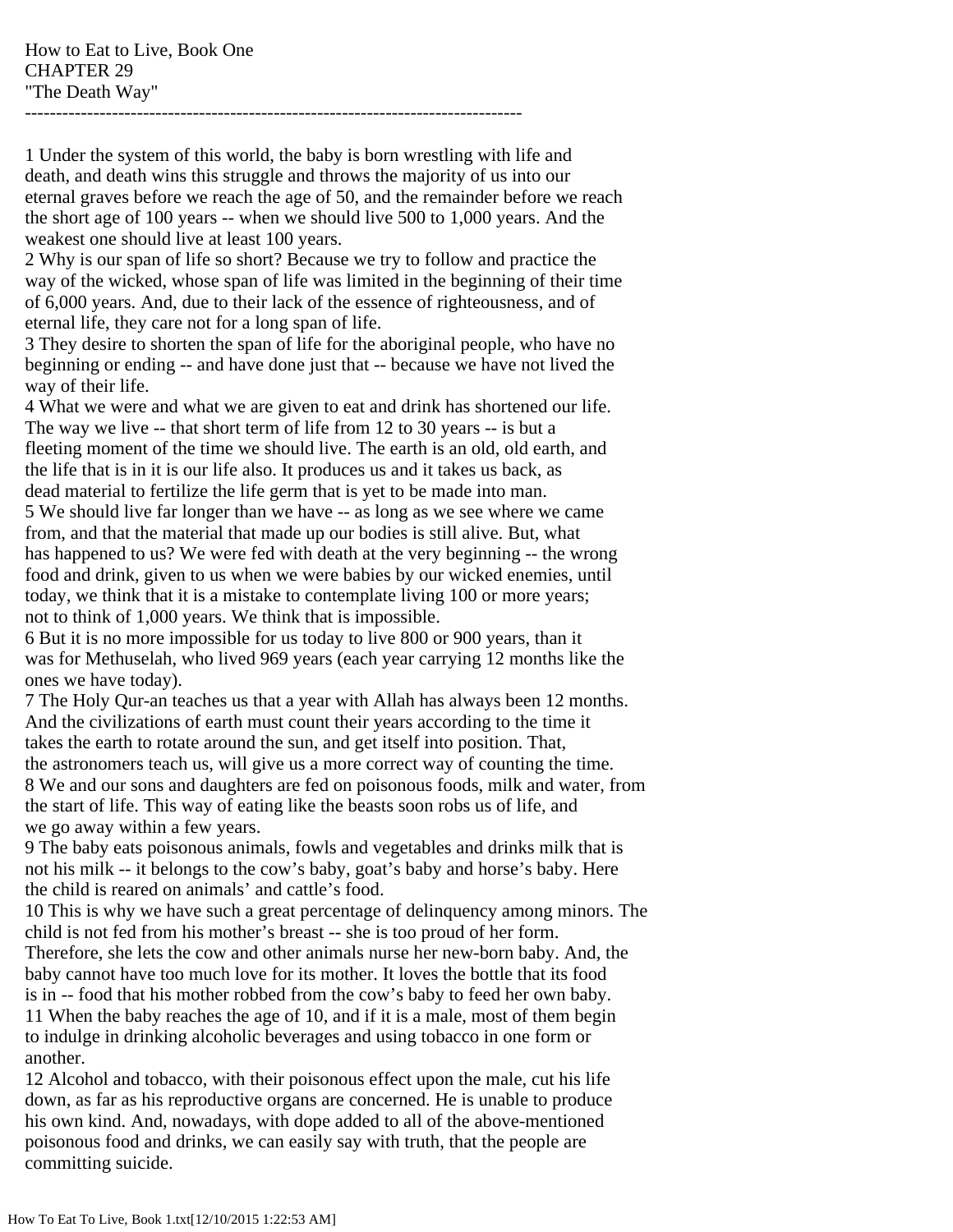13 In a few days (years), they lose sexual desires. Tobacco and whiskey will most certainly destroy it. The flesh of swine and alcoholic drinks will give a false impression of feeling to the victim that you are strong and able to finish the course -- but you can't depend on it. Soon, one finds himself needing strength again and again -- not to think of how venereal diseases destroy those who indulge in the extremes of life.

14 Let us eat to live, as Allah (God) has taught me.

How to Eat to Live, Book One CHAPTER 30 Do Not Take Birth Control Pills

--------------------------------------------------------------------------------

1 It is Allah's (God's) love and my love, as His Messenger, to teach you and keep you

aware of the tricks the devil devises to trap you into accepting death and not life. As it is written, Allah (God) has come to you to save you from death and not life. As it is written, Allah (God) has come to you to save you from death and destruction by the wicked and to register you in the book of the living (the Black Nation) with unlimited future.

2 He has declared that we are the true members of the Nation of Islam, the righteous, who shall never be removed from the earth by any foe. He even laughs at plans to destroy the nation of righteous.

3 The birth control law the enemy is preparing for you, with the aid of their angels, the blind, deaf and dumb black preachers and ignorant black politicians, is not concerned about your future. The white priest knows what these plans will do for you. They know that Christianity has been exposed to the civilized world as nothing less than bait to enslave the black people of earth, the original people who serve the white race as slaves. He offers you death in a pill for your future generations of children.

4 He tells you what it is going to do to you. But it is like telling a world-be suicide: "Here is the loaded gun. Put it to your silly head, and blow your brains out." Then he stands aside, throws up his arms and says to the world that he is not responsible for your suicide. This is what you do when you swallow the pills. He knows you are blind, deaf, and dumb.

5 I know you do not know the plans and secrets of your enemies, but Allah and His Messenger have known for a long time -- for this was ascertained when we first learned to read the history of Pharaoh, who sought to destroy the future of Israel through the midwives. We know that this, too, is aimed at you in these last days.

6 We know by the words of the Holy Qur-an on this attempt to destroy your newborn babies; to destroy the very seed of you. You also are warned against birth control law. They say you are not able to provide for the many children with which Allah (God) is blessing you. They say you should be willing to stop giving birth to children they will have to feed.

7 Who is responsible? Is it not the slave master's and his children's fault that you are not able to care for your family? It is theirs not yours. Why don't they divide the country with you, give you a few of these United States and let you raise all the children you want so you can provide a proper living for them. 8 But, no! He would rather you were dead than to see you living free of his authority and power to enslave and murder you at will.

9 You are aware of this, but yet you are a fool. You do not understand that they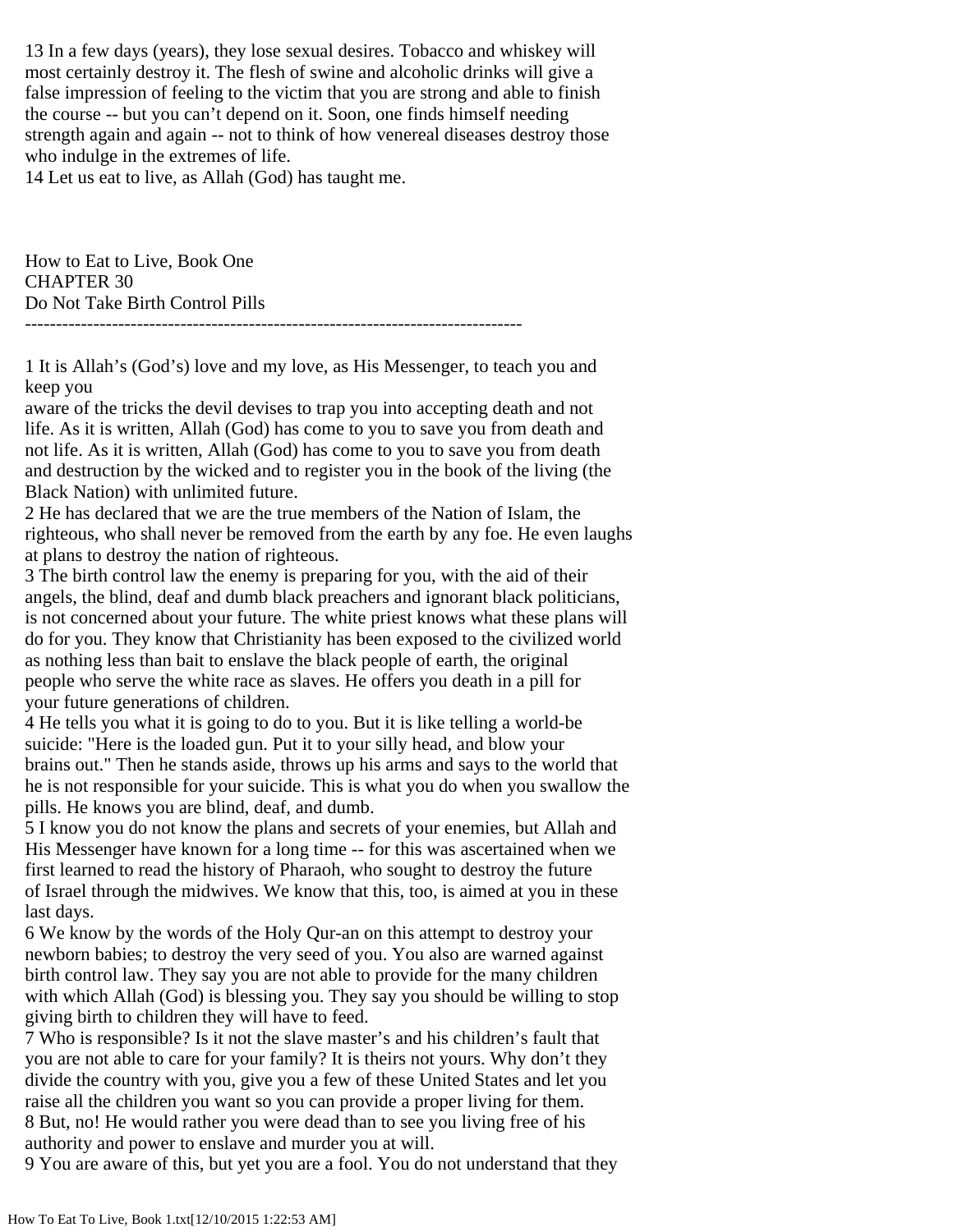are after your life -- and you are seeking death by following and agreeing with them to destroy you and your Nation.

10 The earth belongs to the black nation, and its people will rule it in the near future. God never gave the whites any of the earth. He only gave them time to live on it; time to make fools of you and me. However, that time was limited, and I now can say in truth, that "time is up."

11 I will defend the interest and life of my people, even at the destruction of my own life, and the lives of those who follow me -- for that is why I have been raised among you. It is a disgrace upon us black people of America to permit ourselves and our future generations to be cut off and destroyed by ignorant, foolish, pleasure-seeking girls and women of our own, who do not know what they are doing when they swallow the birth control pill.

12 I repeat: If you accept Allah (God) and follow me and if you give birth to 100 children, each of you girls and women is considered more blessed and right in the eyes of Allah (God) than those who try to kill the birth seed.

13 Because of the advice of those who hate you and hope that you destroy yourselves, the clergy -- the priests and elders -- is united to help deceive you. The Catholic religion is our greatest enemy today. It seeks to woo you into its net where your future will be hopeless in the Hereafter. This old scheme of attempting to destroy the so-called Negro when the day of his salvation comes to him from God, has long been known by us and Allah (God). The nation of righteous is fully prepared to meet it.

14 Jehovah thwarted Pharaoh's wicked plan to prosper through destroying the future of Israel. Pharaoh was afraid of Israel's population, who was populating Egypt faster than the Egyptians. However, he did not want the Israelites to leave Israel. He decided to kill off the male children, which would have stopped Israel from increasing her nation. The birth control laws employed by the white race were used by his father, Yacub. It is no new thing today. He does not teach you this, nor does he teach you the sciences of modern warfare or chemistry. Of course, we do not care to learn any more about warfare, for it is the purpose of God to erase war from the human family. He now plans to destroy those who delight in making war against humanity.

15 Who said the white man had to carry us forever? Who gave him the right to cut our birth rate so that he could take care of a small number of us? Who is willing swallow the pill? The 2,000,000 so-called Negroes can be placed in Africa or Asia. The country is so large, they would not know they were there. Or they could be put on island in the Pacific. But he wants to exterminate all of them with the pills so that he and his people can have free reign of the earth. But he should have reckoned with Allah (God), Who has come for the purpose of saving the poor, black man from their wicked plans.

16 The Negro has been a group of people, held in the hands of the white man, for 400 years and yet, today, he is like a lazy horse or dog who does not want to leave his master because of fear -- and has taken all kinds of abuse in order to get a little food or whatever the master has to give. It is a shame. It is not because of lack of education, but because he holds the offer of Allah (God) in mockery.

17 But this pill is a bold offer of death, openly made, inviting the Indians and so-called Negroes to accept death -- and also the people they have under their power in the Pacific islands. It is accepting extermination through a harmless looking pill designed to take away the future birth of our Nation. Think well, you "white Christian lovers." You sign up to be swallowed up.

18 Israel was taken into a country where she could do all of the populating she wanted to without the interference of Pharaoh. Allah (God) had Pharaoh drown in the Red Sea, and the white race is going to be thrown into a lake of fire for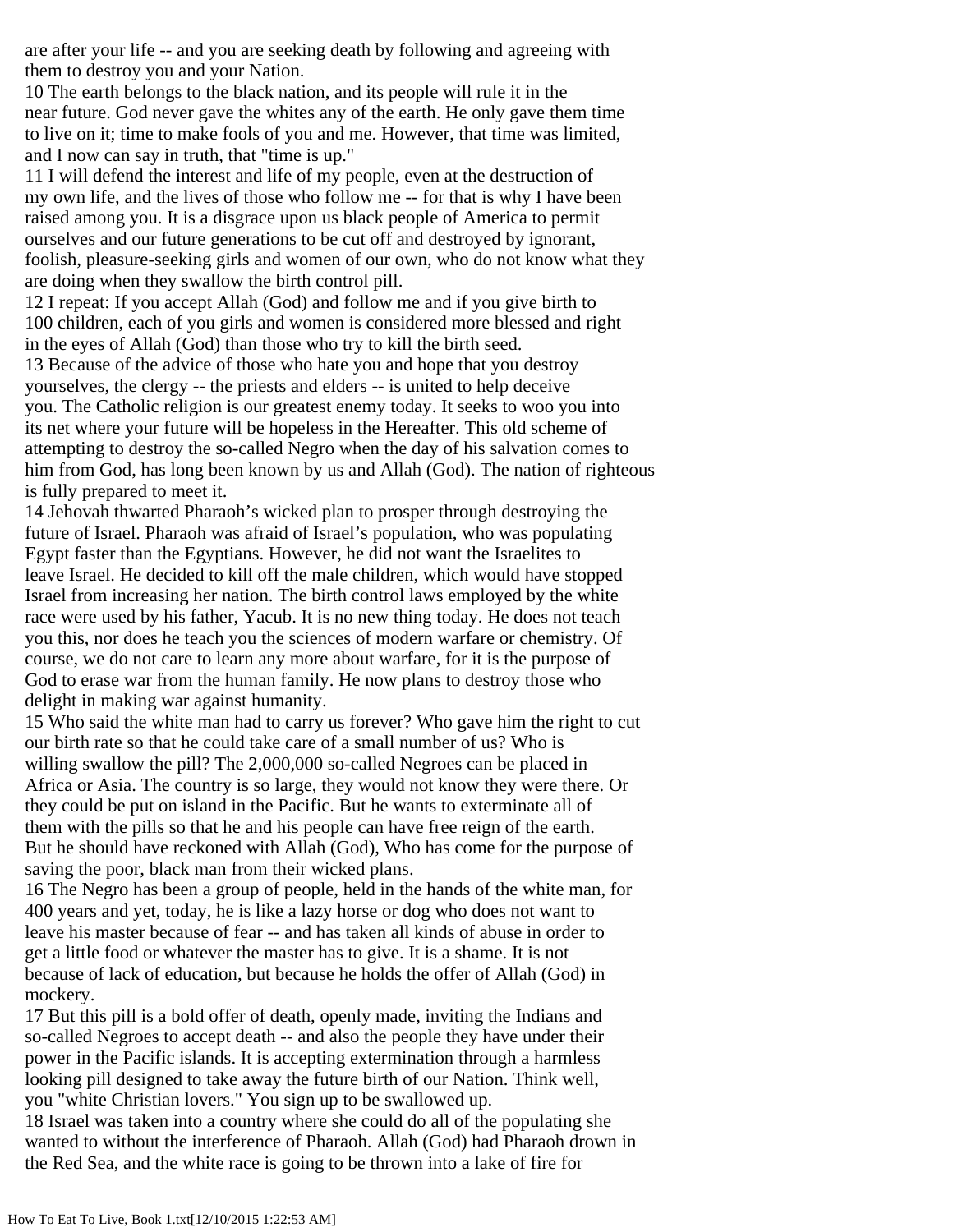its plans against the so-called Negro.

19 I shall always rise to your defense against such an artful, wicked race of people, who has nothing in mind but death for the black man -- its scheme covered with a semi-bait of good. Once you have swallowed the birth control pill, it is death.

How to Eat to Live, Book One CHAPTER 31 Food and Health

1 I have said to eat no peas. At that time, I did not think about what we call sweet peas, which grow into pods. They can be eaten, but not field peas. I had reference to field peas, such as black-eyed peas, brown, yellow, and black peas (there are some black field peas).

2 We all know that food and health keep us here and the same makes us sick and takes us away -- if we do not make a practice of eating the right food and drinks that will not make us sick and cause an early death.

3 The way that Almighty God Allah, in Person of Master Fard Muhammad, to Whom praise is due forever, has taught us, makes sense.

4 When we get used to eating one meal a day, or every 24 hours, we start eating once every two days, which will give to you and me better results than eating one meal a day. Even eating one meal a day -- and eating the right kind of food and having a pure drink -- will bring us health and prolonged life of which we would not even dream. You will not be sick if you eat correctly. And let what you drink be pure -- that which will not harm the body.

5 Again, you will agree with me that we Americans are a very gluttonous people and that we prepare our own sick bed, hospital bills, and undertaker bills with what we eat and what we drink. And besides this comes a sick mind, and after a sick mind comes death.

6 You just try eating and drinking and living at peace with yourself and others, and you will write me and tell me that these words are true.

7 As for the swine (hog), he is well known to be an animal that we should not take for food, because he puts an almost incurable disease in those who eat his flesh.

How to Eat to Live, Book One CHAPTER 32 Foods to Avoid

--------------------------------------------------------------------------------

1 We should not be asking questions about what kind of foods to eat as much as we should be trying to eat one meal a day. This is where good health and the prolongation of life come from. Good health and the prolongation of life come from abstaining from filling our stomachs too frequently with food of any kind -- good or bad. Of this I can assure you from self-experience.

2 If we keep food going into our stomachs only once every 24 hours or 48 hours, and do not get the foolish idea that this cannot be done, then we can train our stomachs to eat once a week and our stomachs will not call for food more than once a week. This has been tried. If we could eat one meal a week, we could live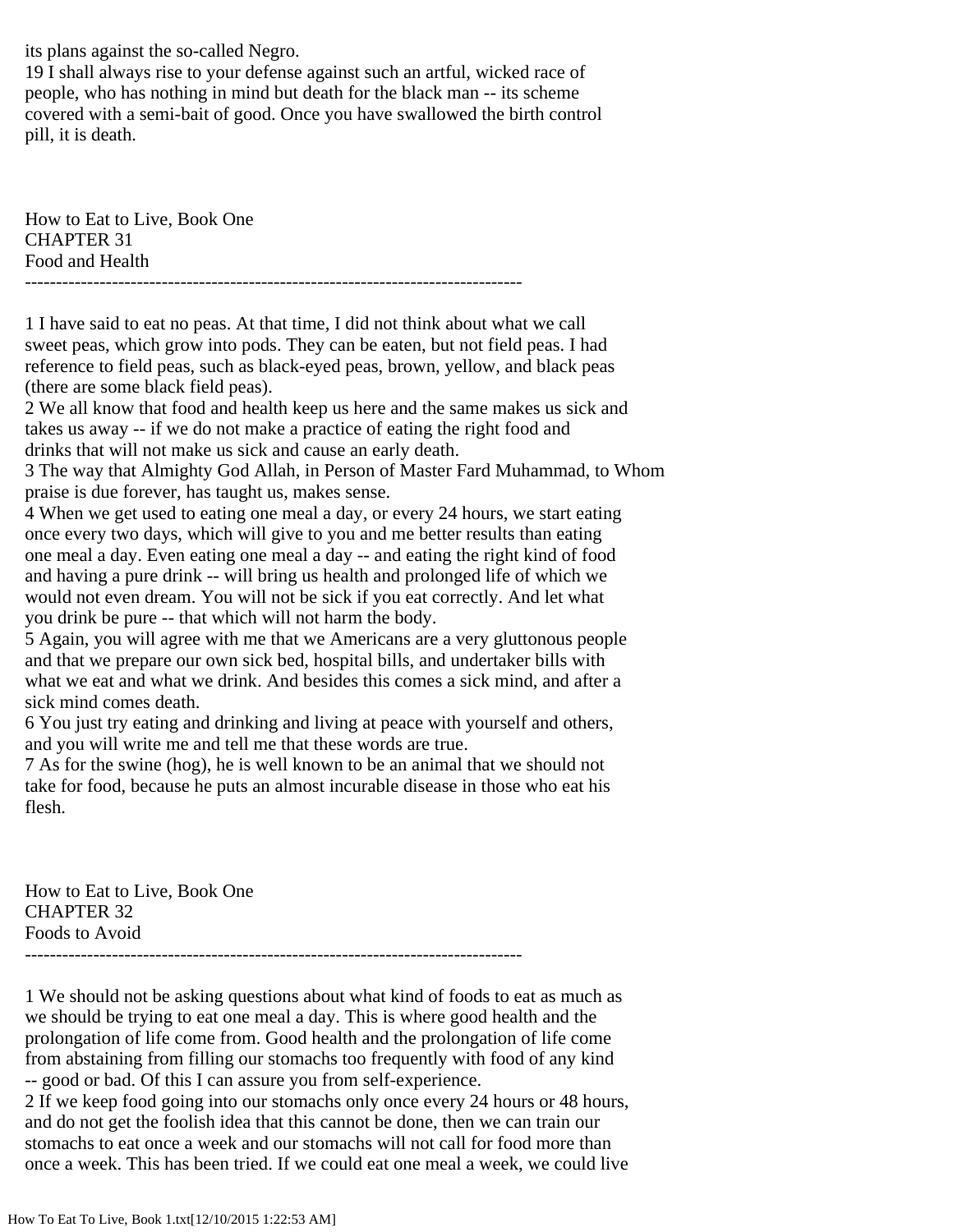as long as Methuselah.

3 We can get away from eating animal flesh and all kinds of scavenger sea foods. Do not eat large fish that weigh over 50 pounds -- such as canned tuna.

Sometimes this canned tuna comes from a fish that weighs nearly a thousand pounds or more. Do not eat halibut, catfish, or carp.

4 There is a cheap fish called buffalo (white buffalo) that you can eat. But do not eat any stale fish if you can help it.

5 Even fish is not very good for us, due to their animal-like instincts in the water. But we eat them, and it is not a sin to eat them (edible fish).

6 Many of the bass fish that are found in lakes, rivers, and running stream water are good to eat. White fish, channel trout (which is better), river trout and most perch are good to eat. You may eat fish that weigh from one and a half to four or five pounds.

7 We were reared on the animal flesh that was the divinely-prohibited flesh (the hog). We must not eat or put our hands on the carcass of the hog, or sit around a place where it is being slaughtered or cooked. We should not even get the odor of it in our nostrils. It is a sin to deliberately stand and smell it being slaughtered or cooked. The devil did this harm to you and me and to the people all over the earth. Of course, we cannot blame him for doing this, because he was not created to do righteousness, anyway. Do not think hard of them for anything they do or teach you to do, because they are just doing their job. Nature has made them to be as they are. I pray Allah that He will remove them from the planet earth, so they will not deceive and misguide people from the right way.

8 Eat only one meal a day and do not take food between meals, unless you are sick. A person that is sick and weak is excluded from the above said time of eating.

9 Remember, do not eat those ugly horse beans that you have been eating (lima beans, field peas, etc.). Eat only small navy beans. They are white and pink in color. There are also large beans of the same color, but do not eat the great big beans -- eat the small ones. Cook them thoroughly. Feed them to your children.

10 Do not eat freshly baked cakes. Give them a day to dry out, after baking. Do not ever hurry bread to bake, because it is better for us if it has been baked twice.

11 Stay away from eating fried foods. Do not make a habit of filling your stomach with aged cheese. Eat cream cheese as much as possible, it is better for your digestive system.

12 Stay away from eating all meat and vegetables that are canned in metal cans as much as possible. Sometimes we are forced to eat them because we do not have any other. Try to get your food canned in jars; or while the food is in season, buy it and can it in glass jars yourself. If you eat a vegetable meal, try to get fresh vegetables, if you can purchase them from a market.

13 Remember to eat one meal a day, regardless to your type of work. You can live on one meal a day. This will help keep your doctor away from your door. Of course, eating one meal every two days or three days is even better, but you are not going to apply yourself to eating once every two or three days, so try and eat only one meal every 24 hours. Make a habit of this and you will feel better and have fewer ailments.

How to Eat to Live, Book One CHAPTER 33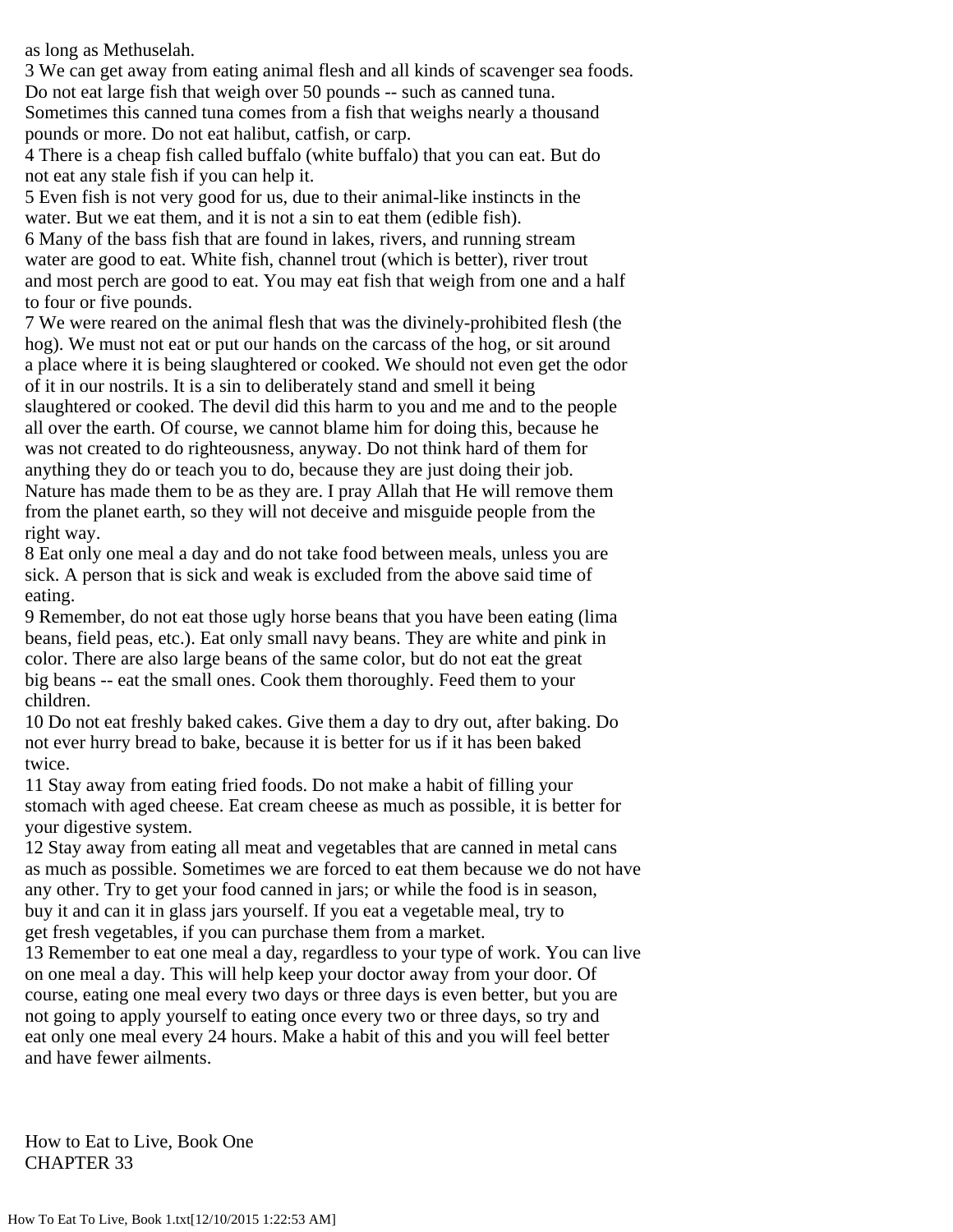1 The safest way of all to eat is to stop eating so often (three meals a day and meals between those three meals). In the past, our appetites were as the appetites of swine. The swine has no certain time to eat. It will eat until it is sick and has to lie down, but as soon as it finds a vacancy in its stomach, it eats more food. It doesn't matter what kind of food it may be; the swine eats anything. The swine's life is very short, because it comes here eating itself to death, and death soon takes it away.

--------------------------------------------------------------------------------

2 We eat too much and too often, and we eat the wrong food (poisonous foods). Most of our drinks are poisonous.

3 Allah has blessed America with the best of foods and with good water that is plentiful. America has been blessed with everything that she could desire, but after all of these blessings, she is ungrateful and turns good things into bad, and wages a war against the God of good and His people.

4 After telling the slaves they were free, America kept them here in order to prey upon them. Now today, many of the slaves wish to be free of America, but her reply by her actions to our wanting to be free is "no." And America continues to give the so-called Negroes the same bad food and drink that her (America's) fathers did in the days of slavery.

5 America's markets are loaded with swine, and loaded with vegetables and fruits which are preserved and made to look beautiful by having poisonous chemicals poured upon them. There are thousands, and hundreds of thousands of herds of cattle and sheep and there are hundreds of thousands of fowls. Yet, Americans decorate their tables with the divinely-prohibited flesh -- the swine -- and represent themselves as being the true Christian followers of Jesus.

6 Americans have poisonous whiskey and wine by the barrels and vats all over the country, yet when this does not make them intoxicated (drunk) and crazy enough, they resort to drugs (the poisonous weeds).

7 Now today, Allah threatens America with all kinds of plagues -- not one kind, but many kinds. Allah withholds the rains from her wheatfields; sends terrific cold and snow upon her fertile bread basket areas; kills her cattle, livestock and fowls; and kills her fish that are inland in ponds and rivers, with droughts.

8 All of these plagues are falling upon America because she is against God's giving freedom, justice, and equality to the so-called Negroes, whose labor she has had for 400 years. Because of America's having broken the Divine Law which prohibits eating swine flesh, and because of her having fed this forbidden meat to her slaves and to other nations of the earth, Allah (God) is now taking His blessings away from her.

How to Eat to Live, Book One CHAPTER 34 The Poisonous Animal Eater --------------------------------------------------------------------------------

1 God, in the Bible, through his prophets, has condemned the eating of the poisonous animal (swine).

2 Leviticus 11:7-8 "And the swine, though he divide the hoof, and be cloven-footed, yet he cheweth not the cud; he is unclean to you. Of their flesh shall ye not eat, and their carcass shall ye not touch; they are unclean to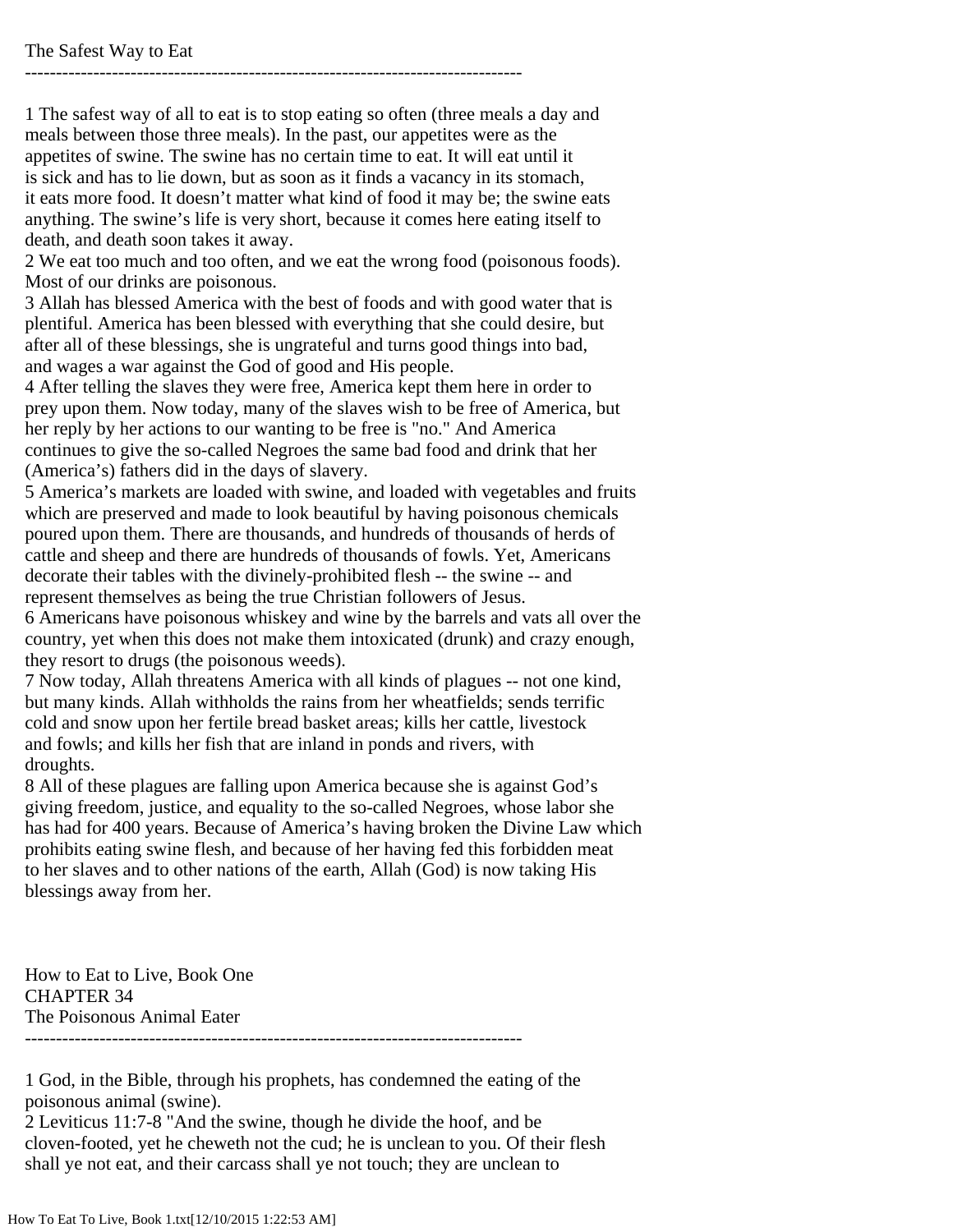## you."

3 The dietary law given to Israel by Moses is true today. Israel was given the proper food to eat Jehovah approved for them, and that which was forbidden to eat we should not eat today.

4 The Christians have said that since Jesus the swine is good to eat, because Jesus made it good in his teachings. But this is all false and a shield for the Christians' eating the divinely-prohibited flesh of the filthy swine. They even teach you that he has a poison in his flesh. They call it the trichina worm, that is only revealed under a microscope. High school children have microscope sets to see this worm in the flesh of swine. But yet they eat it. Why? Because their teacher eats it and their teacher was the slave master and his children. The white race teaches that we should obey the law of God, but they themselves disobey. And they want you to disobey the law of God. Why? Because they are the devil-opponents of righteousness and all the right laws given from the author of righteousness. They want you and me to disobey Allah's laws, so that we will come under the curse and destruction of Almighty God, Allah, as they know they are doomed and they hope that you and I will suffer the same.

5 Through the eye of the microscope, we see this poisonous worm, that will creep in our own flesh if we eat the poisonous animal, swine, hog, or whatever you may call him.

6 The nature of the hog is to eat and thrive on anything edible -- filth, or clean food. But, clean food will not remove the pork worm (trichina). The worm travels from our mouth into our stomach; from our stomach into the walls of the intestines; from the walls of the intestines, he weaves his way into the muscles of our body; from there, into the spinal cord and up to our soft gray matter (brain). He is there to stay, until the preacher says "from dust we came, and to dust we returneth."

7 The hog or swine causes many ailments of various symptoms (names) mentioned. Medical scientists know what has caused these symptoms that we are troubled with. The medical scientists know that the hog is unfit for our consumption. Medical scientists also know that the swine will shorten our lives. But, medical scientists also know that they can get rich from the effect of the swine in our bodies, as the hog raiser can get rich by selling 100 or 200 pounds of poison that will take us away gradually. It does not take us away quickly, but gradually. The pork worm will finally bring you and me to our grave. 8 Not to think of eating the swine, Leviticus mentions in the 8th verse that we shall not even touch the carcass of the swine. But, we are not only touching the carcass, we are eating the carcass.

9 Isaiah 66:17 condemns the people who think it is all right to eat the swine, just because white people eat it, and they think they can be holy in the presence of God, or in religion they call Christianity (which they received and have been taught is a God-verified religion). This is wrong. God never verified Christianity as being His religion. If He did, He changed His Mind when he taught the prophets to submit to Him. His religion is entire submission to Him. The Arabic work for this is Islam, which means to submit.

10 There are so many little new groups that call themselves sanctified, holy, Jesusfied, Christified, and Godified. Such people should read this chapter, Isaiah 66:17-18.

11 "They that sanctify themselves, and purify themselves in the gardens behind one in the midst (the one in the midst is the preacher, inviting them to disobey the law of God), eating swine's flesh, and the abomination, and the mouse, shall be consumed together, saith the Lord."

12 Death is for you who eat the swine. God will not accept swine eaters as His people, after knowledge that the swine is a divinely-prohibited flesh. The hog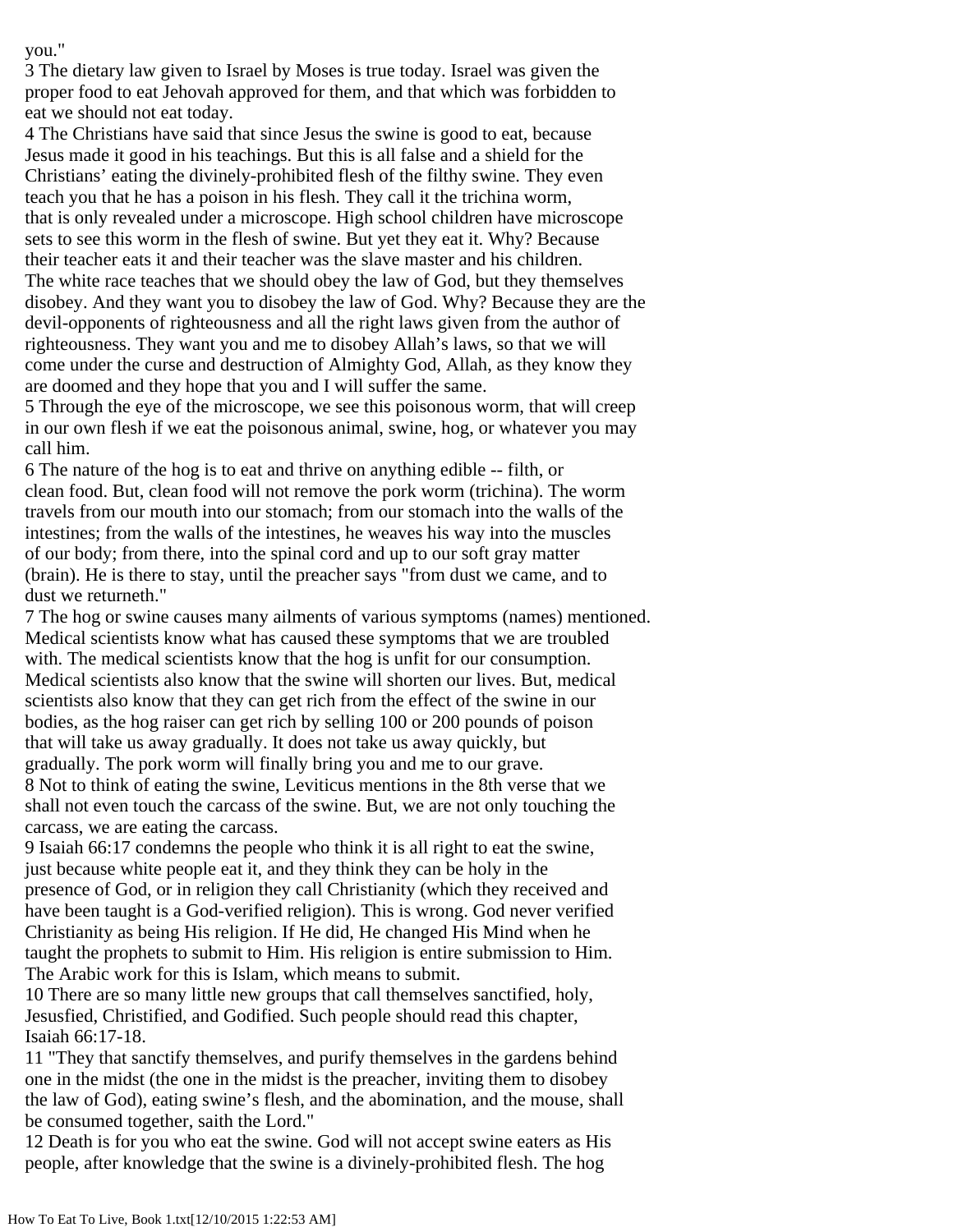(swine), God has taught me, in the Person of Master Fard Muhammad, To Whom praise is due forever, was made from the grafting of cat and dog. The rat is mentioned in the above quoted verse of Isaiah, but the cat and dog are not mentioned. The white theologians knew that if they had given the names of these two animals (the cat and the dog), you would have probably not accepted the hog. But, Who is better knowing than Allah.

13 The hog was made, Allah taught me, for medical purposes, to cure the white man's many diseases, since he had been grafted out of the black man, and he attracted germs and diseases easily that were possibly incurable. At that time, the Arab medical scientists did not have anything that would kill most, or probably all, of his diseases, so they made a medicine for him -- that is the hog. The hog contains, Allah said to me, 999 poisonous germs. This is what makes up the hog. And, the Christian will look at you, with a Bible at home and in his pocket, and say, if you do not eat it, "what is wrong with the hog?" They will even ask you what is wrong with strong alcoholic drinks (whiskey, beer, and wine). This proves beyond a shadow of a doubt that we have been reared and taught by an enemy of God, the real devil in person (the white race). Therefore, we are before God, today, with the sin of the white man, which He offers to forgive us for, if we now will accept the truth and will walk and practice righteousness, in the path of the righteous.

14 In the 17th verse the swine is called the abomination (this means hated). It is true that all good Muslims hate a swine. Some places, in the dominant areas of Islam, you will be killed if you carry any swine among them.

15 See Isaiah 66:18: "For I know their works and their thoughts: it shall come, that I will gather all nations and tongues; and they shall come, and see my glory."

16 The glory means the right way that He will teach the people in the last days; that He will approve of our doing what He gives to us in the Resurrection. He knows your works that ignore His law of righteousness, given to His prophets of old, and your self-centered thoughts, or your thinking that you can deceive others, while breaking the law of God, into thinking you are right in eating the swine. But, He has promised death to you in the 17th verse. He will consume such people all together.

17 We must remember that these warnings given in the 17th and 18th verses of Isaiah are referring to the general resurrection, and the accountability of our actions and disobedience to the law of God, because the 18th verse say, "...it shall come that I will gather all nations and tongues."

18 This is also prophesied in Matthew 25:32: "And before him shall be gathered all nations..."

19 Since the white race is more guilty than anyone else of breaking the law of Allah (God), He threatens with chastisement and total destruction. We may quote Isaiah 65:15. It reads like this: "And ye shall leave your name for a curse unto my chosen; for the Lord God shall slay thee (the disobedient white race), and call his servants by another name."

20 Here we are warned that God will not accept us in the name of the white race, because He has another name that He will call us by, and He mentions this throughout Isaiah and the New Testament. We must have a name of God and not the name of an enemy of God

21 Isaiah 56:1-5: "I am sought of them that asked not for (the lost-found members of the Black Nation are the ones who never sought after Allah, because they did not know how. The enemy did not teach them how to seek Allah, since they did not obey Allah, themselves); I am found to them (lost-found Black people -- so-called Negro) that sought me not: I said Behold me, behold me, unto a nation that was not called by my name.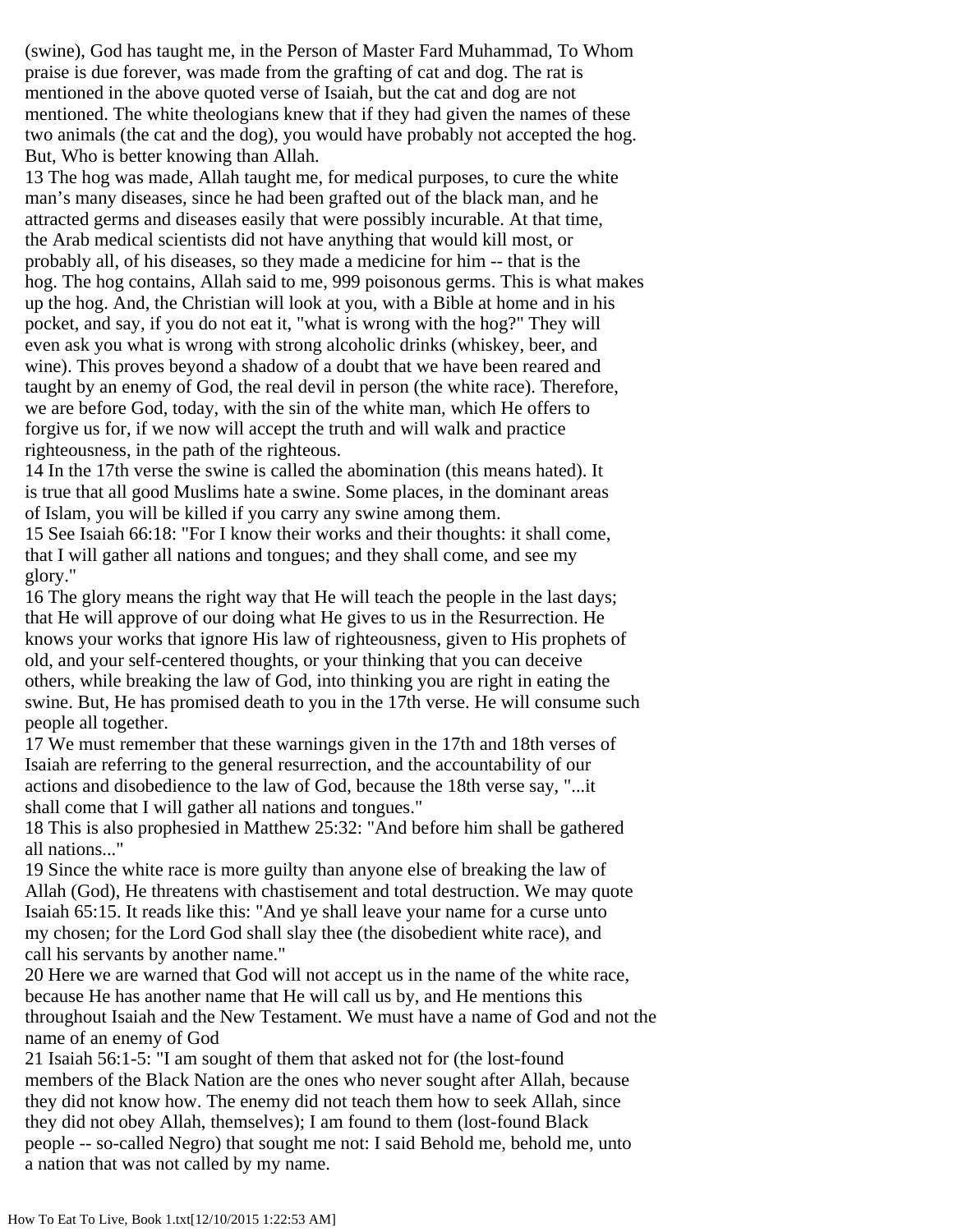22 "I have spread out my hands all the day unto a rebellious people, which walketh in a way that was not good (This is referring to Israel, to whom God sent prophet after prophet, to guide them into the right way, who rebelled against right guidance and then made a religion called Christianity, after their way of thinking, and put the name of Jesus on that religion to make us drink down the falsity they added to Jesus' teachings), after their own thoughts; A people that provoketh me to anger continually to my face; that sacrificeth in gardens, and burneth incense upon altars of brick (they barbecue the hog upon bricks and call it their barbecue stand); which remain among the graves (the graves mean their homes),....which eat swine's flesh, and broth of the abominable things is in their vessels (this is referring to hog or swine in their vessels); which say, stand by thyself (This is referring to the Muslims, when it says stand by thyself), come not mean only Israel or the white race, but the white race has made the so-called Negro follow his religion, say the same and especially those who claim sanctification in Christianity.) 23 "These are a smoke (the offensive smell of the cooking of swine flesh)...a fire that burneth all the day (the Christian is cooking the flesh of the swine all day long and the Muslims and the obedient servant of Allah (God), smell this flesh, prohibited by God, which is a stink to their nostrils, being cooked. They feel they are guilty of being partakers of the cooking and eating of the swine flesh, by smelling the poisonous odor.)"

24 Keep away from the filthy swine. Do as Allah (God) bids you. Do not eat its flesh or touch its carcass.

How to Eat to Live, Book One CHAPTER 35 Beautiful Appearance and Long Life --------------------------------------------------------------------------------

1 Allah, in the person of Master Fard Muhammad, to Whom praise is due forever, came to give us a spiritual life which would automatically give us a physical life of Himself (the life of the righteous), which we lost by following other than righteous guides.

2 We cannot be successful in making the progress of a spiritual life, unless we have the guidance for the physical life. This guidance comes to us through laws, rules and regulations of our physical life.

3 We must make this teaching of eating once a day binding upon us, as a law, in order to get any good from it, as Allah (God) desires. The purpose of these dietary laws and the time that we should partake of food is to lengthen our lives, by ridding us of the greedy desire to eat three times a day and between meals if we are offered food.

4 The main purpose of this teaching, "How to Eat to Live," is to prolong our lives.

5 Beauty appearance is destroyed in us -- not just our facial appearance, but the most beautiful appearance about us, our characteristics (the way we act and practice our way of life). We achieve one of the greatest beauties when we achieve the spiritual beauty and characteristics through practicing them. We achieve the spiritual beauty through practicing or carrying into practice the spiritual laws.

6 We know that we have been made ugly by our enemies' rearing of our parents. We know that many of our people throughout the earth have been made ugly by not practicing culture that would beautify them. But we are blessed that God,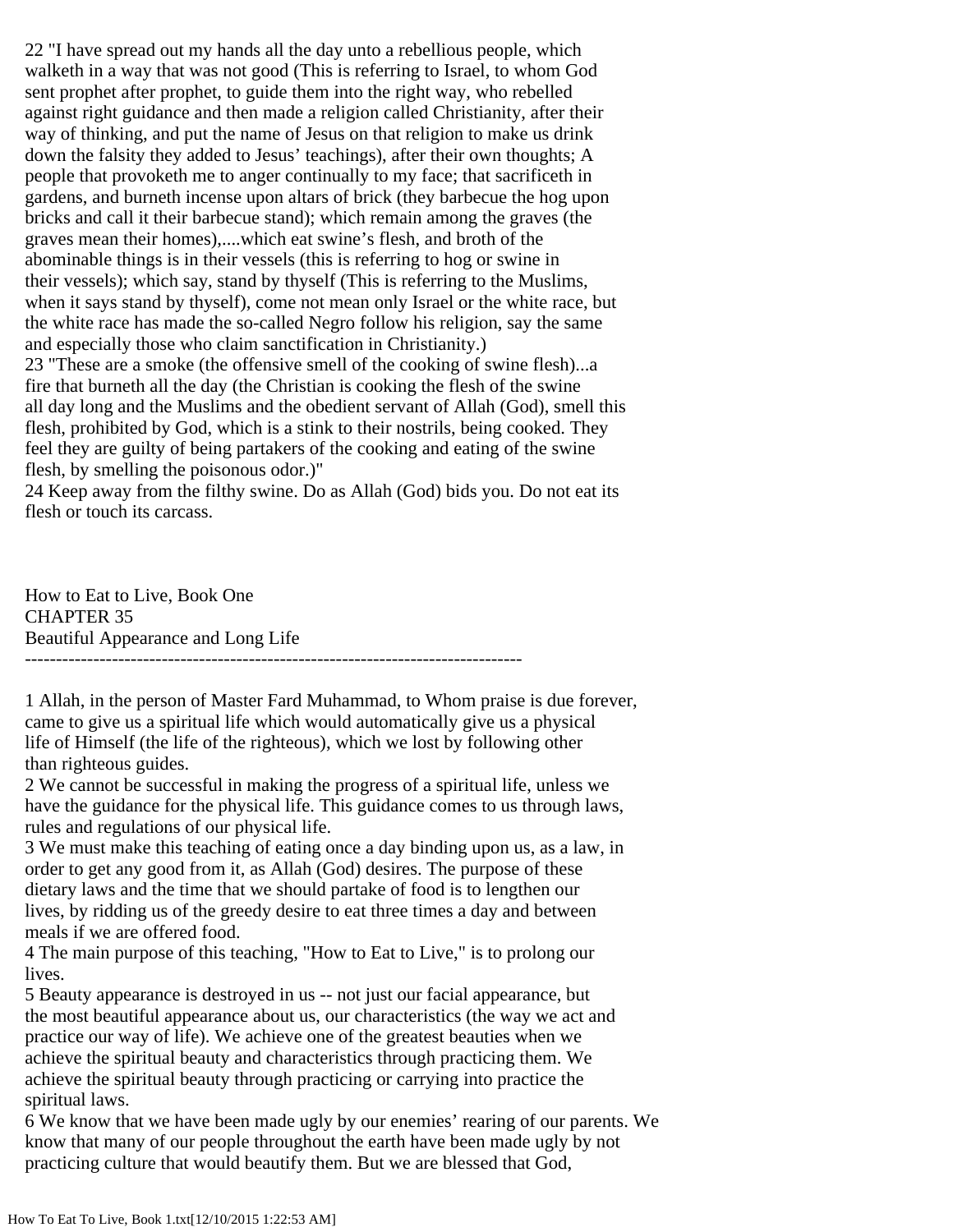Himself, has visited us to guide us in His way. What people on the earth has God visited in person today, other than you and me here in America?

7 The Wisdom that He teaches us is the Wisdom of God and of the Gods. It is Supreme Wisdom, because it is above and far ahead of what we have ever heard and what we see practiced by others today. Should we not obey that which is good for us, when we are members of the nation of good? Why should we not practice that which is good for us?

8 It has come to us and Allah (God) has said that it is ourselves that He is giving to us. Should we not accept the good for ourselves, instead of accepting evil and disobedience to the law of goodness, when the bible verifies this truth?

9 Why should you and I not accept such good teaching and practice it? It will do away with sickness and keep death standing outside our doors for a long time - for many years. Think over Methuselah and Noah who kept death standing outside of the door for nearly one thousand years. Now we cannot stay here one century, which is one tenth of that time. We invite death inside the door, instead of obeying a law of God that will keep it outside for a long time.

10 Eat one meal a day. Stay away from the hog, of which 10 ounces takes away from you. God has said, three one-hundredths percent of the beauty appearance. 11 This civilization has a thousand and one things for you to eat. It is not necessary for you to go around trying to eat everything people say to eat to have good health. But, what you eat, let it be good and do not eat yourself to death at that one meal a day. This book has described to you good, common food. You do not have to be rich to purchase it.

12 And I would not like you to follow the Bible in Genesis where Adam is told to go and eat of all the herbs of the earth. There are some poisonous herbs that would have killed Adam. This is a mistake that the theologians put in the Bible. You cannot eat all herbs; some of them will kill you. But, eat the best of herbs that God approves for you and me and do not think He approved of Adam eating all the herbs of the earth.

How to Eat to Live, Book One CHAPTER 36 Divinely Prohibited Flesh --------------------------------------------------------------------------------

1 Good health can be enjoyed by obeying the teachings of God (who came in the Person of Master Fard Muhammad. To Whom Praise is due forever), that is, by eating one meal every 24 hours (one meal a day).

2 It is not so much eating various kinds of food as it is not eating food any kind too often. Of course, we know the Divinely prohibited flesh of the swine is totally forbidden not only to eat, but we are even forbidden touch or handle the swine. It is punishable under the law of God to eat the swine.

3 Many of the readers may think that it is all right with God for them to do as they please about His laws, but we are punished for willfully disobeying the laws of God, regardless of how small or how great the offense may be. 4 The Christians have been eating the swine for four thousand years. Now, their punishment is total destruction by fire.

5 The white race was not made to obey the Divine Law. They were made to oppose it, therefore following after them and doing what they do will lead you to hell. It is no excuse for you. The average so-called Negro thinks it is all right for him to be evil too, but we are two different peoples. The so-called American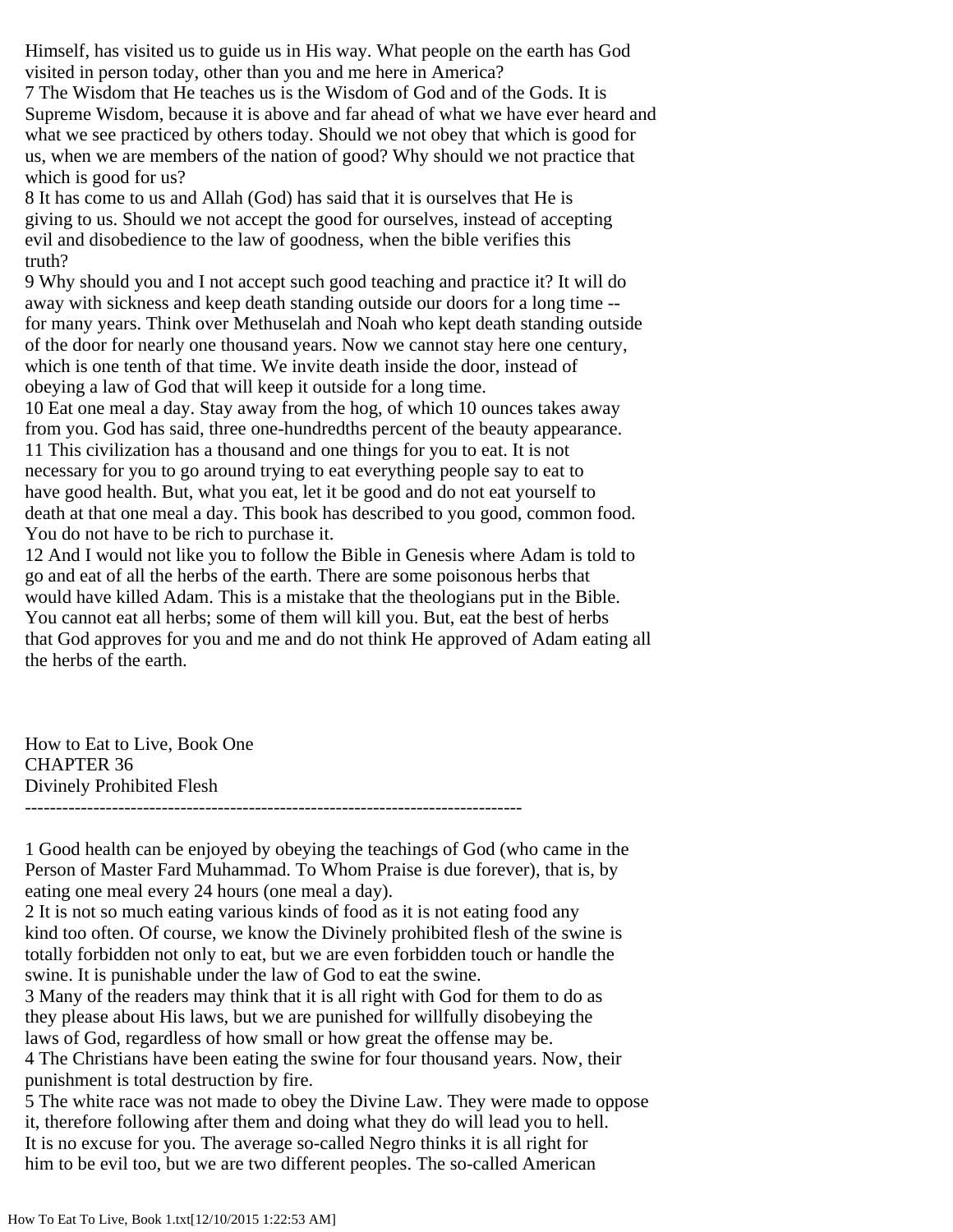Negro is a Divine member lost from the Divine circle, while the slave master, who has been his teacher, is an enemy to God, by nature. This is why the Bible teaches you that hell was created for them the day they were made. 6 So, do not practice the evil things that the white race is doing, as you are following them now. If they pull off their clothes, you will pull off yours. Do you think you have an option to ignore divine law, while you do not? A doom is set for the whole race of them, and you will share their doom with them if you continue to eat and drink intoxicating drinks just because you see them doing such things and going nude in public (women with dresses above their knees and men wearing just trunks in public). You are following one of the most filthy things that even an animal could follow, by doing such things. White people do this to tempt you to do the same so that you can share hell fire with them. 7 Eat one meal a day and eat good food as has been prescribed for you in this book.

How to Eat to Live, Book One CHAPTER 37 Poisonous Food and Water --------------------------------------------------------------------------------

1 If what we eat and drink keeps us alive, then we must be careful of what we eat and drink, because the same that keeps us alive can bring death to our life, as there are so many of us who do not know the kind of food and drink that we should eat and drink for long life.

2 Living under the guidance of the enemy of right and the God of the unrighteous is a very dangerous position to be in. This is just the position you and I, the poor, righteous so-called Negroes (lost-found members of the aboriginal Black Nation), are living in. Poisonous food and water we are now eating and drinking -- sometimes too much poison to kill poison that is in our food and drinks. And, maybe it is the wrong poison for us human beings, whether it is in food or in drinks.

3 Take, for instance, the use of fluoride, chloride, and sodium, which if not used correctly can destroy our entire life. Maybe it is best to find something else that will clear our water without killing both us and the poison in our food and water.

4 The scientist should not advocate the use of such poisonous chemicals as fluoride, chloride, and sodium, which may have a bad effect on our brains and our human reproductive organs. The scientist that uses such poison on human beings wants to either minimize the birth rates or cause the extinction of a people.

5 D.D.T., which is sprayed on food while it is growing up from the earth, is also a poison that should not be put into the human body, regardless of the desire to kill insects, that loves to dine on the same food on which we dine. The poison may not take instant affect on us, as it does the insects, but it can, over the long years, help shorten the span of our lives. We live in a world commercializing on everything where money is involved, and this has speeded production of everything but human lives, in order to fill the demand of the people. This has caused many scientists to overlook the dangerous effects that such fast production has on the health of the people. Therefore, the only way out for us, the poor Lost-Found, is to seek refuge and guidance in Allah for our protection from evil plannings and doings of Satan.

6 Allah (God) has pointed out to us in both the Bible and the Holy Qur-an that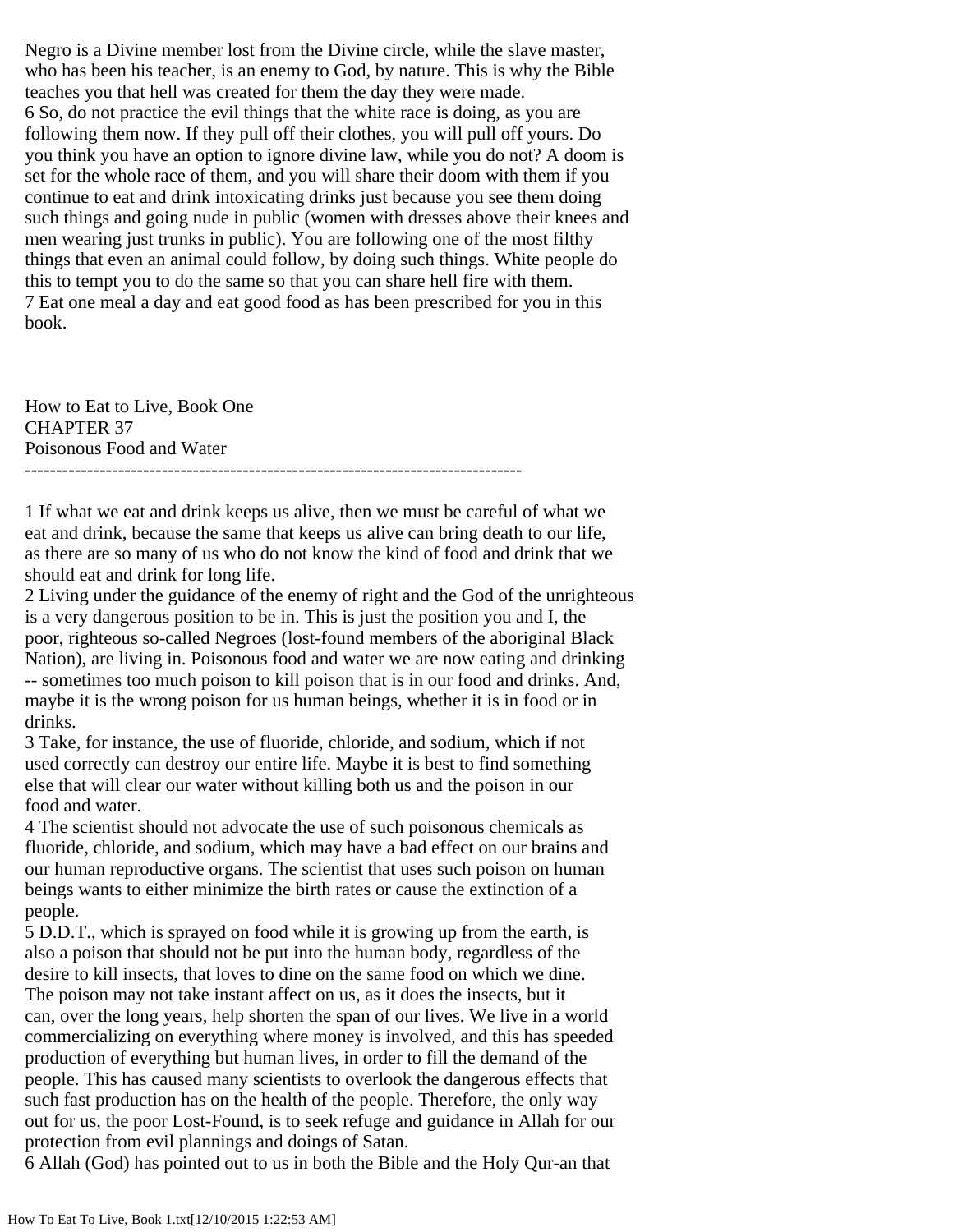right foods for us to eat and He has pointed out the poisonous food and drinks. Follow His guidance or suffer the consequences.

7 Do not eat the swine -- do not even touch it. Just stop eating the swine flesh and your life will be expanded. Stay off that grandmother's old fashioned corn bread and black-eyed peas, and those quick 15 minute biscuits made with baking powder. Put yeast in your bread and let it sour and rise and then bake it. Eat and drink to live, not to die.

How to Eat to Live, Book One CHAPTER 38 Bad Food Causes Us to Look Old

--------------------------------------------------------------------------------

1 The number one thing you should not eat is the hog (swine). You should also not eat field peas, lima beans, soy beans, bad stale beef (rotten beef), frozen stale turkey and chicken (Some of the turkey has been in cold storage so long that when it is thawed, it begins to disintegrate).

2 Try eating fresh food and do not eat stale, rotten food that will destroy your health -- keeping the doctor around your home trying to administer drugs for the poison you have eaten, which you could have avoided -- and take you to your grave very quickly.

3 There is also bad, stale fish for sale -- all but rotten -- that some of you buy and eat. Do not eat such rotten food, if you want to live long. If you want to live a short life, that is up to you. Eating bad food will soon shorten your life.

4 Do not eat canned meats, if you can help it, or canned beans, if you can buy fresh ones. Do not eat any canned goods, if you can find fresh food. Most of us can purchase fresh food from the market.

5 Some of you buy meats from the Jewish stores and some of you believe that all the Jewish people are religious Orthodox Jews and will not eat or sell bad meats, but you are wrong. There are "Christian" Jews who will eat everything and drink almost everything. The merchandise of these Jews must be shunned, if you desire to live.

6 We use the name Orthodox to refer to religious Jews who want to follow the law of Moses, their prophet, and who want to eat the food that he prescribed for them.

7 The Holy Qur-an teaches us that their food (meaning the food of the religious Jews) is good for us and our food is good for them. That is true, so long as both of us are eating the food that Allah prescribes.

8 Do not hasten the cooking of your food -- not even your bread. Bread should be baked slowly, so that it will bake thoroughly. Do not eat freshly baked bread; let it be at least a day or two old. There is no such thing as stale bread. When the bread is a day or two old, it is better for our stomachs.

9 Eat the kind of vegetables that are prescribed for you in this book and do not eat nuts of any kind. They are not good for us. They are too hard on our digestive systems.

10 Bad food causes us to look old. The skin of those who eat such bad foods is tight and drawn. All the foods mentioned above are bad for our appearance. The Pig

11 The hog takes away the beautiful appearance of people and takes away their shyness. The people who eat the hog have no shyness because they eat the hog. Nature did not give the hog any shyness. God, in the Person of Master Fard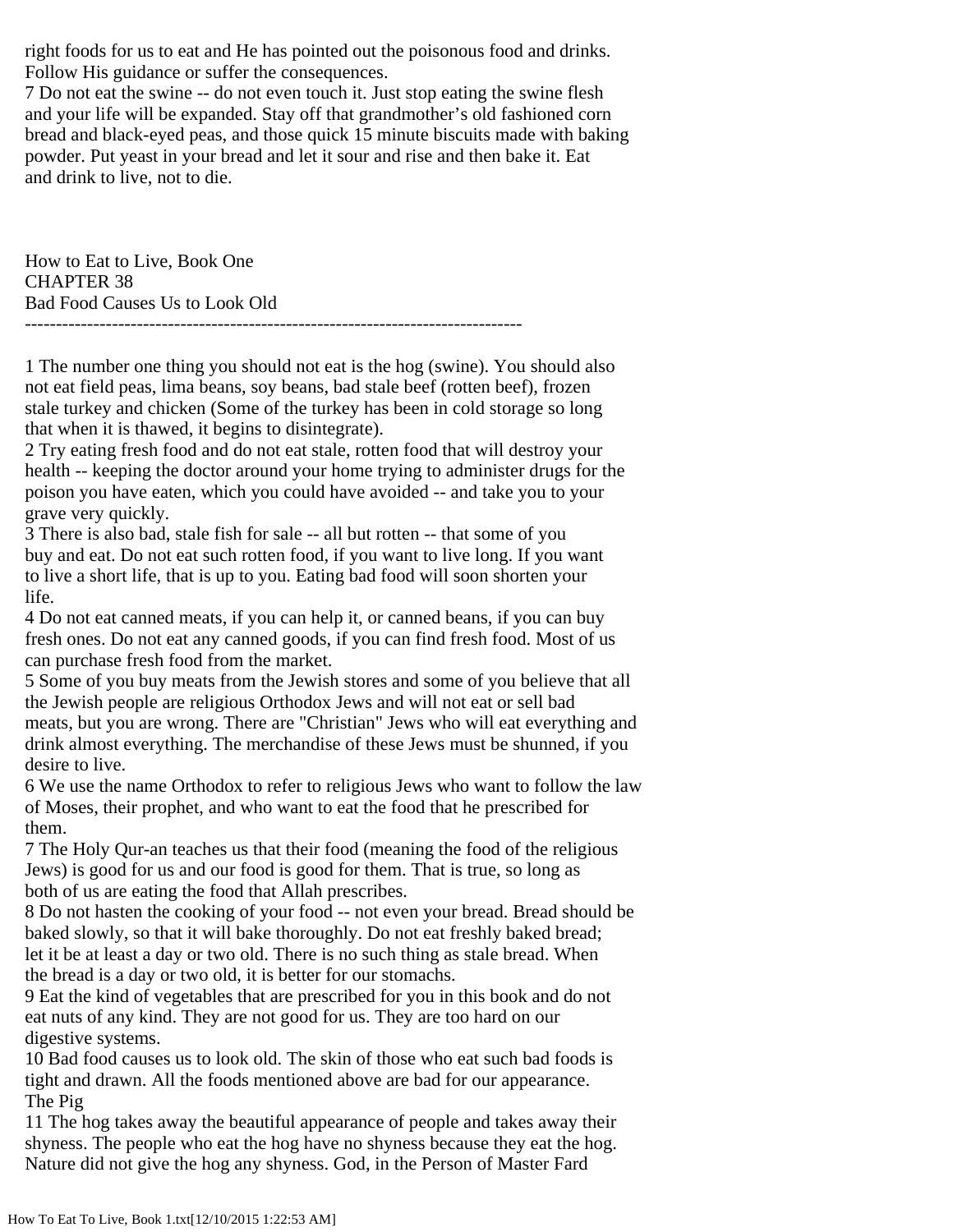Muhammad, taught me that the scientists have found that the hog carries 999 poisonous germs in it and they are not 100 percent poison, but nearly 1000 per cent poison. The swine takes away our life gradually and creates worms in our bodies.

12 The worms eat away our digestive tracts and cause bad thinking, because once they get into the spinal cord, they make their way to the brain and there they begin to affect the way of thinking, until they have eaten your life away. They are parasitic worms, referred to as pork or trichina worms. They cannot be seen by the naked eye -- only under a microscope. They destroy

three one-hundredths per cent of the beauty appearance of the eater, besides giving him fever, chills and headaches. Hayfever is also common among swine eaters.

## The Poisonous Drinks

13 To drink whiskey, beer and wine when they have a high alcoholic content is against your and my health. These drinks have a tendency to be habit forming. When we become habitual drinkers, we are destroying our lives. If you want to live, you should not drink such beverages. You should not even drink a lot of soda pop. Some intelligent people will not drink one bottle of soda pop. 14 There are many bad drinks. Some water is poisonous for us to drink. There is water even in Chicago that is not good for our health. It is not pure enough. Water should be at least 99 per cent pure in order for it to be good for humans to drink.

Tobacco

15 If you want to live, stop smoking and chewing the poisonous weed (tobacco). Some of us are foolish enough to refer to our parents who chewed it and were 75 to 80 years old. That does not mean it was not harming them. Any medical scientist will tell you that the tobacco weed is a very poisonous weed. 16 The poison it contains is called nicotine. The full extent of the poisonous nicotine has not yet been known to scientists. Nicotine produces a tar-like substance wherever it is used -- on the lips, fingers and in the mouth all the way down to the lungs.

17 Manufacturers are trying to put something like a filter on cigarettes that will keep the nicotine from going into your mouth, but this will not prevent you from getting some of it into your body. Tobacco is a weed that should not be used.

18 The poison which tobacco contains is what pacifies the smoker, who thinks he is feeling fine. Due to your habit of using the tobacco, you think it is giving you a sort of pacification, just like other drugs which make a patient feel that his nerves are better from the use of them.

19 Since Allah revealed this to us, the medical scientists and the government of America now acknowledge and admit some of the harm tobacco causes (You will find that the scientists and the government will admit most of the truth that Allah has revealed to us). They warn the users of tobacco that it is poisonous and that it creates lung cancer in tobacco users.

20 Tobacco and alcoholic beverages also affect the organs of reproduction of young men. You should never use tobacco, whiskey, beer or wine. They ruin the reproductive organs and waste away the man power. Tobacco and alcoholic beverages also have this destructive effect upon the reproductive organs of women.

How to Eat to Live, Book One CHAPTER 39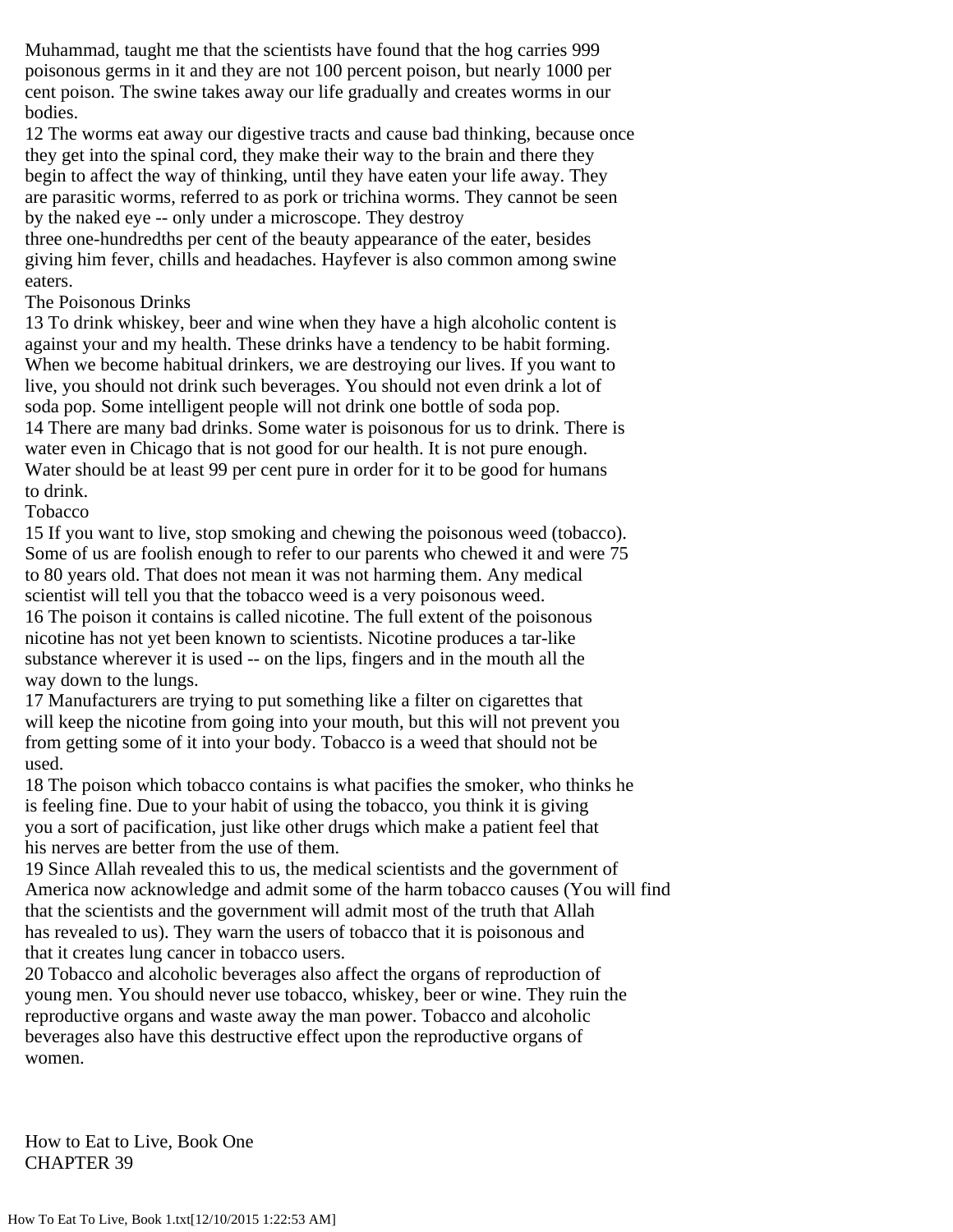1 There is no way we can ever enjoy good health unless we obey the teacher of health. Who advises us the proper way to eat. No people has ever been as fortunate as the Lost and Found members of the Black Nation (so-called Negroes), to receive guidance of life from God, Himself, present among them -- the God who will bring about a total change of civilizations of this world: Who has the histories of how people practice a way of life for themselves back into the hundreds of thousands, millions and billions of years. Should He not know the best way to eat to live?

--------------------------------------------------------------------------------

2 The Devil is a race of people for experimental purposes, whose way of life the people of the God of truth, justice and righteousness did not intend to follow, but have followed for a short time.

3 Remember our success is obedience to the Will of the God of truth, justice and righteousness, as we have been obedient to the devil in following and practicing other than truth, justice and righteousness. What we eat, I will repeat, keeps us here and takes us away. This is God's teaching to me, and it is so logical that there are no questions.

4 This race of people experiments on everything other than good. This includes what they grow and prepare for us to eat. There is very little pure food on the market today. And, there will not be any pure food on the market tomorrow, if they prepare it for you, because they are experimenting on your life to see what can take you away and what they can keep you here with for a certain length of time. Our lives are limited by what we eat that this race of people (meaning white devils) prepares for us.

5 The earth brings forth good food the natural way, but the food is poisoned by other ways. The fertilization process they use and the preservatives are all poisonous. They know in their limited time of six thousand years to rule that they are experimenting on themselves and us, too. Even the very earth is poisoned where they are experimenting on growing food for their markets, because it is the almighty dollar they seek and not the almighty health and long life for you and me.

6 Good will help the enemy devil, but since by nature they are not made of good, they cannot prosper under that which they do not practice.

7 Eat one meal a day and get the best you can out of what is before you.

8 The most important thing of health which prolongs life is accomplished by not eating poison food, which shortens our lives and brings disease into the body. This is accomplished, secondly, by not feeding the stomach too often.

9 All the white race, referred to as the Christian European race, eats too often. From two to four or five times a day, they are feeding their stomachs with some type of food. They even eat

sandwiches between regular meals (or as they call it, they have brunches and lunches between their regular meals).

10 The stomach begins to be stuffed with various kinds of foods, and more foods, from the time they awake in the morning until they are asleep at midnight or later. They even eat late at night and early in the morning, if they awake, although they have already eaten two or three heavy meals the previous day. Their stomachs are continually churning and trying to digest a combination of meals.

11 Then, in addition to eating frequently, they eat nuts of various kinds and candies full of nuts, which the stomach is unable to digest without harming its delicate digestive tract. Trying to digest these various poisonous foods forces the stomach to empty all of its digestive juices, thus causing it to wear out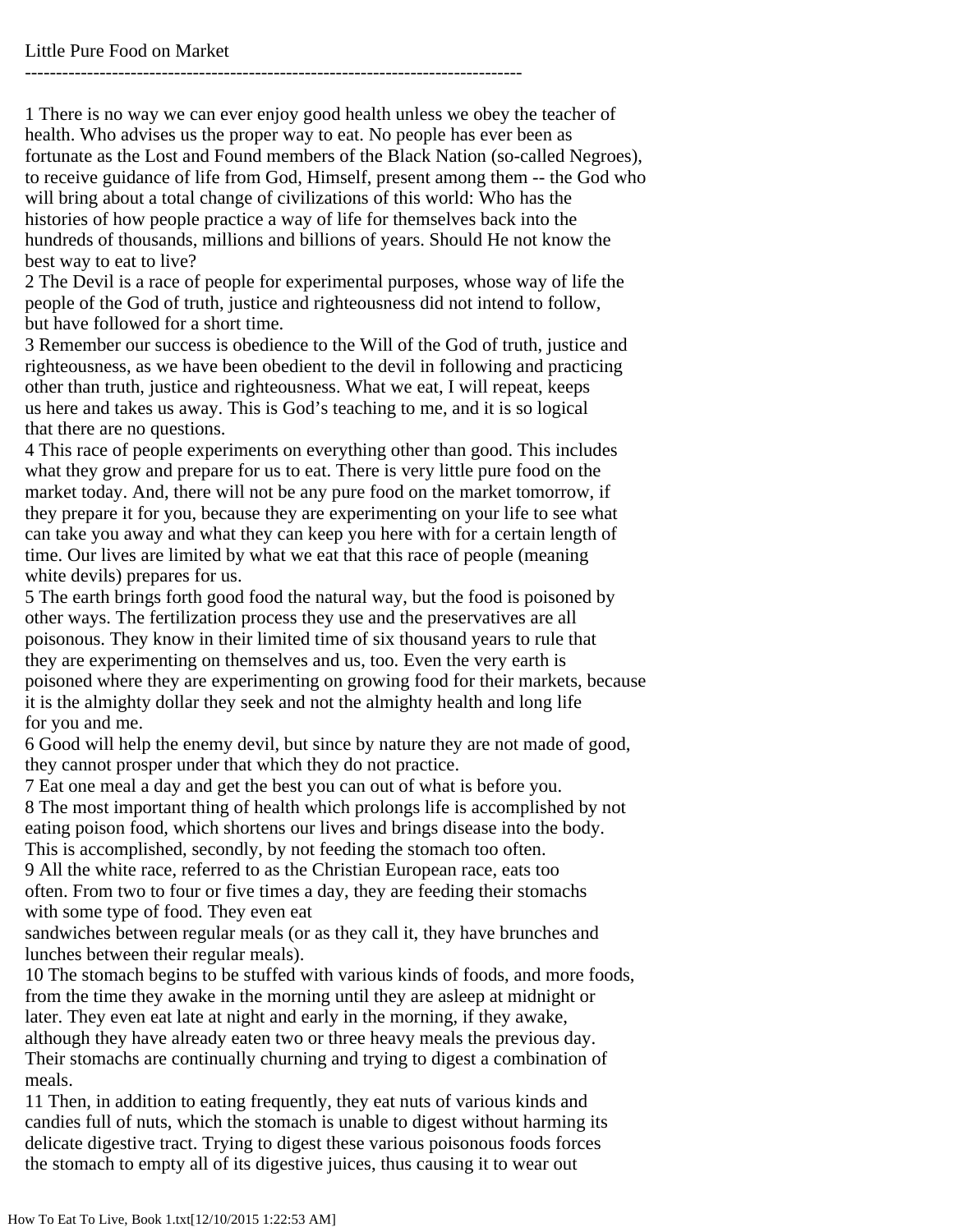early from hard work.

12 The loss of our stomachs can cause the loss of our lives. There is a limit to the amount of digestive juice that starts flowing when our food enters our mouths and continues until it is in the large colon of our body.

13 Some of the foolish people -- when they hear of eating once a day -- laugh in fun and scorn and say they cannot live like that. You most certainly cannot live long eating three and four meals a day, and stuffing your body with hog, tough beef, lamb and veal --or any meats.

14 By nature, the human body was not made to digest meats. Meat causes a great shortening of our lives. We all eat meat. I eat meat also, but it certainly is not good for us. I do not, however, eat pig.

15 We should not eat any kind of bird. When it actually comes to the best diet for our bodies, no kind of bird should be included except the baby pigeon, called squab, which eats its food from its mother's mouth, after it has been chewed by the mother. Allah (God) has taught me that as soon as the squab is weaned from its mother, and starts eating its own food, we are not to eat it. 16 No grown pigeons or other birds -- not even chickens -- are good to eat. Of course, a lot of chickens are raised for the market on corn, oats, and other various types of food, because such food quickly fattens the fowl. When they are raised in the above-mentioned manner, the chickens do not have a chance to eat poisonous food, such as worms, bugs, and filth, which they will do by nature. They will eat anything the hog and the buzzard will eat, if allowed the freedom to do so.

17 We are, by nature, vegetable and fruit eating people. Bread is also for us to eat. Eat good bread and good fresh vegetables and fruits. Although all of us are not able to eat the right foods, I warn you to stay away from the pig -- and I warn you not to eat more than one meal a day. Allah (God), in the Person of Master Fard Muhammad, to Whom praise is due forever, has taught me that we are to wait until we are very hungry before we eat. And, after we eat, we are to wait until we are very hungry before we eat again.

18 Ninety-five per cent of our sickness comes from eating before we are hungry. Frequent eating puts our stomach to work before it calls for food. Let us eat one meal a day or one meal every two days, as Allah (God) has appointed for us.

How to Eat to Live, Book One CHAPTER 40 God of Right Prescribes Best Foods --------------------------------------------------------------------------------

1 We must remember the god of this world (the devil) cannot be taken as a guide for health and life, because he is not such a guide.

2 We must remember the Biblical prophecy of a God coming to us, whose aim and purpose is to teach the way of life and the prolongation of life, accomplishing these things through the food that we eat (both physically and mentally) and the set times this food should be taken.

3 The Bible prophesies of His great work of giving to us longer life and the eternal happiness of life without being troubled with the enemy of life and the enemy's effect on life.

4 The god of this world (the devil) had to try to build a world and teach the people something different from what they had been accustomed to. This is why you see so much change in the way of good to the way of evil.

5 We must bear in mind that the god of this world was made of the essence of